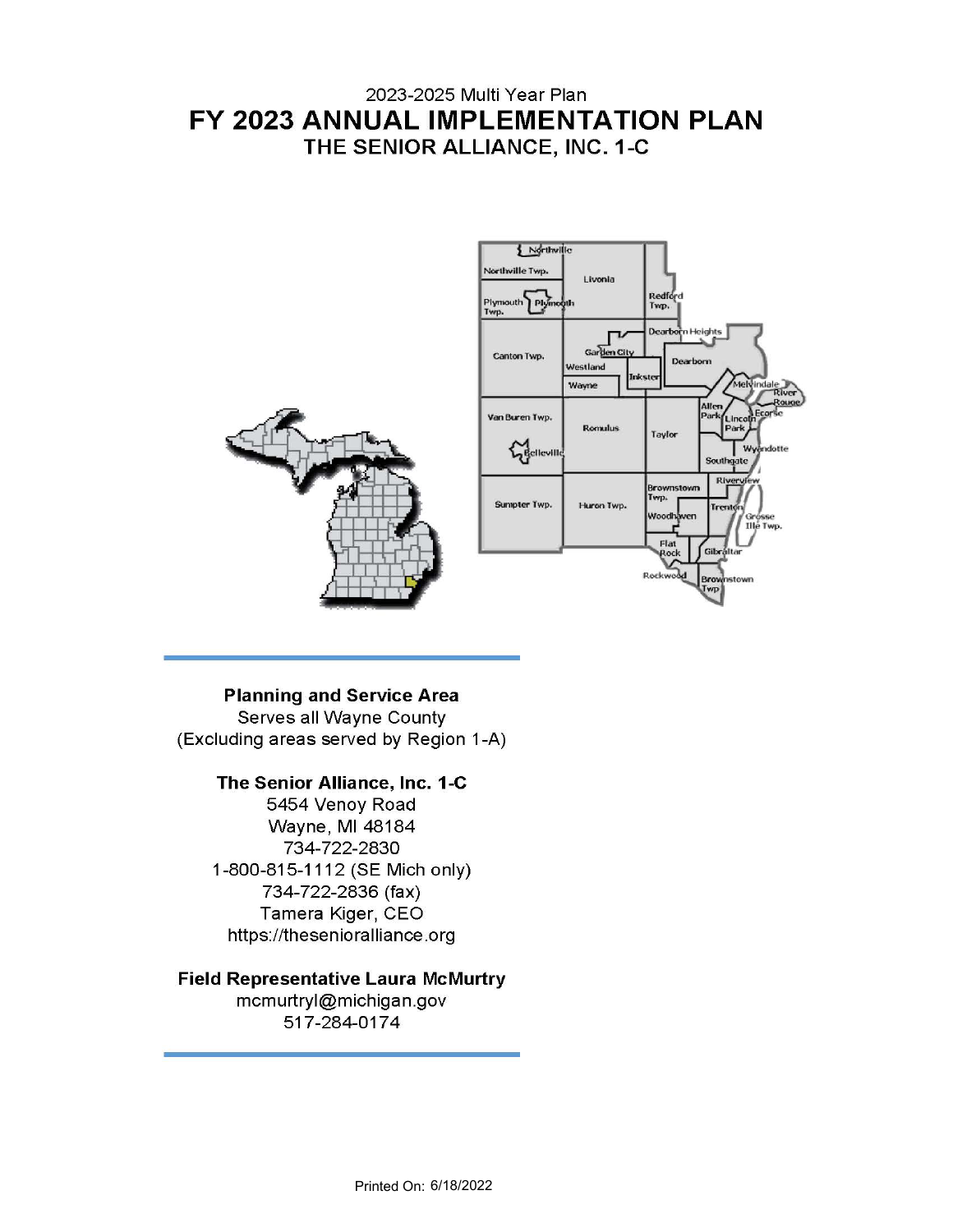| The Senior Alliance, Inc.              | FY 2023        |
|----------------------------------------|----------------|
| <b>Table of Contents</b>               |                |
| <b>Executive Summary</b>               | 3              |
| County/Local Unit of Government Review | $\overline{7}$ |
| <b>Public Hearings</b>                 | 8              |
| <b>Regional Service Definitions</b>    | 11             |
| <b>Access Services</b>                 | 15             |
| <b>Direct Service Request</b>          | 18             |
| <b>Regional Direct Service Request</b> | 23             |
| <b>Program Development Objectives</b>  | 25             |
| <b>Supplemental Documents</b>          | 33             |
| Scope of Services                      | 36             |
| <b>Planned Service Array</b>           | 41             |
| <b>Planned Service Array Narrative</b> | 42             |
| <b>Strategic Planning</b>              | 43             |
| <b>Advocacy Strategy</b>               | 47             |
| Leveraged Partnerships                 | 49             |
| <b>Community Focal Points</b>          | 51             |
| <b>Other Grants and Initiatives</b>    | 60             |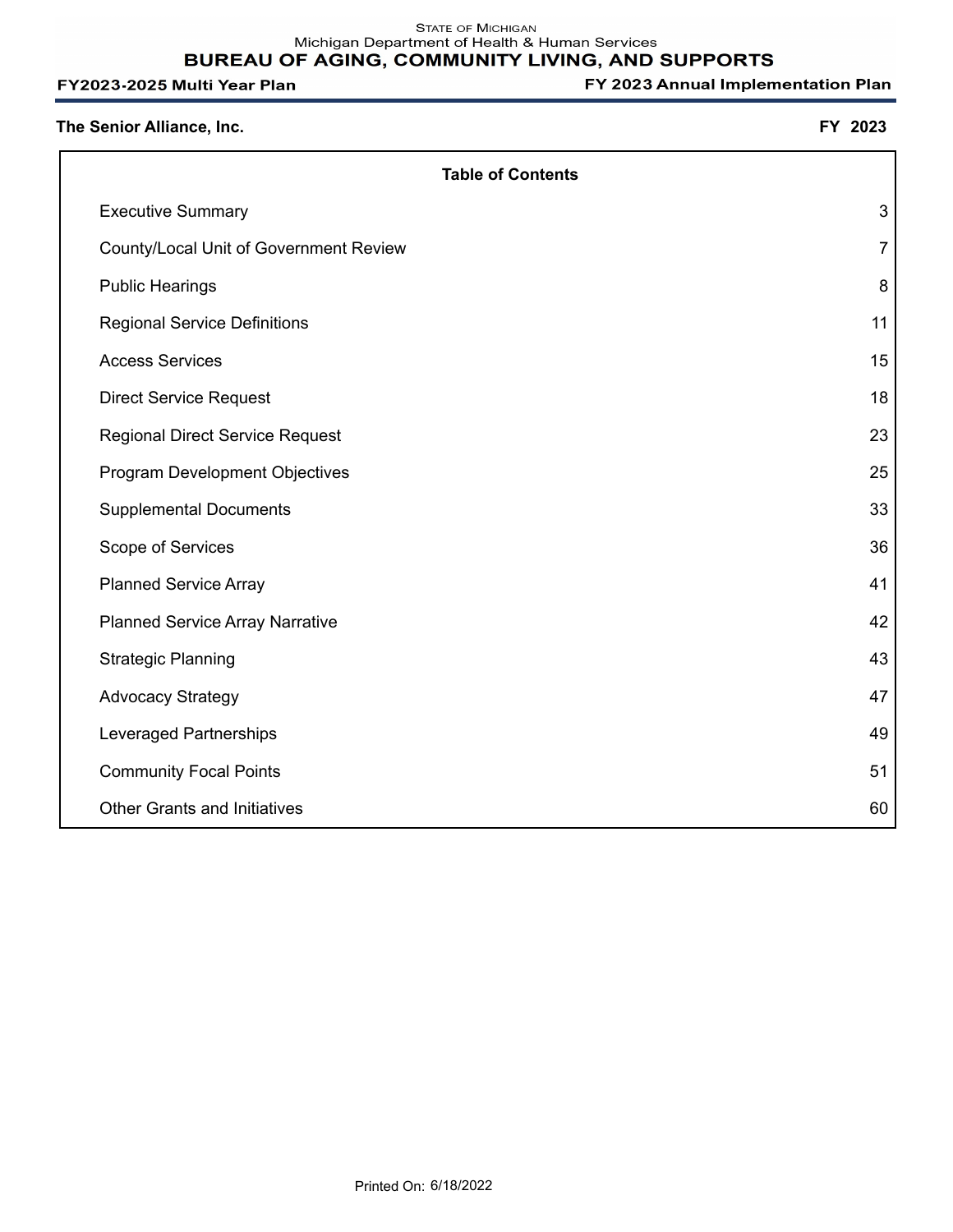**STATE OF MICHIGAN** Michigan Department of Health & Human Services **BUREAU OF AGING, COMMUNITY LIVING, AND SUPPORTS** 

FY2023-2025 Multi Year Plan

FY 2023 Annual Implementation Plan

**The Senior Alliance, Inc. FY 2023**

**Executive Summary**

**The executive summary provides a succinct description of the priorities set by the area agency for the use of Older Americans Act (OAA) and state funding during FY 2023-2025. Please include a summary of your agency that touches on each of the items listed below.** 

**1. A brief history of the area agency and respective PSA that provides a context for the MYP/AIP. It is appropriate to include the area agency's vision and/or mission statements and a brief description of the PSA. Include information on the service population, agency strengths, challenges, opportunities, and primary focus for the upcoming three-year period.**

**2. A description of planned special projects and partnerships.**

**3. A description of specific management initiatives the area agency plans to undertake to achieve increased efficiency in service delivery, including any relevant certifications or accreditations the area agency has received or is pursuing.**

**4. Address the agency's response to the COVID-19 pandemic emergency, including a description of the challenges and continuing needs due to this emergency.**

**5. Any significant new priorities, plans or objectives set by the area agency for the use of OAA and state funding during the MYP. If there are no new activities or changes, note that in your response.**

**6. A description of the area agency's assessment of the needs of their service population. See**  *Operating Standard for AAAs* **C-2, 4.**

*1. A brief history of the area agency and respective PSA that provides a context for the MYP/AIP. It is appropriate to include the area agency's vision and/or mission statements and a brief description of the PSA. Include information on the service population, agency strengths, challenges, opportunities, and primary focus for the upcoming three-year period.* 

The Senior Alliance (TSA) is a 501 c(3) non-profit organization responsible for planning and coordinating a network of services as the designated Area Agency on Aging (AAA) for Region 1C. As an AAA we serve approximately 240,000 older adults (U.S. Census 2019 American Community Survey data) residing in southern and western Wayne County. Founded in 1980, TSA's mission is, "Assisting people to thrive as they live, age and grow." We envision our role as "Leading our community toward a healthy future where all have the opportunity to engage, connect and contribute." Our foundation is built upon enabling access to the network of home and community based long term supports and services available through Older Americans Act funding . These services include nutrition programs, Care Management, Case Coordination & Support, Information & Assistance, Transportation, Medicare Medicaid Assistance Program (MMAP), the Long-Term Care Ombudsman, Adult Day Care, evidence-based health & wellness programs, legal assistance and telephonic Friendly Reassurance. A particular focus is given to advocating for the needs of older adults and individuals living with a disability in our service area.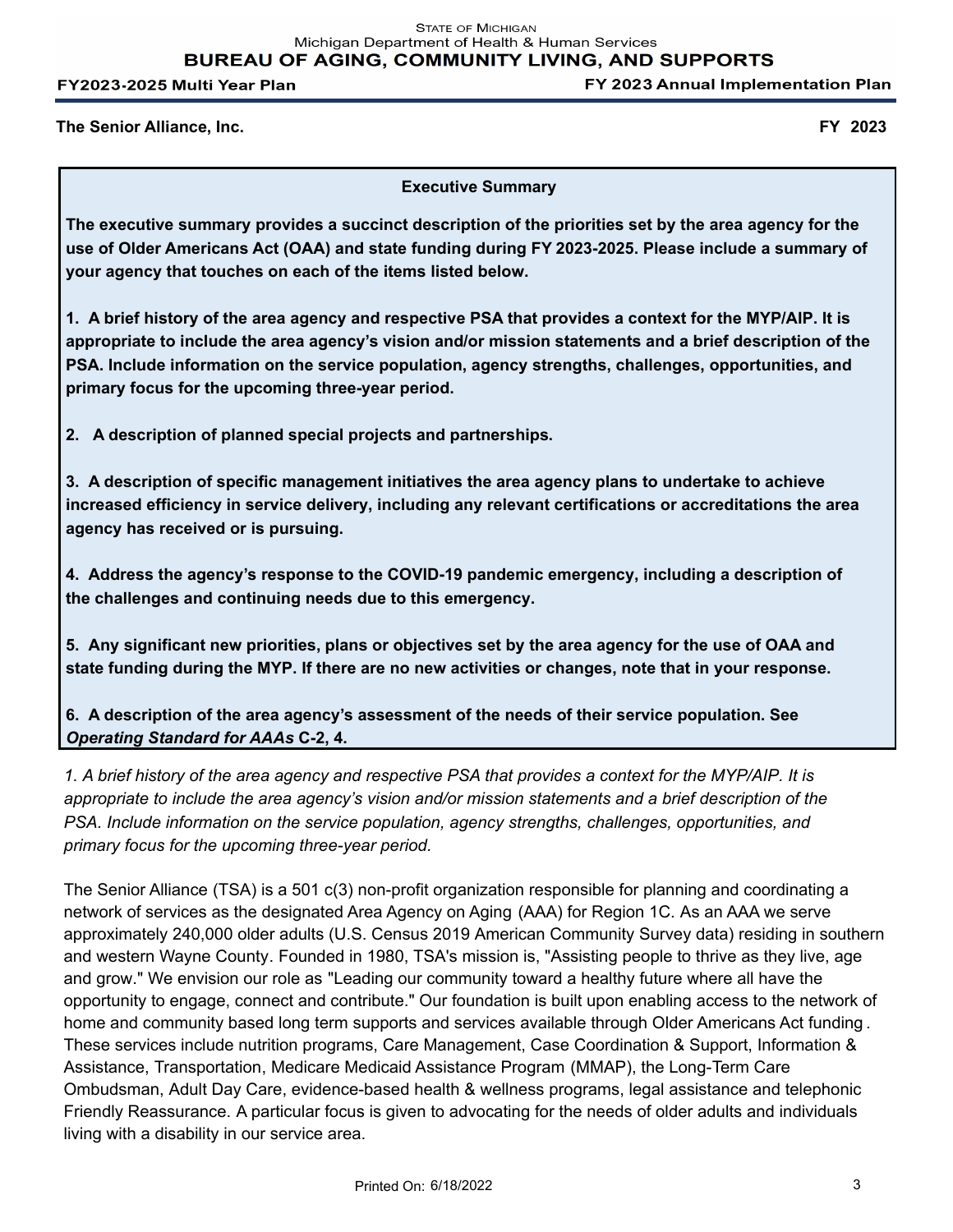FY 2023 Annual Implementation Plan

### **The Senior Alliance, Inc. FY 2023**

In late 2021 The Senior Alliance added three new Board of Director members that bring a significant experience and expertise to our governing body. These three new members also bring voices and experiences from the black community in our PSA to our policy making board.

In May 2022 our Board of Directors approved amended Organizational Bylaws that created three standing committees: Finance, Compliance and Governance. The revisions also 10 meetings for our Board of Directors, an Executive Committee to meet in case of urgent matters, a new process for appointing Board At-Large members and the Advisory Council membership. Term limits for Board of Director members was also instituted under this revision.

# *2. A description of planned special projects and partnerships.*

A Regional Service Definition is being requested in this MYP for Gap Filling Services. This will give TSA some flexibility in our ability to quickly respond to urgent unmet needs that we find occurring in PSA 1C – particularly in situations where an individual's ability to live in the community cannot be addressed by other programs or services.

Second, is a Regional Direct Service Request to provide Emergency Groceries for older and disabled adults who are not able to purchase these items during the pandemic or another specified emergency because they are unable to go to a store. This program was developed to fill an identified food gap. Many older adults in PSA 1C were in desperate need of food during the pandemic. Some lacked transportation to get to the grocery store to purchase items. Others were ill, frail or too frightened to venture outside of their homes.

TSA currently plans to continue working with our three contractual partners on the MI Health Link Demonstration project as MDHHS transitions this initiative to a D-SNP model. This lomg-running demonstration project has been exploring a managed long-term service and supports services delivery model for dual-eligible individuals.

TSA will continue to work with a grant from the Michigan Health Endowment Fund to develop and pilot our Hearken program, designed to support lonely and socially isolated older adults (aged 60+) to build sustainable connections leading to greater physical, mental, and emotional health. A Regional Service Definition is also being requested for this innovative program.

TSA adopted a Meals-on-Wheels route in February of 2022 to live our mission in the community. The route runs in in the City of Inkster, where our staff, board members, and advisory council members can volunteer thtree times per week to deliver meals. TSA will continue to adopt this route as home-delivered meal program transitions back to a 5-day a week hot meal program in 2023 from the frozen meal model implemented by the agency's contracted vendor during the COVID-19 pandemic.

TSA will also continue to partner with Gleaners as a food box distribution site, which started in June of 2022. TSA will assist and facilitate the distribution of up to 50 meal boxes once a month.

Advocacy efforts in fiscal year 2022 have focused on building awareness amongst elected officials about services and programs offered by The Senior Alliance. TSA is a participant in the Silver Key Coalition and active in the advocacy efforts of the Area Agency on Aging Association of Michigan, including Older Michiganians Day. A monthly advocacy update e-mail is sent monthly to keep stakeholders engaged and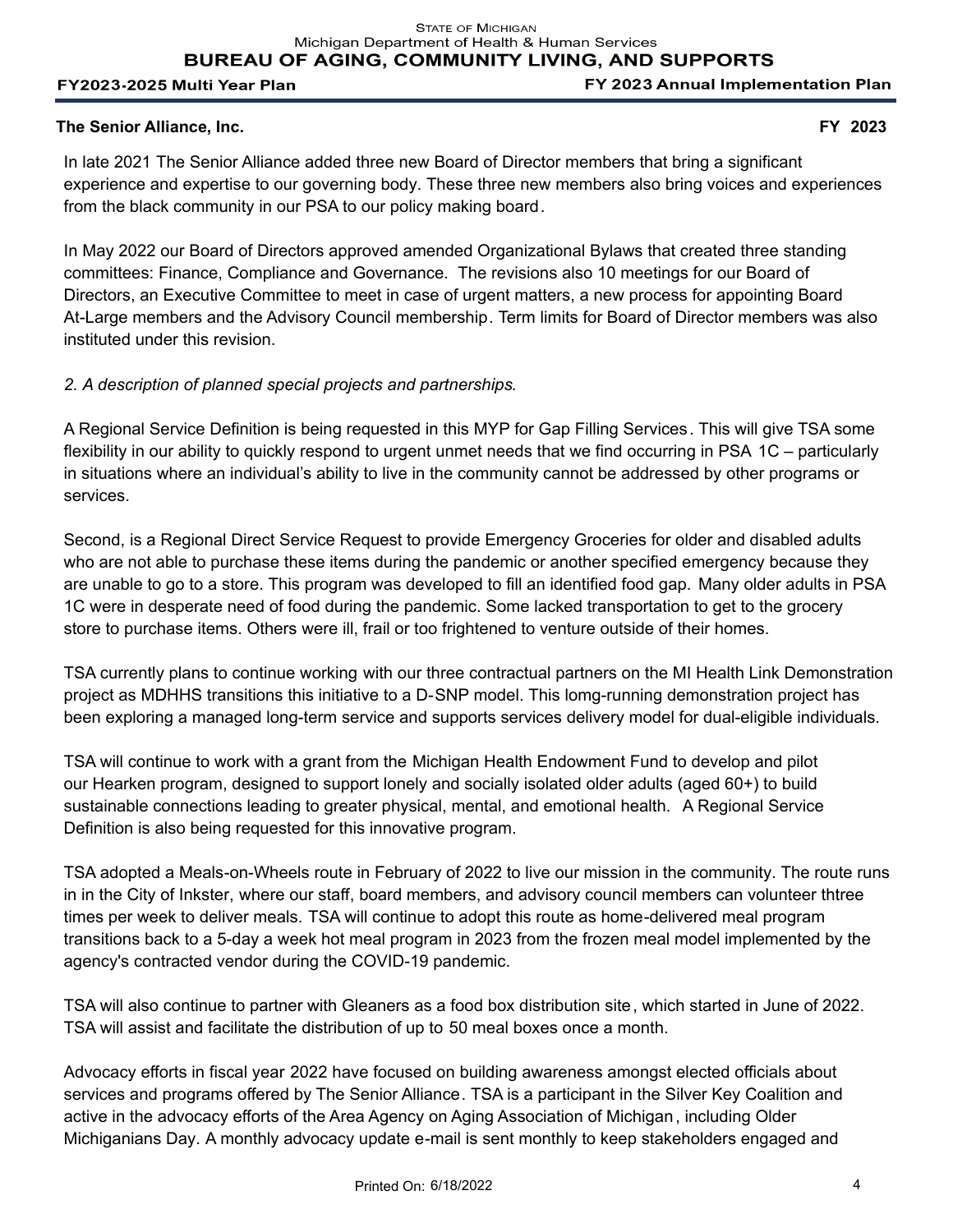**BUREAU OF AGING, COMMUNITY LIVING, AND SUPPORTS** 

#### FY2023-2025 Multi Year Plan

## **The Senior Alliance, Inc. FY 2023**

informed.

 *1.3. A description of specific management initiatives the area agency plans to undertake to achieve increased efficiency in service delivery, including any relevant certifications or accreditations the area agency has received or is pursuing.*

1.Response

1.The Senior Alliance (TSA) is moving our workforce to a hybrid workplace model.

 1.TSA will strive to continue achieving Diversity, Equity, and Inclusion goals, conduct outreach to targeted communities and expand the voices involved in all aspects of our agency.

1.TSA will maintain National Committee for Quality Assurance (NCQA) accreditation.

 1.TSA will maintain Alliance of Information and Referral Systems (AIRS) certification for all Resource Center staff who provide Information and Assistance services.

 *1.4. Address the agency's response to the COVID-19 pandemic emergency, including a description of the challenges and continuing needs due to this emergency.* 

In March 2020 the lives of older adults and people living with a disability were dramatically impacted by COVID-19 and the urgent public health measures that were taken in response to a fast-spreading global pandemic. The population we serve as an Area Agency on Aging quickly proved to be the most vulnerable to this illness, brought on by a nouvelle coronavirus that is readily transmitted in congregate settings.

In response to the COVID-19 pandemic TSA quickly transitioned to a 100% remotely based workforce on Friday, March 13, 2020 focused on maintaining connection with the people we serve. Since then, TSA has invested in technological tools to further empower staff working remotely, along with a virtual I.T. help desk. Microsoft Teams has been deployed and adopted as a software tool to routinely connect and engage TSA staff in their day-to-day work, improving productivity.

Personal Protection Equipment (PPE) was distributed to our vendor network and older adults during the pandemic.

Our Care Management and Case Coordination programs have addressed needs amongst participants by conducting a variety of initiatives. At the outset of the pandemic staff conducted initial check-ins and then shifted to routine services. With the addition of new staff, TSA is increasing enrollment into Care Management and Case Coordination & Support monthly.

TSA connected older adults, caregivers, and direct care workers with information about the COVID-19 vaccine through our COVID-19 vaccine outreach initiatives. Vaccination information is provided on our website and social media platforms. Information was mailed to residents in our targeted communities and a grant-funded vaccination visibility campaign launched to encourage vaccination. This campaign included social media outreach, radio ads, billboards and bus signage.

TSA continues to experience severe shortages in the direct care workforce. Several factors, including fear of contracting COVID-19 and low wages, led to the current shortage of workers. TSA is working with colleagues across Michigan to address the challenges related to the direct care workforce.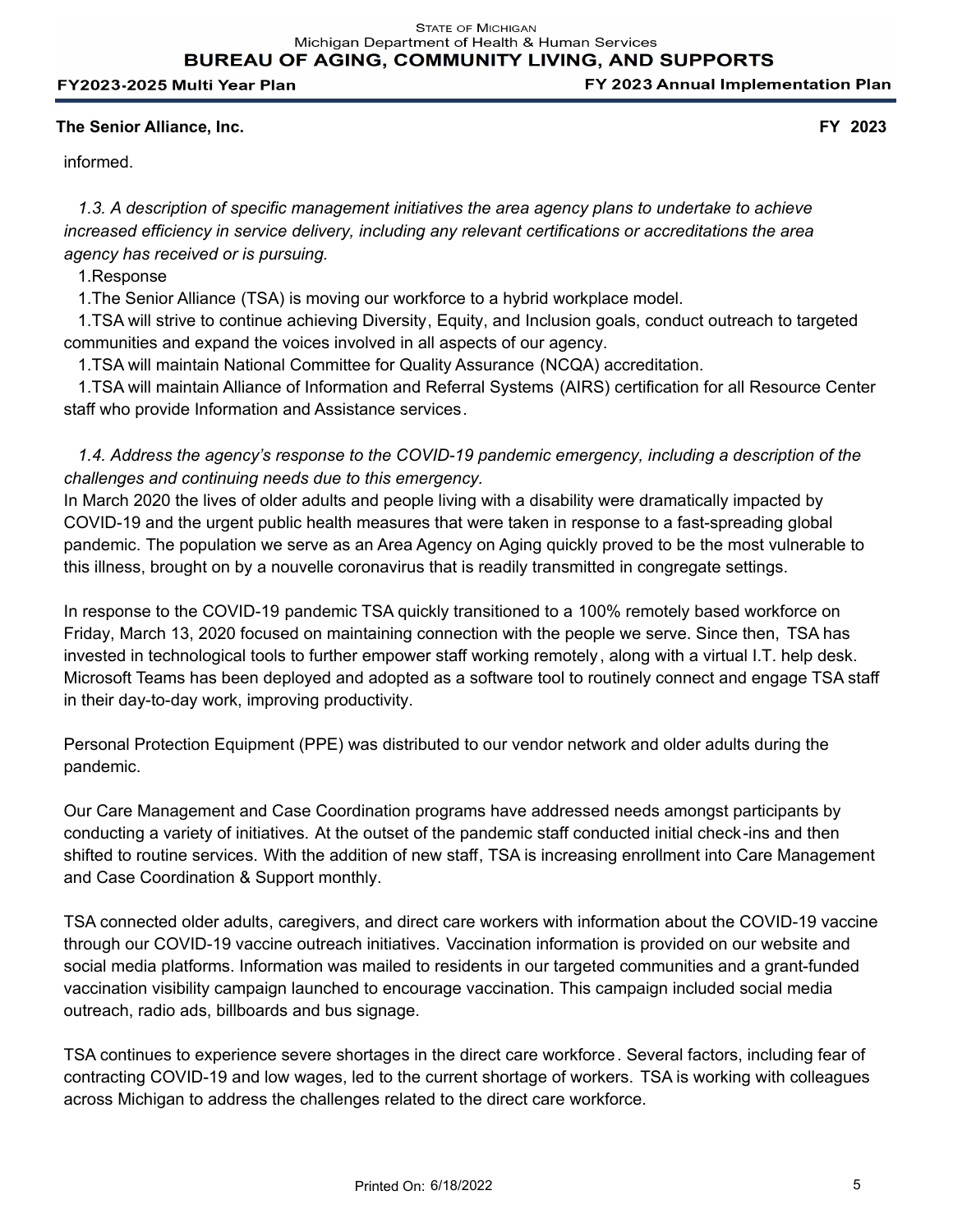Michigan Department of Health & Human Services **BUREAU OF AGING, COMMUNITY LIVING, AND SUPPORTS** 

FY2023-2025 Multi Year Plan

FY 2023 Annual Implementation Plan

# **The Senior Alliance, Inc. FY 2023**

TSA continues to partner with Gleaners Food Bank on a ffod box distribution initaitve for those with an identified need.

 *1.5. Any significant new priorities, plans or objectives set by the area agency for the use of OAA and state funding during the MYP. If there are no new activities or changes, note that in your response.*

The 2023-2025 Request for Proposal process includes a new opportunity for caregiver education and support classes. With this TSA is exploring opportunities to further address caregiving issues.

Our MMAP program is transitioning to a community-based work model. The team will be co-locating in senior centers on a regular and recurring schedule to expand outreach to the community.

TSA will continue to supply incontinence supplies through our Care Management team. This was a emergency COVID-19 initiative that will transition to year-round offering.

 *1.6. A description of the area agency's assessment of the needs of their service population. See Operating Standard for AAAs C-2, #4.* 

TSA deployed our Annual Input Survey to obtain feedback from service providers and community members on their top priorities and needs for older adults, caregivers, and service providers. An Input Session was conducted with our Advisory Council to capture their views on needs in our service area . TSA identified additional needs for older adults and caregivers through our Information & Assistance team and our Annual Input Survey results.

Information & Assistance's Top 10 Caller Topics in FY 2021:

- ·1. In-Home Health Care
- 2. Home Delivered Meals/Food Assistance
- 3. Legal
- 4. Housing
- 5. Transportation
- 6. Personal Emergency Response Systems
- 7. Veterans Benefits & Assistance
- 8. Medicare/Medicaid Assistance
- 9.TSA General Information & Assistance
- 10. Loan Closet items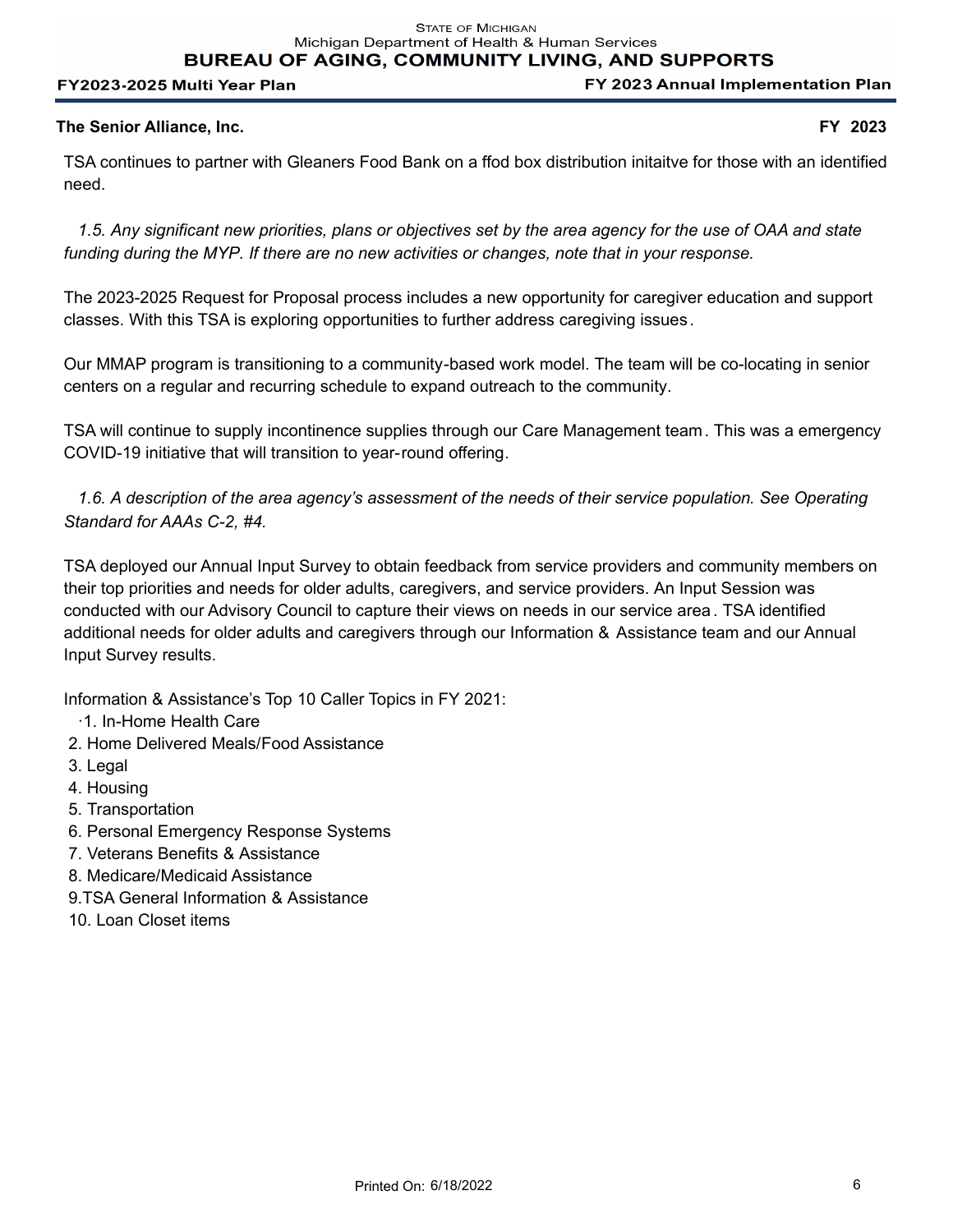FY 2023 Annual Implementation Plan

**The Senior Alliance, Inc. FY 2023**

**County/Local Unit of Government Review**

**Area Agencies on Aging must send a letter, with delivery and signature confirmation, requesting approval of the final MYP/AIP by no later than June 24, 2022, to the chairperson of each County Board of Commissioners within the Planning and Service Area (PSA), requesting their approval by July 12, 2022. For a PSA comprised of a single county or portion of the county, approval of the MYP/AIP is to be requested from each local unit of government within the PSA. If the area agency does not receive a response from the county or local unit of government by July 14, 2022, the MYP/AIP is deemed passively approved. The area agency must notify their Bureau of Aging and Community Living Supports (ACLS Bureau) field representative by July 18, 2022, whether their counties or local units of government formally approved, passively approved, or disapproved the MYP/AIP. The area agency may use electronic communication, including email and website-based documents, as an option for acquiring local government review and approval of the MYP/AIP. To employ this option, the area agency must:**

**Send a letter through the US Mail with delivery and signature confirmation or an email requiring a response confirming receipt to the chief elected official of each appropriate local government advising them of the availability of the final draft MYP/AIP on the area agency's website. Instructions for how to view and print the document must be included. Offer to provide a printed copy of the MYP/AIP via US Mail or an electronic copy via email, if requested. Be available to discuss the MYP/AIP with local government officials, if requested. Request email notification from the local unit of government of their approval of the MYP/AIP, or their related concerns. Please describe the efforts, including the use of electronic communication, made to distribute the MYP/AIP and to gain support from the appropriate county and/or local units of government.**

The Senior Alliance (TSA) will inform each chief elected official of the 34 local units of government comprising the Planning & Service Area (PSA) 1C of southern and western Wayne County about the availability of the 2023-2025 Multi-Year Plan, as approved by the Board of Directors, on TSA's website by Friday, June 24, 2022. This notice will be sent in a letter sent via the U.S. Mail, with delivery and signature confirmation, and contain information on how to access, view and print the 2023-2025 MYP document. This letter will also advise that a printed copy of TSA's 2023-2025 MYP can be sent via U.S. Mail, or as an electronic copy via email, if requested. The letter will also note that TSA's Chief Executive Officer and Planning & Advocacy Specialist are available to discuss the 2023-2025 MYP, if requested. Email notification from the local unit of government of their approval of the 2023-2025 MYP or their related concerns will be requested in the letter, with a due date of Friday, July 29, 2022. 

Notification of the draft 2023-2025 MYP's availability will also be sent to TSA's Board of Directors prior to the public hearing on Monday, May 9, 2022. TSA's Board of Directors is partly comprised of individuals appointed by the Conference of Western Wayne (CWW) and the Downriver Community Conference (DCC). The CWW and DCC memberships are constituted of the chief elected officials within PSA 1C. 

TSA's Advisory Council and current Community Focal Points will also receive the 2023-2025 MYP Public Hearing notice and a link to the draft 2023-2025 MYP. The Community Focal Points will be encouraged to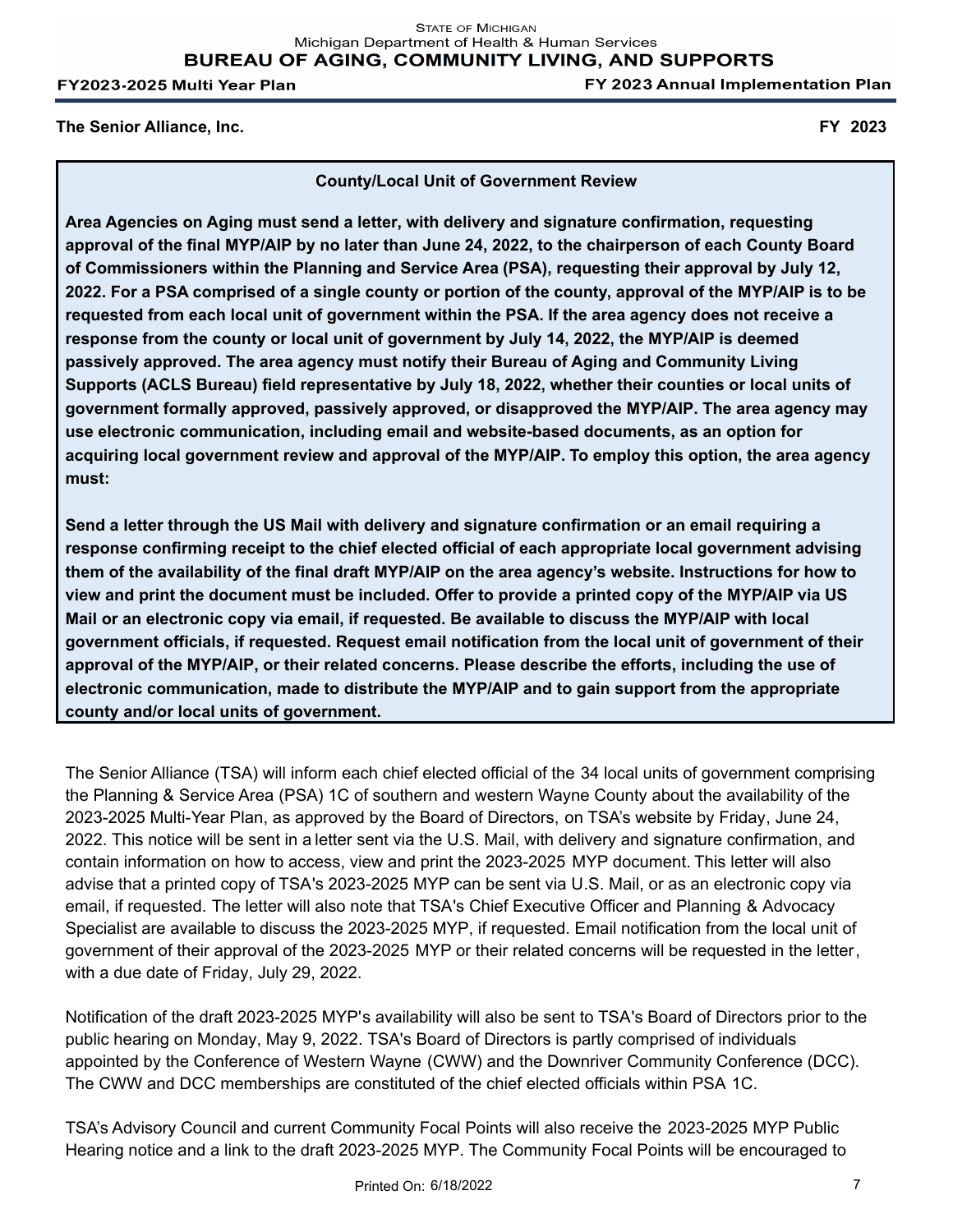FY 2023 Annual Implementation Plan

#### **The Senior Alliance, Inc. FY 2023**

share the draft 2023-2025 MYP and the public hearing notice within their communities.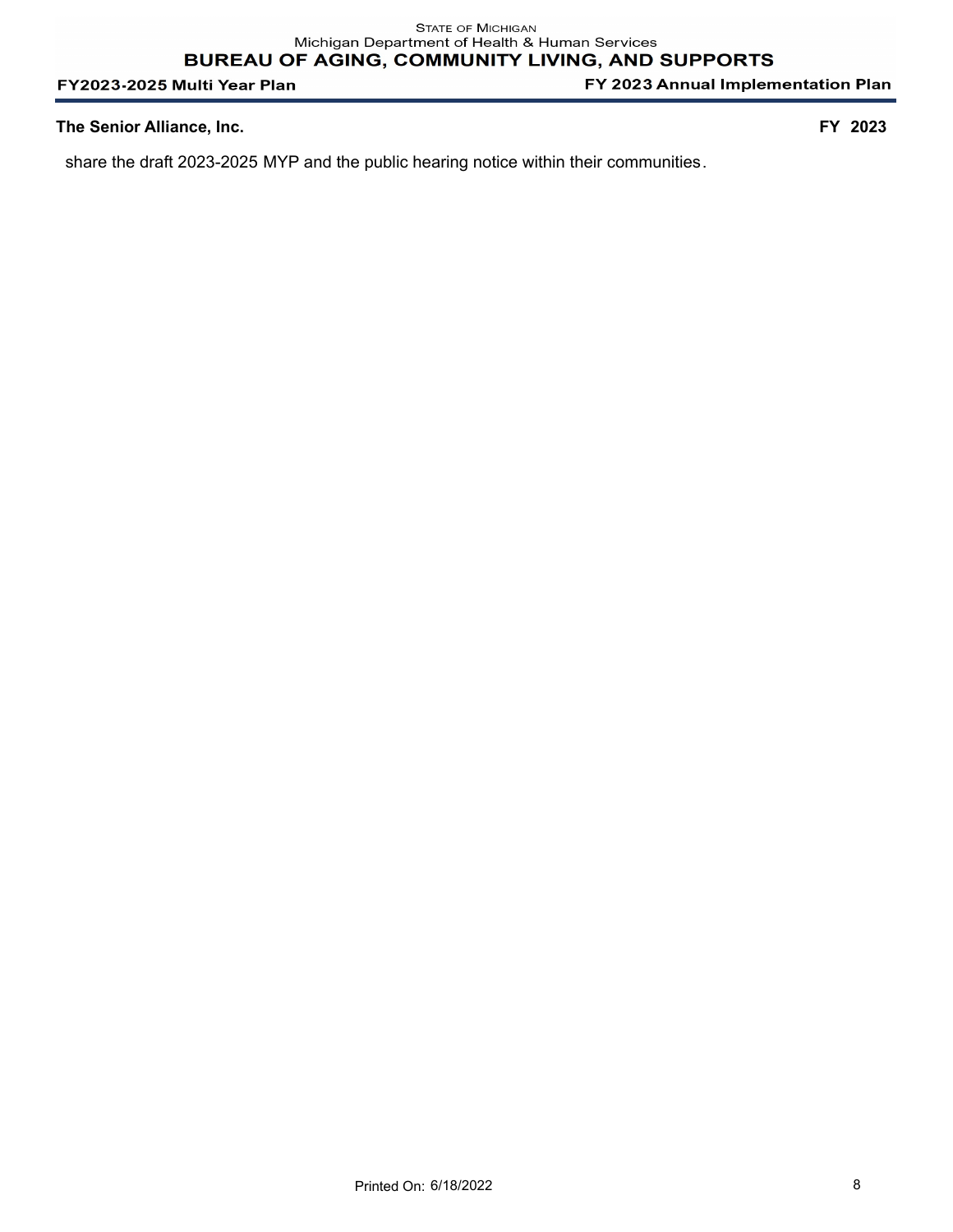**STATE OF MICHIGAN** Michigan Department of Health & Human Services **BUREAU OF AGING, COMMUNITY LIVING, AND SUPPORTS** 

FY2023-2025 Multi Year Plan

FY 2023 Annual Implementation Plan

**The Senior Alliance, Inc. FY 2023**

#### **Public Hearings**

**The area agency must employ a strategy for gaining MYP/AIP input directly from the planned service population of older adults, caregivers, and persons with disabilities, along with elected officials, partners, providers and the general public, throughout the PSA. The strategy should involve multiple methods and may include a series of input sessions, use of social media, on-line surveys, etc.**

**At least two public hearings on the FY 2023-2025 MYP/AIP must be held in the PSA. In-person hearings are preferred, but virtual hearings are acceptable if they follow Michigan's Open Meetings Act and the requirements of the area agency's governing authorities. The hearings must be accessible. When deciding between online and in-person meetings, consider limitations to internet access and other accessibility issues with the relevant populations in your region. In person, e-mail, and written testimony must also be accepted for at least thirty days beginning when the summary of the MYP/AIP is made available.**

**The area agency must post a notice of the public hearing(s) in a manner that can reasonably be expected to inform the public about the hearing(s). Acceptable posting methods include but are not limited to: paid notice in at least one newspaper or newsletter with broad circulation throughout the PSA, as well as news sources geared toward communities of color, people who are lesbian, gay, bisexual, transgender queer or other (LGBTQ+), immigrant communities and/or other underrepresented groups; presentation on the area agency's website, along with communication via email and social media referring to the notice; press releases and public service announcements; and a mailed notice to area agency partners, service provider agencies, Native American organizations, older adult organizations and local units of government. See** *Operating Standards for Area Agencies on Aging,* **Section B-2 #3. The public hearing notice should be available at least thirty days before the scheduled hearing. This notice must indicate the availability of a summary of the MYP/AIP at least fourteen days prior to the hearing, and information on how to obtain the summary. All components of the MYP/AIP should be available for the public hearings.**

**Complete the chart below regarding your public hearing(s). Include the date, time, number of attendees and the location and accessibility of each public hearing. Please scan any written testimony (including emails received) as a PDF and upload on this tab.**

**A narrative description of the hearings and the public input strategy is also required. Please describe the strategy/approach employed to encourage public attendance and testimony on the MYP/AIP. Tell us the strategy used specifically to inform communities of color, LGBTQ+, immigrant communities and/or other underrepresented groups. Describe all methods used to gain public input and the resultant impact on the MYP/AIP. Indicate whether the meeting(s) complied with the Michigan Open Meetings Act.**

| Date       | .ocation             | Time     | <b>Barrier Free?</b> | No. of Attendees |
|------------|----------------------|----------|----------------------|------------------|
| 05/09/2022 | 5454 Venoy Rd, Wayne | 09:30 AM | Yes                  | 14               |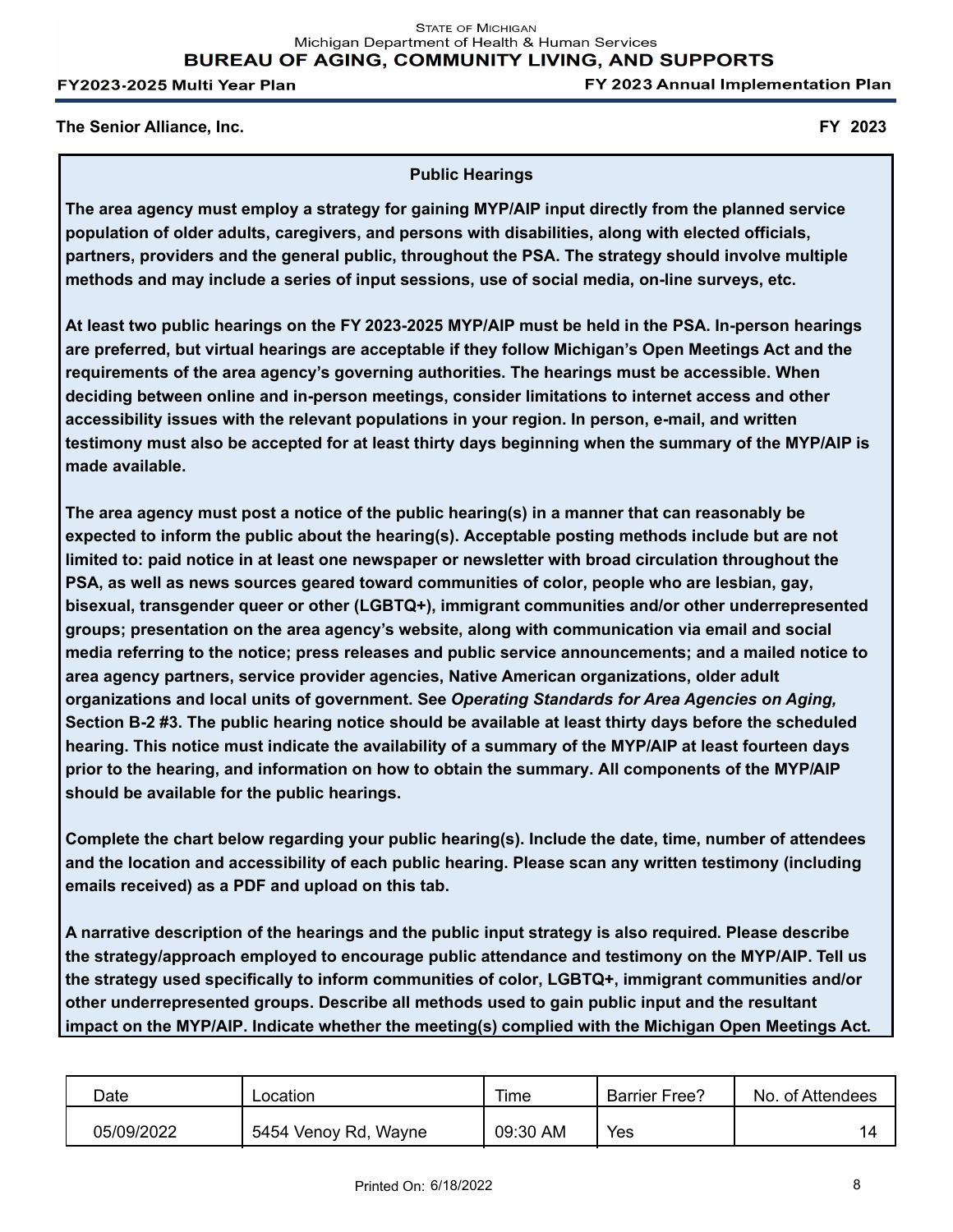#### **STATE OF MICHIGAN** Michigan Department of Health & Human Services BUREAU OF AGING, COMMUNITY LIVING, AND SUPPORTS

#### FY2023-2025 Multi Year Plan

FY 2023 Annual Implementation Plan

| The Senior Alliance, Inc. | FY 2023 |
|---------------------------|---------|
|---------------------------|---------|

| 05/12/2022 | 6750 Troy St. Taylor, MI 4818(   01:00 PM |          | Yes |  |
|------------|-------------------------------------------|----------|-----|--|
| 05/13/2022 | Zoom                                      | 01:00 PM | Yes |  |

1 question asked about Cultural Sensitivity Training for staff.

1 comment expressed apperication for including Adult Day Care Service Definition in MYP.

1 question asked about the continutation of Robotic Companion Pets.

1 question asked about a pursing a senior millage in Wayne County.

1 comment in support of advocating for Arab-American data to be collected by the United States Census Bureau, using the MENA definition.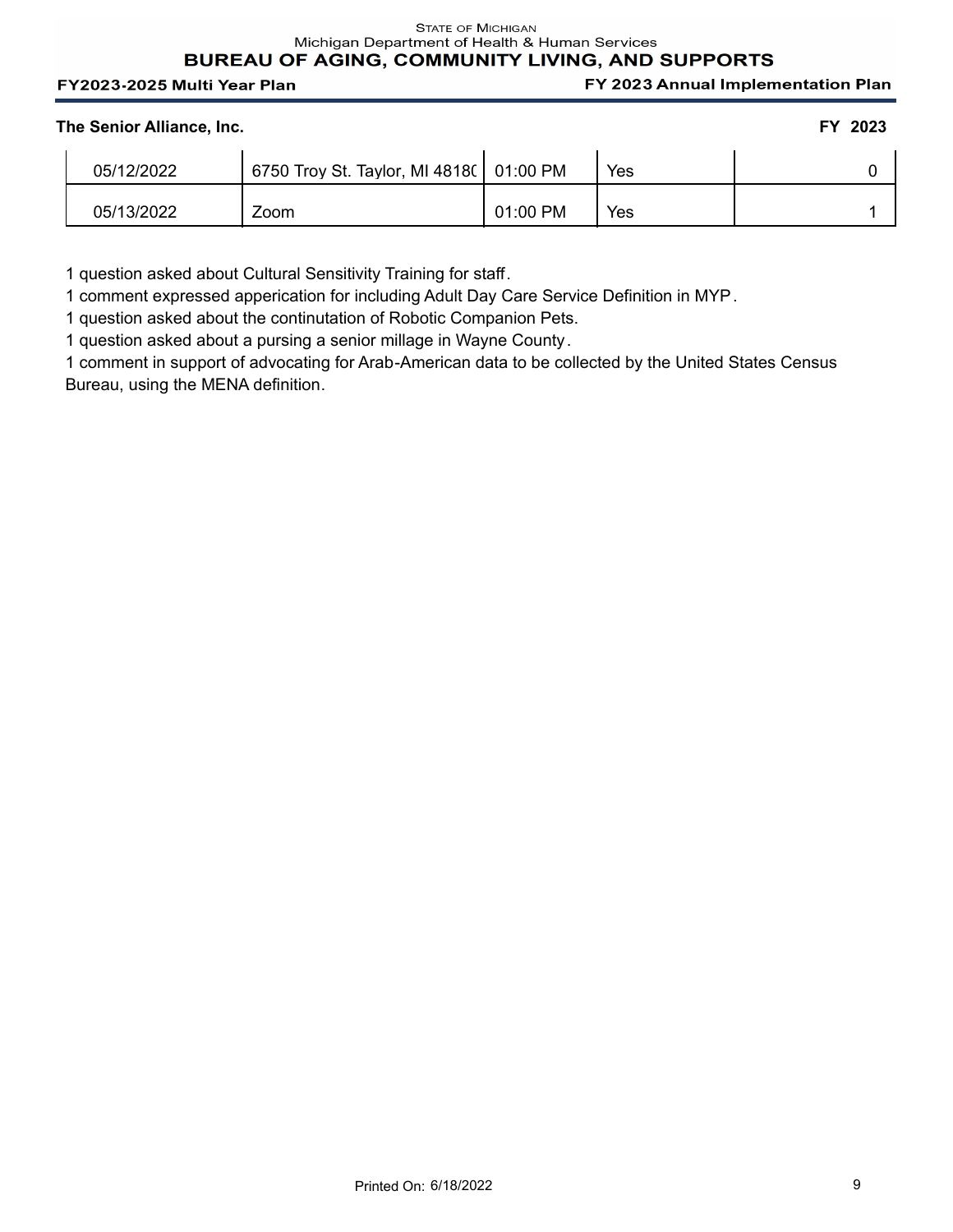FY 2023 Annual Implementation Plan

### **The Senior Alliance, Inc. FY 2023**

## **Regional Service Definitions**

**If the area agency is proposing to fund a service category that is not included in the** *Operating Standards for Service Programs***, then information about the proposed service category must be included under this section. Enter the service name, identify the service category and fund source, unit of service, minimum standards, and rationale for why activities cannot be funded under an existing service definition.**

#### **Service Name/Definition**

Hearken - Combating loneliness and social isolation in older adults

Rationale (Explain why activities cannot be funded under an existing service definition.)

There are currently no existing minimum standards that specifically provide a holistic approach to form sustainable connections and address the needs of lonely and socially isolated older adults. A variety of evidence-based assessment and screening tools are used for a holistic approach to evaluate an individual's current needs and barriers and provide person-centered resources & interventions to address them – leading to greater physical and mental health.

| <b>Service Category</b> |                            | <b>Fund Source</b>                 |                          | <b>Unit of Service</b> |
|-------------------------|----------------------------|------------------------------------|--------------------------|------------------------|
| ☑<br>Access             | Title III PartB<br>$\perp$ | Title III PartD<br>⊔               | <b>Title III PartE</b>   | 1 occurrence of        |
| In-Home                 | Title VII<br>$\Box$        | $\Box$ State Alternative Care      | <b>State Access</b><br>П | service                |
| Community<br>$\Box$     | $\Box$                     | State In-home $\Box$ State Respite |                          |                        |
|                         | Other<br>TBD<br>⊠          |                                    |                          |                        |
|                         |                            |                                    |                          |                        |

#### **Minimum Standards**

1. Program enrollment shall be provided to referred individuals based on screening, intake, and assessment conducted by Hearken staff.

2. Services may include, but are not limited to: holistic assessment, development of a Wellness Recovery Action Plan, provision of person centered resources and interventions, external referrals and warm hand- offs as appropriate, and regular contacts through phone, video, or in-person visits.

3. Services may be provided by Hearken staff including a program manager, Registered Nurse, Social Worker, Peer Mentor, and/or volunteers.

4. Older adults do not need to be enrolled in another TSA program to receive Hearken services .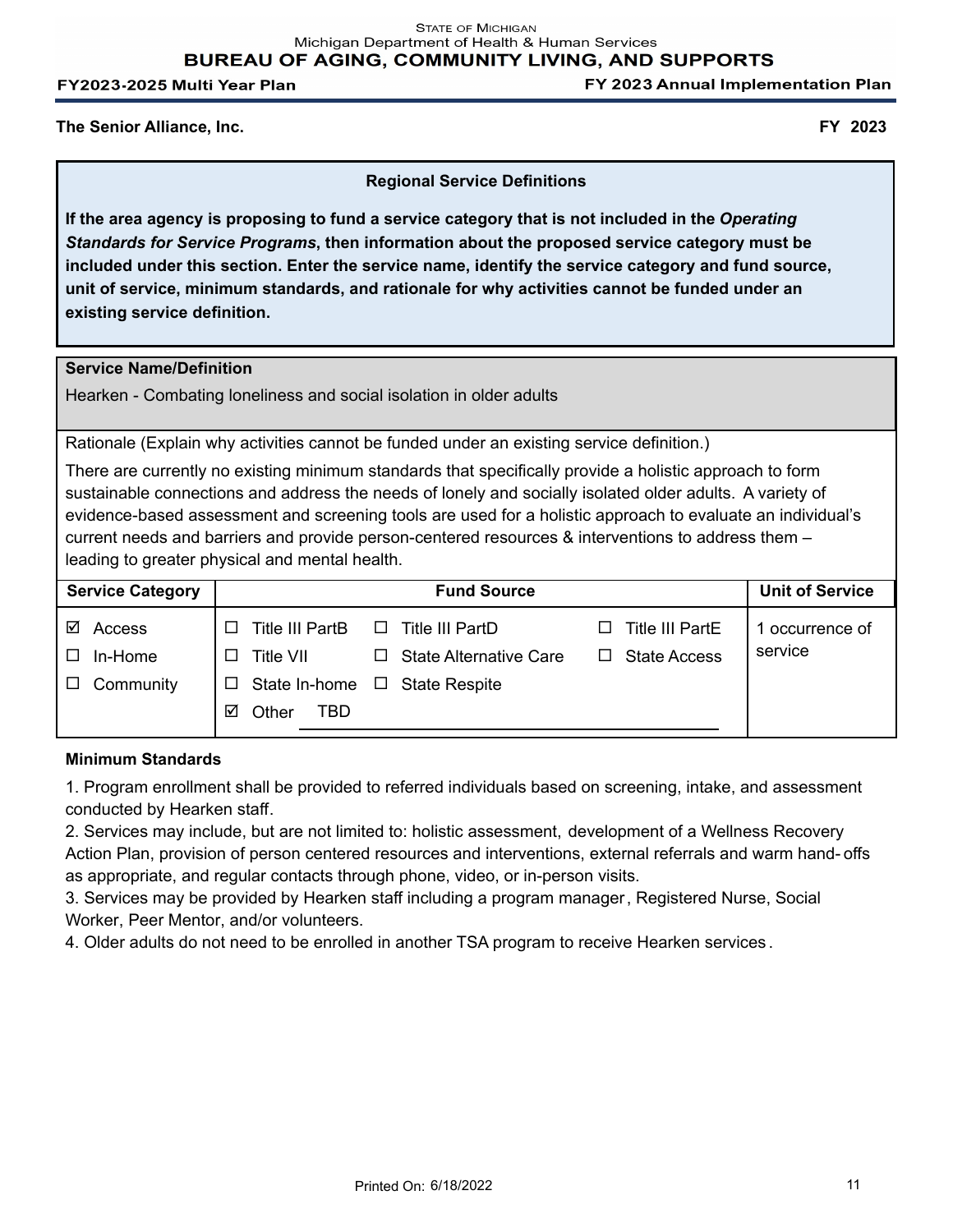FY 2023 Annual Implementation Plan

#### **The Senior Alliance, Inc. FY 2023**

## **Service Name/Definition**

Enhanced Adult Day Services

Rationale (Explain why activities cannot be funded under an existing service definition.)

In-person adult day program attendance is sometimes not possible during emergency situations that result in the closing of adult day program facilities. However, caregivers and clients continue to need support. Adult Day Programs can provide activity packets, socialization through video or phone interactions, and other non-traditional activities to support caregivers and clients while traditional program participation is not an option.

| <b>Service Category</b> | <b>Fund Source</b>                                                            | <b>Unit of Service</b> |
|-------------------------|-------------------------------------------------------------------------------|------------------------|
| Access                  | <b>Title III PartE</b><br><b>Title III PartB</b><br>Title III PartD<br>$\Box$ | One Hour of            |
| In-Home<br>$\Box$       | <b>State Access</b><br><b>Title VII</b><br><b>State Alternative Care</b>      | <b>Time Spent</b>      |
| Community<br>☑          | State In-home<br>$\Box$ State Respite                                         |                        |
|                         | <b>MATF and State Caregiver</b><br>Other<br>☑                                 |                        |
|                         |                                                                               |                        |

#### **Minimum Standards**

The Senior Alliance requests an expansion of the service unit definition for Adult Day Services to include : phone calls with family caregivers and clients, "support group" phone calls with family caregivers, activity packet development and dissemination to participants, and when appropriate, use ADC staff to deliver food, medications, and essential items to clients.

Adult Day Centers play a vital role in not only providing respite relief to caregivers, but also by providing meaningful activities and structure to persons with Alzheimer's Disease and other dementia. These needs did not disappear when the centers were closed because of the COVID-19 pandemic. Creating weekly (and many times bi-weekly) activity packets to send/deliver to participants who now must remain at home is helpful to both the participant and the caregiver. Calls to participants, especially those using video are meaningful as well. Stopping by their homes with signs letting them know they are thought of, dropping off meals or favorite treats, etc. are all important ways to remain in touch. This is vital to folks with dementia, so that the participant will continue to see familiar faces throughout this difficult time.

The Senior Alliance believes Adult Day Centers provide a valuable and compassionate service to both participants and caregivers in difficult times and should not be adversely affected because their centers must be closed during a public health emergency.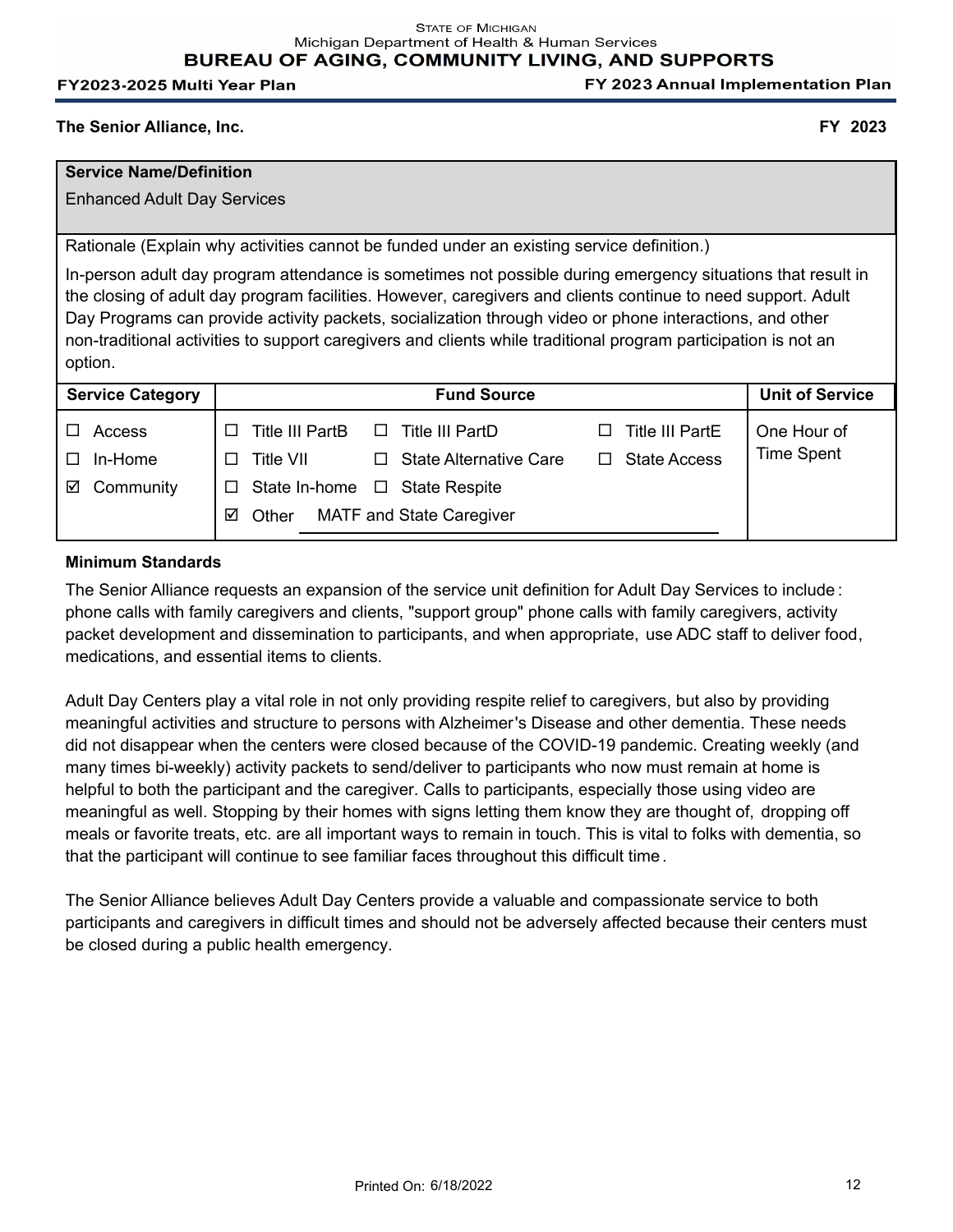FY 2023 Annual Implementation Plan

#### **The Senior Alliance, Inc. FY 2023**

## **Service Name/Definition**

Gap Filling Services

Rationale (Explain why activities cannot be funded under an existing service definition.)

Gap Filling Services address barriers to independence, health, or safety that require immediate attention when other resources are not available or accessible. Gap Filling Services are a one-time last resort option that provide flexible, cost effective, and person-centered resources to address unmet needs of older adults and caregivers in an effort to create and/or maintain a safe living environment in the community.

| <b>Service Category</b> |                               | <b>Fund Source</b>            |                             | <b>Unit of Service</b> |
|-------------------------|-------------------------------|-------------------------------|-----------------------------|------------------------|
| Access                  | <b>Title III PartB</b><br>ا⊽ا | Title III PartD               | <b>Title III PartE</b><br>☑ | One hour               |
| ⊠<br>In-Home            | Title VII<br>$\perp$          | <b>State Alternative Care</b> | <b>State Access</b><br>ш    |                        |
| Community<br>☑          | State In-home                 | $\Box$ State Respite          |                             |                        |
|                         | Other<br>$\Box$               |                               |                             |                        |
|                         |                               |                               |                             |                        |

#### **Minimum Standards**

1. Services will be based on an intake and assessment conducted by Information & Assistance, Care Management, Case Coordination & Support or Supports Coordination staff.

2. Staff will identify a lack of available services, programs or resources to address the issue.

3. Recipients of Gap Filling Services will be encouraged to share in the cost of provided Gap Filling Services.

4. Gap Filling Services may include, but are not limited to: minor home modification/home safety equipment, household/yard chore, extermination service, moving assistance, major decluttering, personal care training, specialized medical or communications equipment and technologies, accessibility ramps, utility assistance, supplies and other services deemed necessary to enable an older adult to remain living in the community. 5. A Manager must approve use of gap filling services.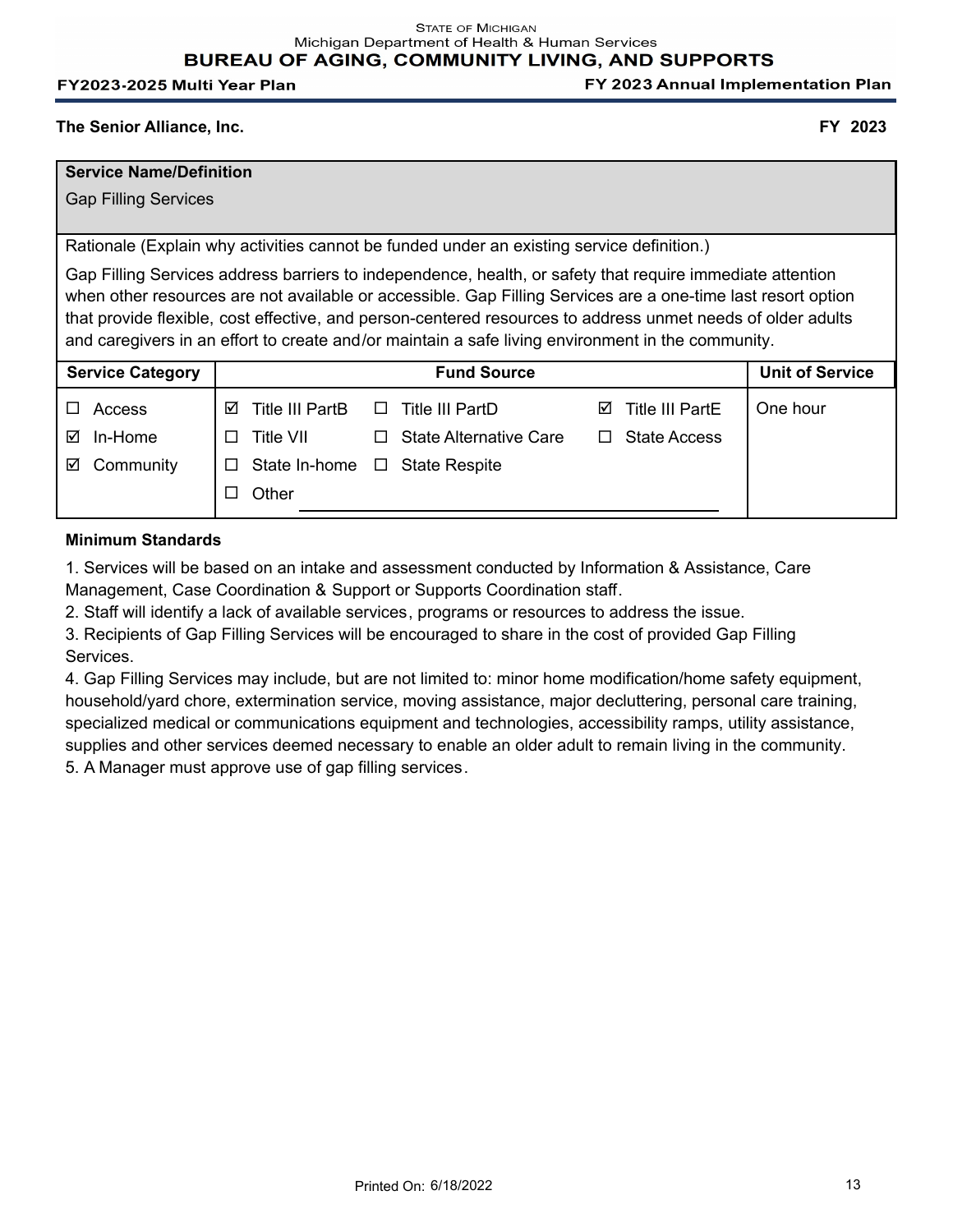FY 2023 Annual Implementation Plan

#### **The Senior Alliance, Inc. FY 2023**

## **Service Name/Definition**

Emergency Grocery Shopping

Rationale (Explain why activities cannot be funded under an existing service definition.)

TSA recognizes that many older adults encounter emergency situations where they cannot go to the grocery store for basic food and supplies when needed. An emergency shopping service was made available to older and disabled adults during the COVID-19 pandemic to address this issue and will continue to be made available during this multi-year plan cycle.

| <b>Service Category</b> | <b>Fund Source</b>                                                                | <b>Unit of Service</b> |
|-------------------------|-----------------------------------------------------------------------------------|------------------------|
| ☑<br>Access             | <b>Title III PartE</b><br>Title III PartB<br>$\Box$ Title III PartD<br>$\perp$    | One hour of            |
| In-Home<br>$\Box$       | <b>State Access</b><br>Title VII<br><b>State Alternative Care</b><br>□<br>$\perp$ | time spent             |
| Community<br>$\Box$     | $\boxtimes$ State In-home<br>$\Box$ State Respite                                 |                        |
|                         | Other                                                                             |                        |
|                         |                                                                                   |                        |

# **Minimum Standards**

- 1. Conduct phone interview to determine individualized grocery needs
- 2. Utilized volunteers to provide grocery needs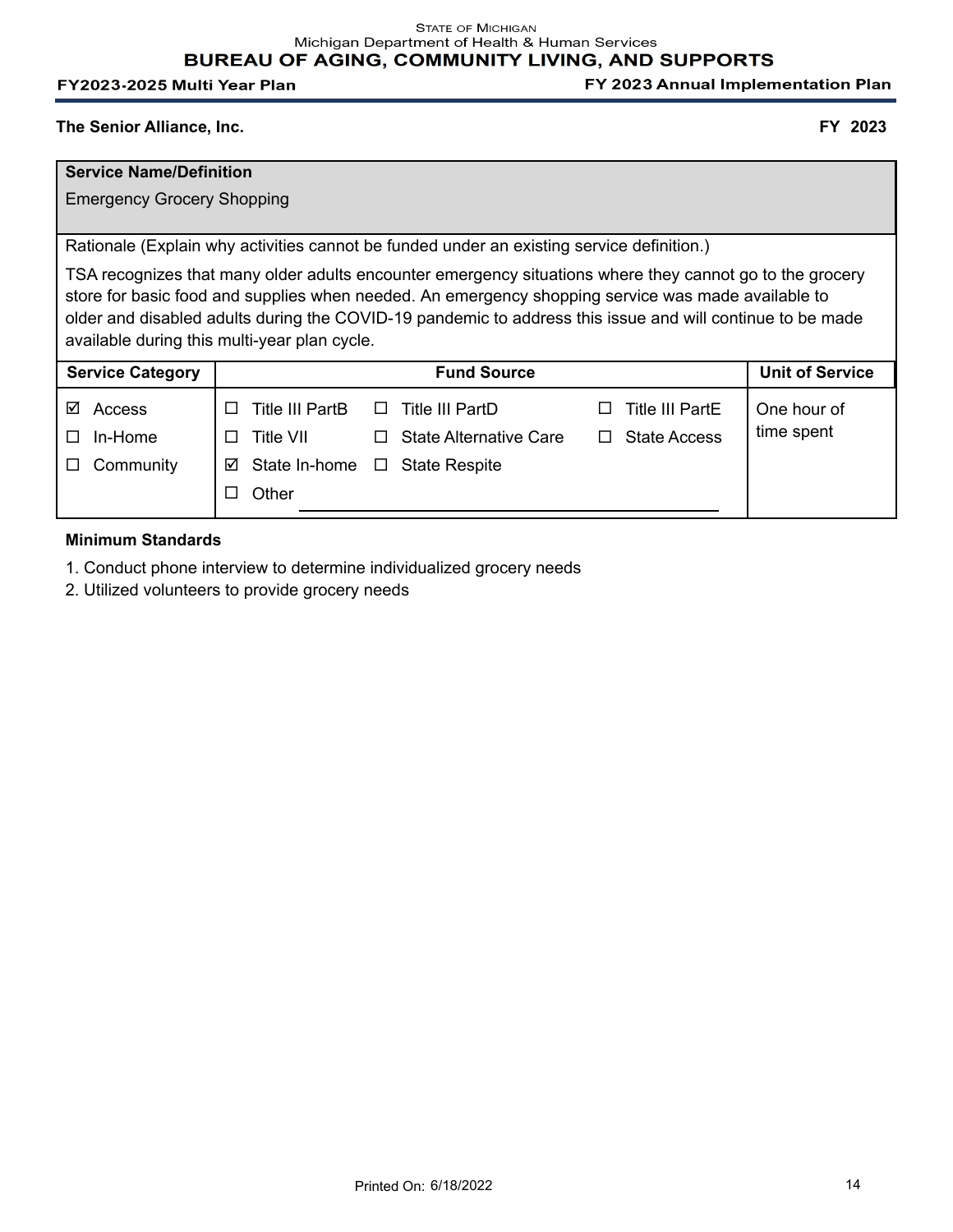FY 2023 Annual Implementation Plan

**The Senior Alliance, Inc. FY 2023**

#### **Access Services**

**Access services may be provided to older adults directly by the area agency without a Direct Service Provision Request. Approved access services are Care Management, Case Coordination and Support, Options Counseling, Disaster Advocacy and Outreach Programs, Information and Assistance, Outreach, and Merit Award Trust Fund (MATF)/State-Caregiver-Support-Program-funded Transportation with specific attention to outreach with underserved populations. If the area agency is planning to provide any access services directly during FY 2023-2025, complete this section.**

**Select from the list of all access services the ones the area agency plans to provide directly during FY 2023-2025, and provide the information requested. Specify, in the appropriate text box for each service category, the planned goals and activities that will be undertaken to provide the service.** 

**Direct service budget details for FY 2023 are to be included under the appropriate tab in the Area Plan Grant Budget. The funding identified in this tab should correspond to the funding (Federal OAA Title III or VII and State funds) identified in the Area Plan Grant Budget, Direct Service Budget details.**

#### **Care Management**

Starting Date 10/01/2022 Total of Federal Dollars PSA 1C Geographic area to be served

Ending Date 09/30/2023 Total of State Dollars

# **Specify the planned goals and activities that will be undertaken to provide the service.**

GOAL: Provide quality Care Management (CM) services throughout the entire PSA 1- C.

#### ACTIVITIES:

 1.CM clients will receive comprehensive assessment and the desired level of assistance with coordination of services most appropriate to their needs and wishes. Enrollment continues on an ongoing basis. Program quality will be monitored on an ongoing basis. As necessary, program improvements will be made. Staff training will be identified through quality assurance activities and training will be provided , as needed. TSA recognizes that many older adults encounter emergency situations where they cannot go to the grocery store for basic food and supplies when needed. An emergency shopping service was made available to Care Management program participants during the COVID-19 pandemic to address this issue and will continue to be made available during this multi-year plan cycle.

| Number of client pre-screenings:         | Current Year:        | 618 | <b>Planned Next Year:</b> |
|------------------------------------------|----------------------|-----|---------------------------|
| Number of initial client assessments:    | <b>Current Year:</b> | -77 | <b>Planned Next Year:</b> |
| Number of initial client care plans:     | Current Year:        | 77  | <b>Planned Next Year:</b> |
| Total number of clients (carry over plus | Current Year:        | 470 | <b>Planned Next Year:</b> |
| new):                                    |                      |     |                           |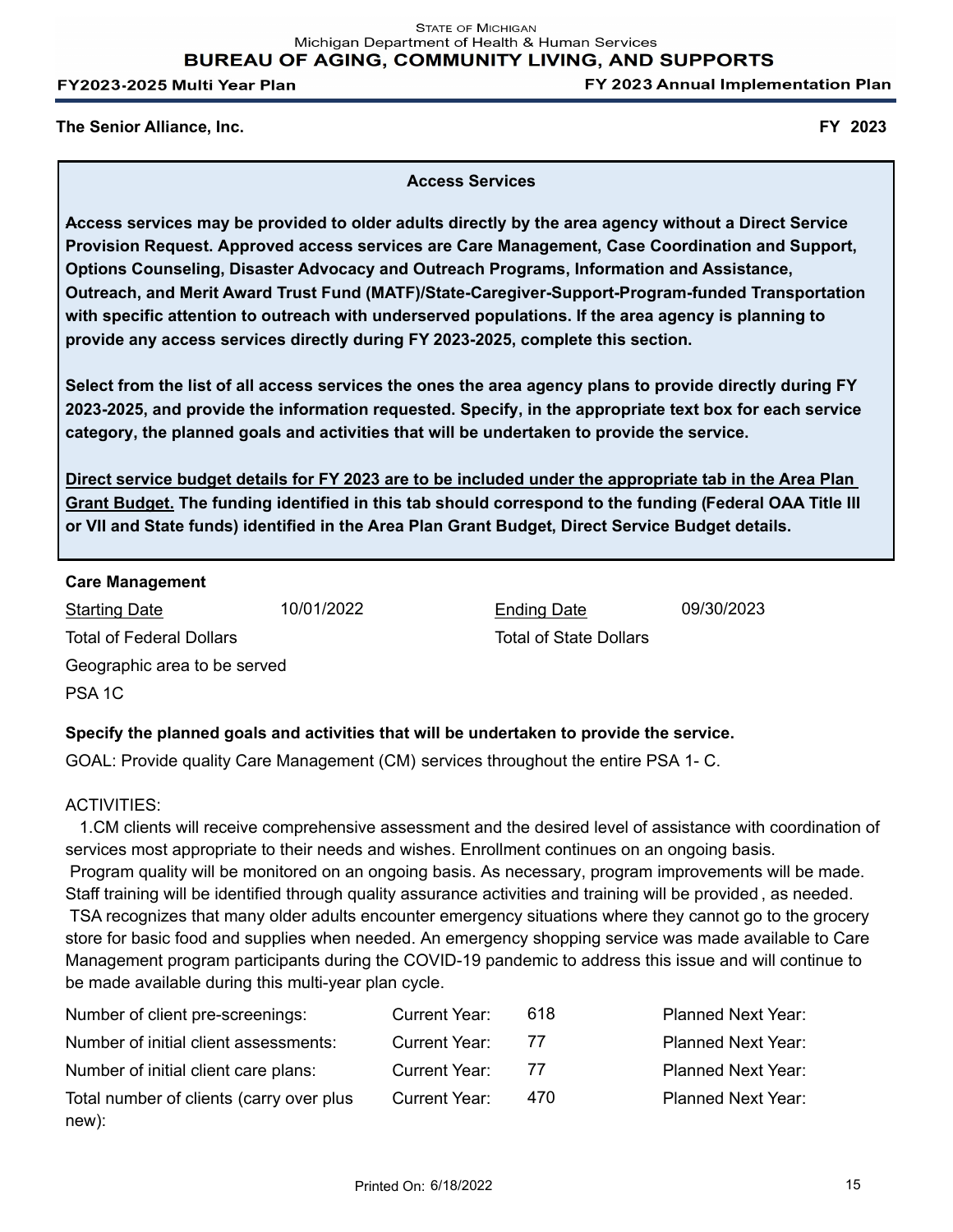**BUREAU OF AGING, COMMUNITY LIVING, AND SUPPORTS** 

| FY2023-2025 Multi Year Plan                                         |            |                      |                               | FY 2023 Annual Implementation Plan |  |
|---------------------------------------------------------------------|------------|----------------------|-------------------------------|------------------------------------|--|
| The Senior Alliance, Inc.                                           |            |                      |                               | FY 2023                            |  |
| Staff to client ratio (Active and<br>maintenance per Full time care |            | <b>Current Year:</b> | $1 - 61$                      | <b>Planned Next Year:</b>          |  |
| <b>Case Coordination and Support</b>                                |            |                      |                               |                                    |  |
| <b>Starting Date</b>                                                | 10/01/2022 |                      | <b>Ending Date</b>            | 09/30/2023                         |  |
| <b>Total of Federal Dollars</b>                                     |            |                      | <b>Total of State Dollars</b> |                                    |  |
| Geographic area to be served                                        |            |                      |                               |                                    |  |
| PSA <sub>1</sub> C                                                  |            |                      |                               |                                    |  |
|                                                                     |            |                      |                               |                                    |  |

# **Specify the planned goals and activities that will be undertaken to provide the service.**

GOAL: To provide quality Case Coordination and Support (CCS) services for older adults within the PSA 1C.

#### ACTIVITIES:

 1.Clients who do not currently need a nursing facility level of service, but are at-risk of needing that level of care; will receive support to prevent or slow a further medical or functional decline. Enrollment continues on an ongoing basis.

 Program quality will be monitored on an ongoing basis. As necessary, program improvements will be made. Staff training will be identified through quality assurance activities and trainings will be provided , as needed.

#### **Information and Assistance**

| <b>Starting Date</b>         | 10/01/2022 | <b>Ending Date</b>     | 09/30/2023 |
|------------------------------|------------|------------------------|------------|
| Total of Federal Dollars     |            | Total of State Dollars |            |
| Geographic area to be served |            |                        |            |

# **Specify the planned goals and activities that will be undertaken to provide the service.**

GOAL: Provide quality Information and Assistance (I&A) services to the entire PSA 1-C through the continued engagement and increased partnerships with community-based organizations, local governments, health care entities, community focal points, and local senior centers to gain relevant and up-to-date information on the needs of the community.

#### ACTIVITIES:

 1.Provide up-to-date information to the entire PSA 1C by offering appropriate resources and referrals. Update and expand the new I&A resource database to accurately reflect available resources. Continue to measure the quality of calls through ongoing phone monitoring and mentoring sessions with I& A staff and random database checks.

Monitor type and quantity of calls coming into the I&A department and document engagements in iCarol.

#### **Transportation (for MATF only)**

| <b>Starting Date</b>            | 10/01/2022 | <b>Ending Date</b>            | 09/30/2023 |
|---------------------------------|------------|-------------------------------|------------|
| <b>Total of Federal Dollars</b> |            | <b>Total of State Dollars</b> |            |
| Geographic area to be served    |            |                               |            |
| PSA <sub>1C</sub>               |            |                               |            |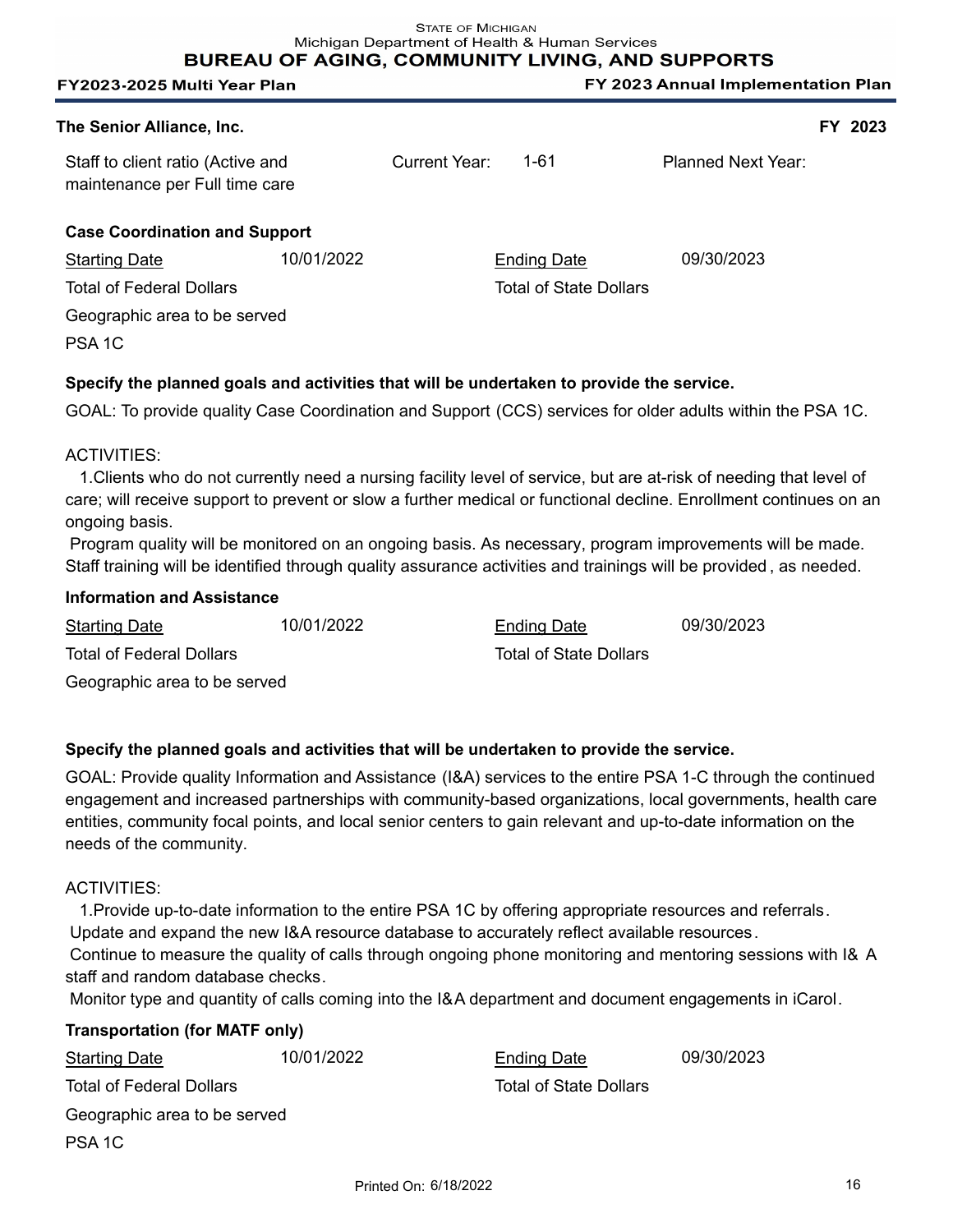FY 2023 Annual Implementation Plan

## **The Senior Alliance, Inc. FY 2023**

## **Specify the planned goals and activities that will be undertaken to provide the service.**

GOAL: Provide TSA's ride-of-last-resort transportation to medical visits, pharmacies, and governmental offices that clients are otherwise unable to access and/or afford.

## ACTIVITIES:

 1.Residents of the planning service area (PSA) 1C will have an improved transportation options to access non-emergency medical, housing transitions, benefit application, and enrollment appointments. In collaboration with the I&A department, identify additional community resource options to meet the growing need for transportation services.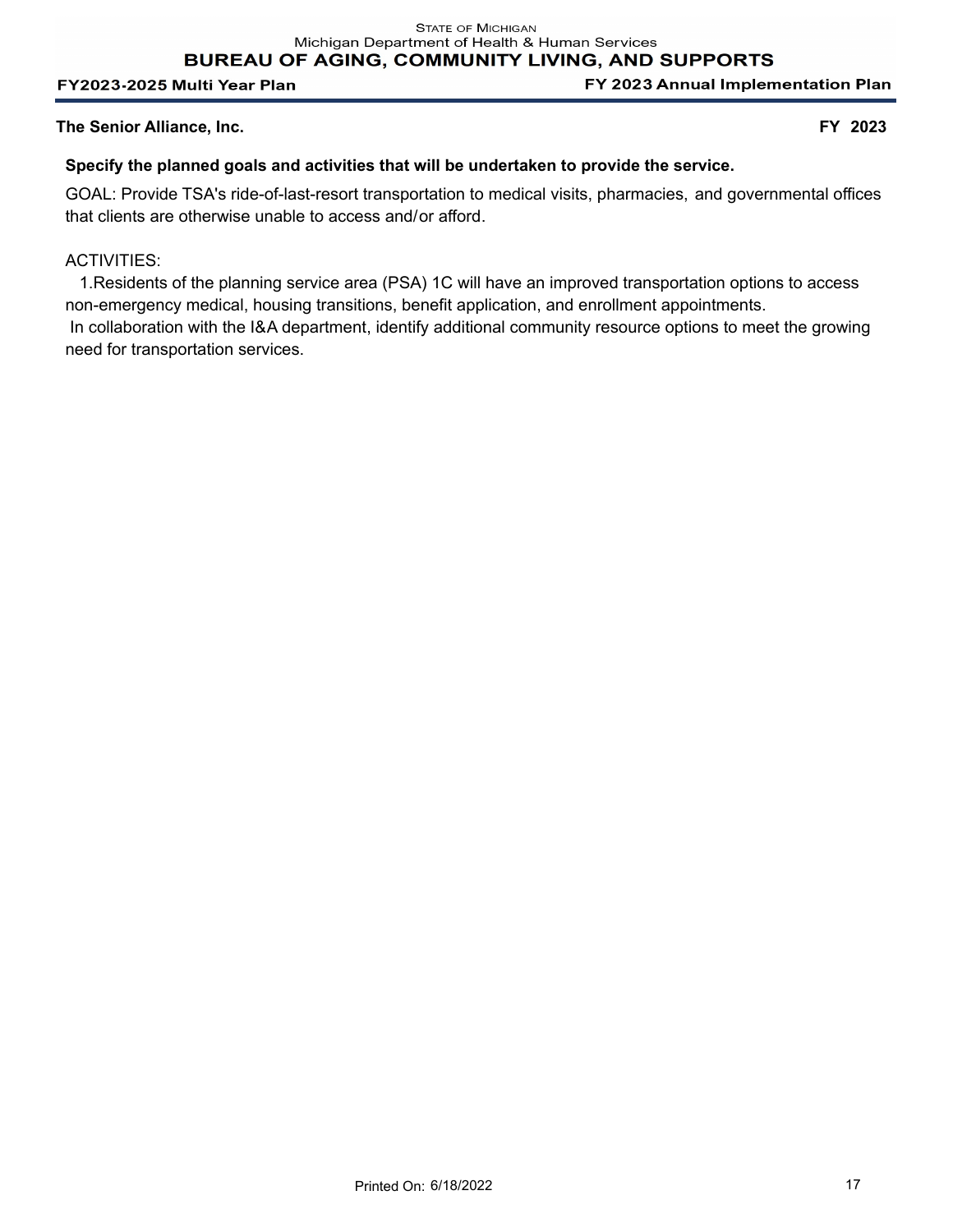FY 2023 Annual Implementation Plan

#### **The Senior Alliance, Inc. FY 2023**

**Direct Service Request**

**It is expected that in-home, community, and nutrition services will be provided under contracts with community-based service providers. However, when appropriate, area agencies may ask to provide these services directly. Direct Service Provision Requests must be approved by the Commission on Services to the Aging (CSA). Direct service provision by the area agency may be appropriate when, in the judgment of the ACLS Bureau: A) provision is necessary to ensure an adequate supply; B) the service is directly related to the area agency's administrative functions; or C) a service can be provided by the area agency more economically than any available contractor and with comparable quality. Area agencies requesting approval to provide an in-home, community, and/or a nutrition service must complete the section below for each service category.**

**Select the service from the list and enter the information requested pertaining to basis, justification, and public hearing discussion for any Direct Service Provision Request for FY 2023-2025. Specify in the appropriate text box for each service category the planned goals and activities that will be undertaken to provide the service.**

**Direct service budget details for FY 2023 are to be included under the Services Summary tab and Direct Service Budget tabs in the Area Plan Grant Budget. The funding identified should correspond to the funding (Federal OAA Title III or VII and state funds) identified in the Area Plan Grant Budget.**

**Skip this section if the area agency is not planning on providing any in-home, community, or nutrition services directly during FY 2023.**

#### **Medication Management**

Total of Federal Dollars \$3,129,500.00 Total of State Dollars \$0.00

Geographic Area Served PSA 1C

**Planned goals, objectives, and activities that will be undertaken to provide the service in the appropriate text box for each service category.** GOAL:

Support older adults with Medication Management services throughout planning service area (PSA) 1-C.

## ACTIVITIES:

 1.1) Person-centered plans will be developed to support individuals in taking medications, as prescribed. 2) Individuals having difficulty affording medications will be offered resources to assist them .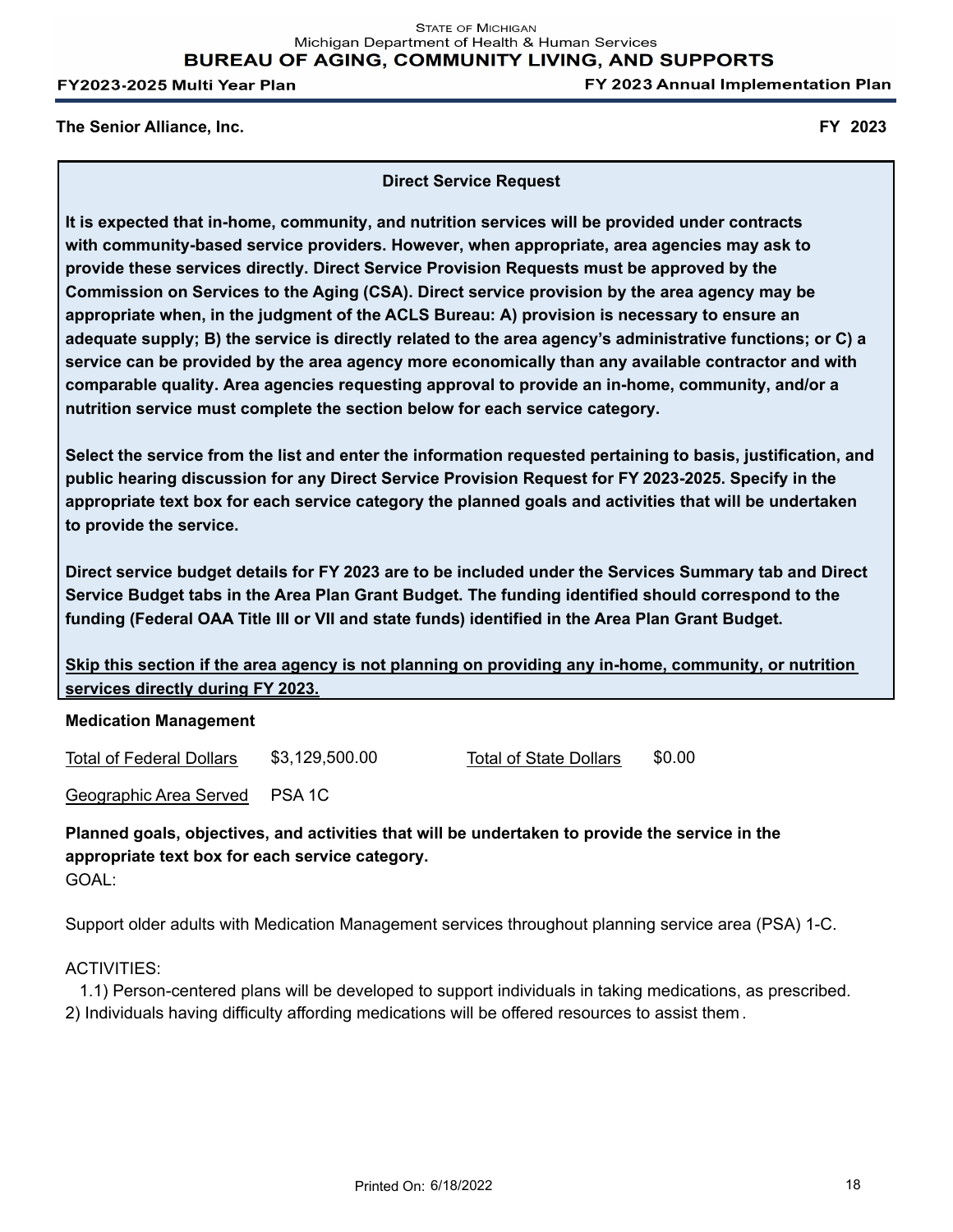FY 2023 Annual Implementation Plan

**The Senior Alliance, Inc. FY 2023**

**Section 307(a)(8) of the Older Americans Act provides that services will not be provided directly by an Area Agency on Aging unless, in the judgment of the State agency, it is necessary due to one or more of the three provisions described below. Please select the basis for the direct service provision request (more than one may be selected).**

**(A) Provision of such services by the Area Agency is necessary to assure an adequate supply of such services.**

**(B) Such services are directly related to the Area Agency's administrative functions.** 

**(C) Such services can be provided more economically and with comparable quality by the Area Agency.**

A.

C.

**Provide a detailed justification for the direct service provision request. The justification should address pertinent factors that may include: a cost analysis; needs assessment; a description of the area agency's efforts to secure services from an available provider of such services; or a description of the area agency's efforts to develop additional capacity among existing providers of such services. If the service is considered part of administrative activity, describe the rationale and authority for such a determination.**

A Request for Proposals (RFP) was issued by the agency for Medication Management services in Fiscal Years 2023-2025. No bids were received in response to the RFP. The Senior Alliance will maintain the current Medication Management services, as has been done during the 2020-2022 Multi-Year Plan cycle.

The Medication Management program provides a comprehensive, in-home review of all medications an individual is taking. The in-home review of all medications is essential in identifying situations where an older adult is taking medications incorrectly or does not understand medication instructions. It also provides an opportunity to identify at-risk situations, such as when a person has not filled a prescription for a medication that the physician thinks is being taken, as prescribed.

Medication Management services are offered to adults aged 60 and older who are at-risk of medication errors due to cognitive decline, confusion, historical difficulty in managing medications, trouble in obtaining medications, complex medication regimens, or recent changes in prescribed medications.

Through the Medication Management program, TSA provides staff to assist older adults in effectively taking medications as prescribed by:

1. Addressing barriers for successful medication regime, such as finding programs to assist in paying for medications;

2. Assisting older adults in accessing transportation or medication delivery programs when getting to the pharmacy interferes with taking medications appropriately;

3. Communication with the physician and/or pharmacist (as necessary) to support the individual; and

4. Developing and applying effective medication management systems.

# **Describe the discussion, if any, at the public hearings related to this request. Include the date of the hearing(s).**

There was no discussion at the three 2023-2025 Multi-Year Plan public hearings regarding Medication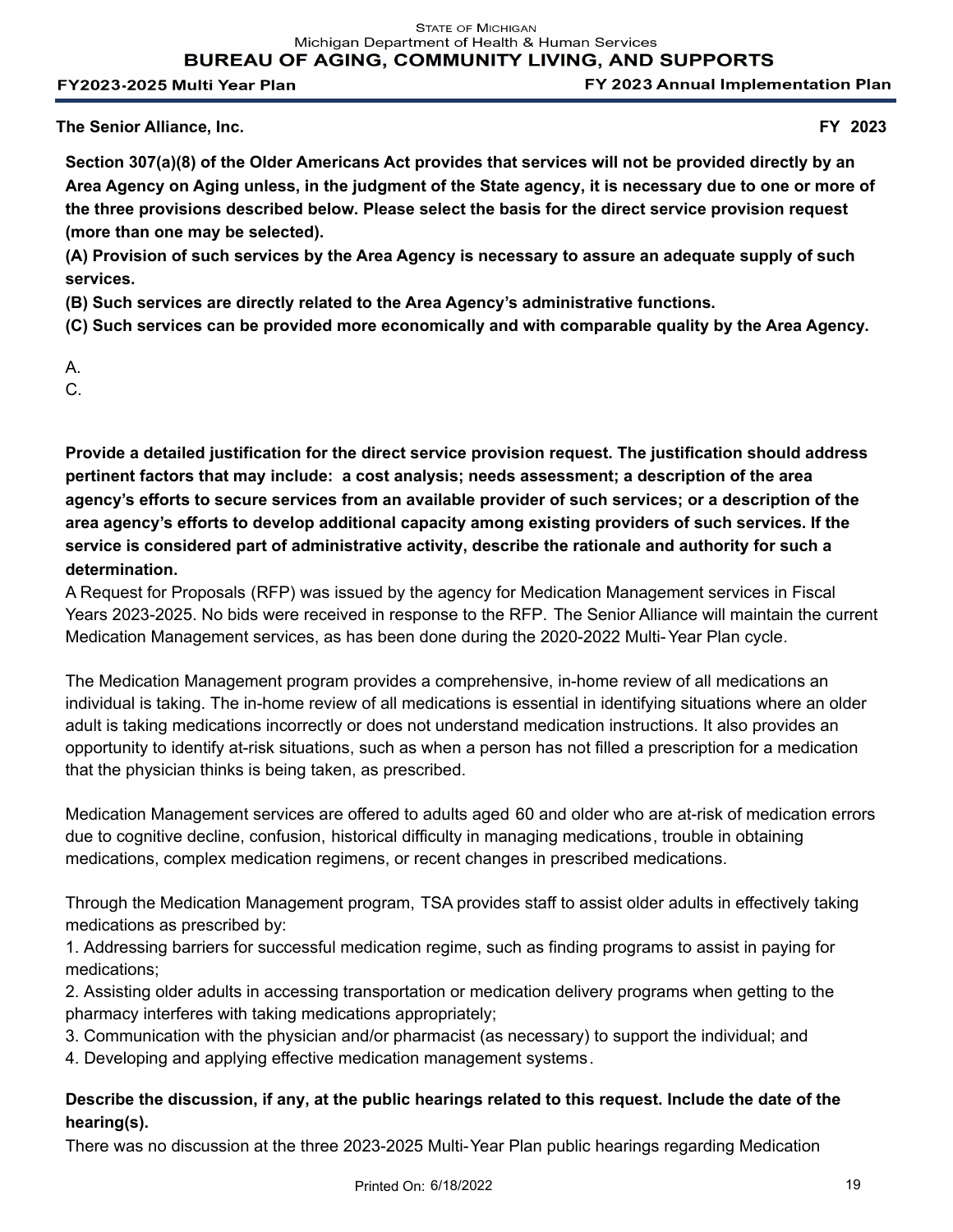**STATE OF MICHIGAN** Michigan Department of Health & Human Services **BUREAU OF AGING, COMMUNITY LIVING, AND SUPPORTS** 

FY2023-2025 Multi Year Plan

FY 2023 Annual Implementation Plan

**The Senior Alliance, Inc. FY 2023**

Management services.

**Friendly reassurance**

Total of Federal Dollars Total of State Dollars

Geographic Area Served PSA 1C

# **Planned goals, objectives, and activities that will be undertaken to provide the service in the appropriate text box for each service category.**

GOAL: Provide a point of social contact for isolated older adults in planning service area 1-C.

ACTIVITIES: 1) Place up to five phone calls per week to participants, providing a social contact. 2) Increase the number of program participatns through outreach to older adults and their caregivers participating in other programs offered through The Senior Alliance. 3) Provide information on the program through outreach to Community Focal Points, local elected leaders and other agencies providing services to older adults.

**Section 307(a)(8) of the Older Americans Act provides that services will not be provided directly by an Area Agency on Aging unless, in the judgment of the State agency, it is necessary due to one or more of the three provisions described below. Please select the basis for the direct service provision request (more than one may be selected).**

**(A) Provision of such services by the Area Agency is necessary to assure an adequate supply of such services.**

**(B) Such services are directly related to the Area Agency's administrative functions.** 

**(C) Such services can be provided more economically and with comparable quality by the Area Agency.**

C.

**Provide a detailed justification for the direct service provision request. The justification should address pertinent factors that may include: a cost analysis; needs assessment; a description of the area agency's efforts to secure services from an available provider of such services; or a description of the area agency's efforts to develop additional capacity among existing providers of such services. If the service is considered part of administrative activity, describe the rationale and authority for such a determination.**

An Request for Proposals (RFP) was issued by the agency for Friendly Reassurance services in Fiscal Years 2023-2025. No bids were received in response to the RFP. The Senior Alliance will continue to provide Friendly Reassurance services, as has been done during the 2017-2019 Multi-Year Plan cycle.

Friendly Reassurance calls are routinely placed by Title V Senior Community Service Employment Program (SCSEP) personnel. SCSEP participants receive training and experience with data collection, record keeping, telephone etiquette and how to handle emergencies on the phone while rotating through their Friendly Reassuarce expereince. SCSEP participants have access to Information & Assistance and Medicare Medicaid Assistance Program staff to assist with resources for Friendly Reassurance program paticipants .

A.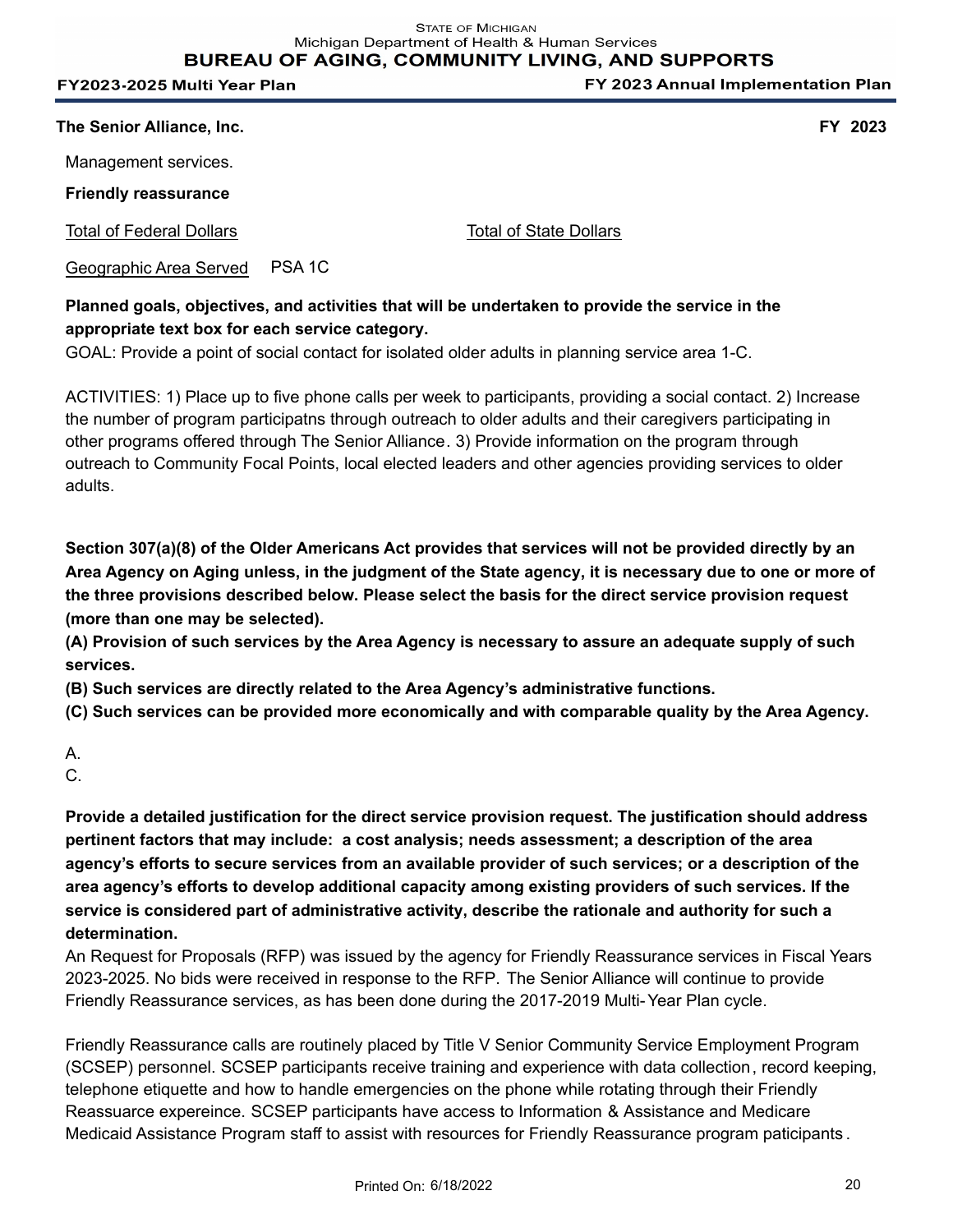**BUREAU OF AGING, COMMUNITY LIVING, AND SUPPORTS** 

#### FY2023-2025 Multi Year Plan

FY 2023 Annual Implementation Plan

## **The Senior Alliance, Inc. FY 2023**

**Describe the discussion, if any, at the public hearings related to this request. Include the date of the hearing(s).**

There was no discussion at the three 2023-2025 Multi-Year Plan public hearings regarding Friendly Reassurance.

# **Long Term Care Ombudsman**

Total of Federal Dollars \$17,420.00 Total of State Dollars \$6,649,000.00

Geographic Area Served PSA 1C

# **Planned goals, objectives, and activities that will be undertaken to provide the service in the appropriate text box for each service category.**

GOAL: The Long-Term Care Ombudsman (LTCO) will advocate for residents in long-term care setting by educating long-term care providers and caregivers on multi-disciplinary approaches to quality person-centered care.

# ACTIVITIES:

1. Conduct outreach activities to resident councils, providing education on person-centered planning.

2. Provide information and trainging on quality of care to long-term care staff.

3. Build and maintain relationships with local academic institutions to engage students who are interested in advocacy and elder rights protection.

**Section 307(a)(8) of the Older Americans Act provides that services will not be provided directly by an Area Agency on Aging unless, in the judgment of the State agency, it is necessary due to one or more of the three provisions described below. Please select the basis for the direct service provision request (more than one may be selected).**

**(A) Provision of such services by the Area Agency is necessary to assure an adequate supply of such services.**

**(B) Such services are directly related to the Area Agency's administrative functions.** 

**(C) Such services can be provided more economically and with comparable quality by the Area Agency.**

A.

C.

**Provide a detailed justification for the direct service provision request. The justification should address pertinent factors that may include: a cost analysis; needs assessment; a description of the area agency's efforts to secure services from an available provider of such services; or a description of the area agency's efforts to develop additional capacity among existing providers of such services. If the service is considered part of administrative activity, describe the rationale and authority for such a determination.**

A Request for Proposals (RFP) was issued by the agency for Long-Term Care Ombudsman services in Fiscal Years 2023-2025. No bids were received in response to the RFP. The Senior Alliance will maintain the current Long-Term Care Ombudsman, as has been done during the 2020-2022 Multi-Year Plan cycle. The LTCO is an independent voice, co-located at The Senior Alliance's office. The LTCO is provided resources including: locked office space, use of secure information technology tools and immediate access to Information &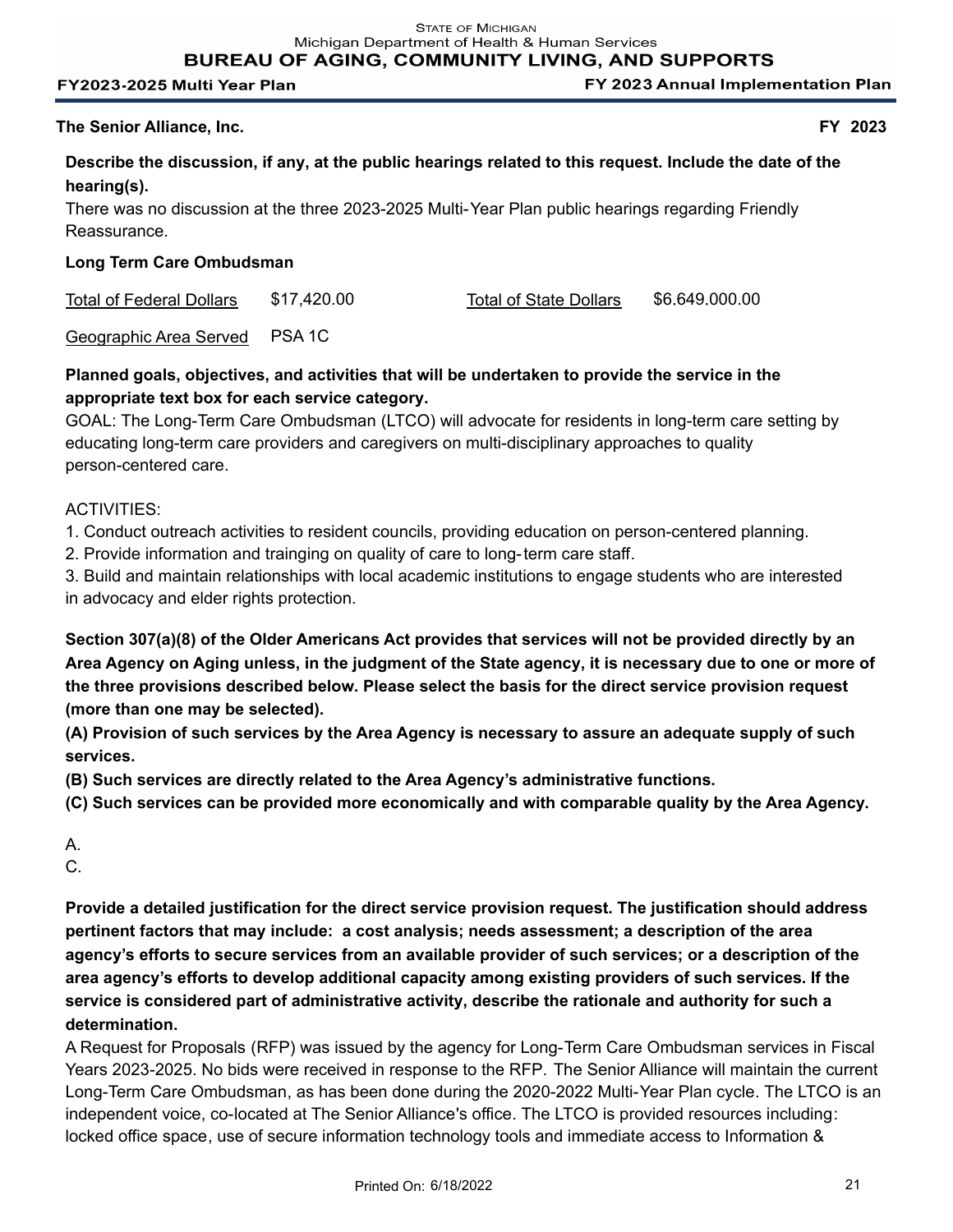FY 2023 Annual Implementation Plan

#### **The Senior Alliance, Inc. FY 2023**

.

Assistance staff, Medicare Medicaid Assistance Program staff and Community Care Department staff. The Senior Alliance also has significant experience with volunteer recruitment and management to assist the LTCO

# **Describe the discussion, if any, at the public hearings related to this request. Include the date of the hearing(s).**

There was no discussion of services provided by the LTCO at any of the three 2023-2025 Multi-Year Plan Public Hearings.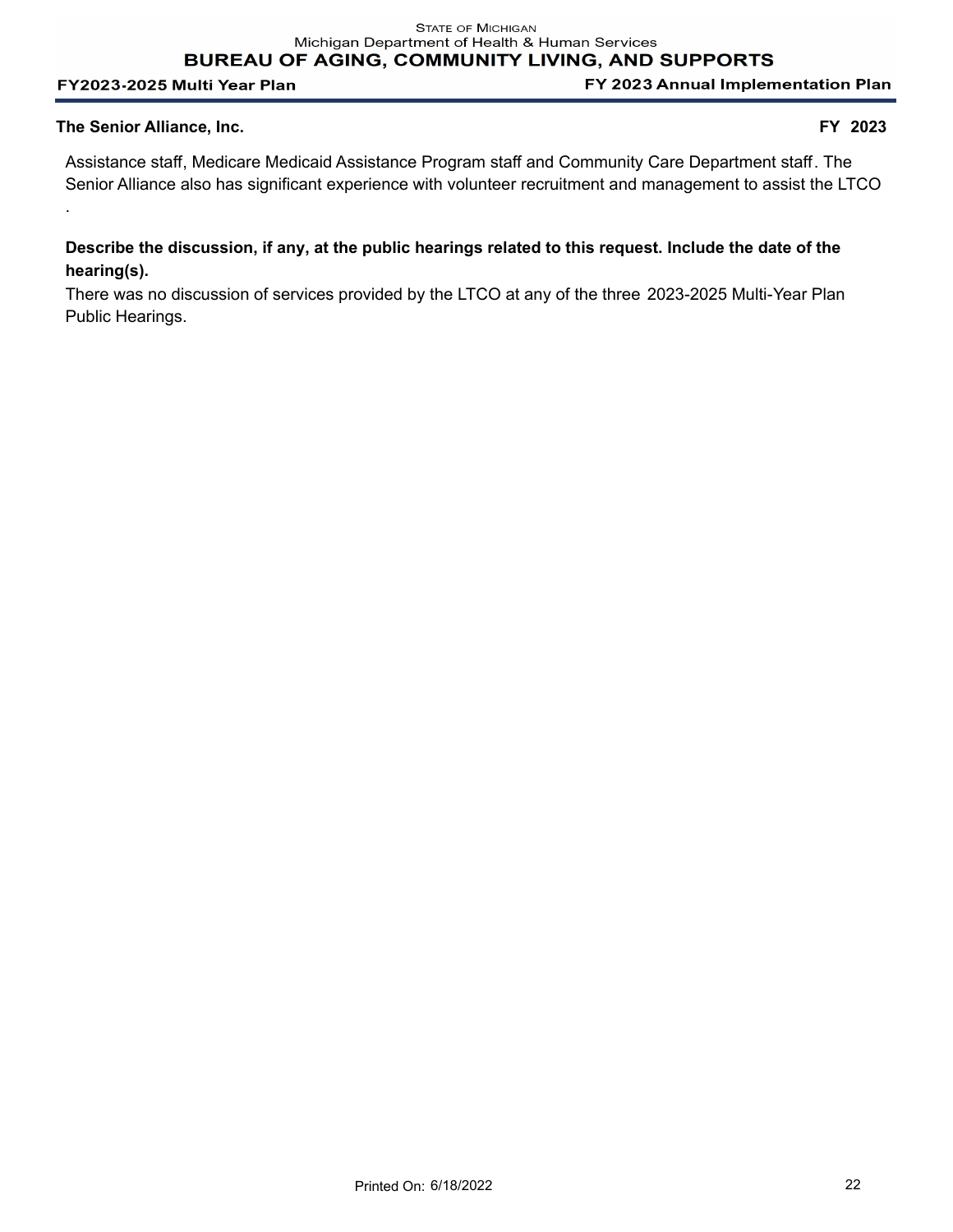FY 2023 Annual Implementation Plan

**The Senior Alliance, Inc. FY 2023**

**Regional Direct Service Request**

**It is expected that regionally defined services will be provided under contracts with community-based service providers, but when appropriate, a provision to provide such regional services directly by the area agency may be approved by the CSA. Regional direct-service provision by the area agency may be appropriate when, in the judgment of the ACLS Bureau: A) provision is necessary to ensure an adequate supply; B) the service is directly related to the area agency's administrative functions; or C) a service can be provided by the area agency more economically than any available contractor, and with comparable quality.** 

**Area agencies requesting permission to provide a regional service directly must complete this tab for each service category. Enter the regional service name in the box and click "Add." The regional service name will appear in the dialog box on the left after a screen refresh. Select the link for the newly added regional service and enter the requested information pertaining to basis, justification and public hearing discussion for any regional direct service request for FY 2023-2025. Also specify in the appropriate text box for each service category the planned goals and activities that will be undertaken to provide the service. Since regional service definitions expire with the end of each multi-year plan period, please include any previously approved regional services the agency expects to continue providing directly, including COVID-19 policy-waiver-approved services. Address any discussion at the public hearing related to each regional direct service provision request.**

**Regional Direct Service Budget details for FY 2023-2025 are to be included under the Direct Service Budget tab and the Support Services Detail tab in the Area Plan Grant Budget. The funding identified in this tab should correspond to the funding (Federal OAA Title III or VII and State funds) identified in the Area Plan Grant Budget.**

**Please skip this section if the area agency is not planning on providing any regional services directly as of now.**

#### **Hearken**

Total of Federal Dollars Total of State Dollars Total of State Dollars

Geographic Area Served PSA 1C

# **Planned goals and activities that will be undertaken to provide the service in the appropriate text box for each service category.**

Upon approval of the Hearken regional service definition, The Senior Alliance will provide Hearken services throughout planning service area (PSA) 1-C. This program is designed to help lonely and socially isolated older adults (aged 60+) build sustainable connections. A variety of evidence-based assessment and screening tools are used for a holistic approach to evaluate an individual's current needs and barriers and provide person-centered resources & interventions to address them – leading to greater physical, mental and emotional health.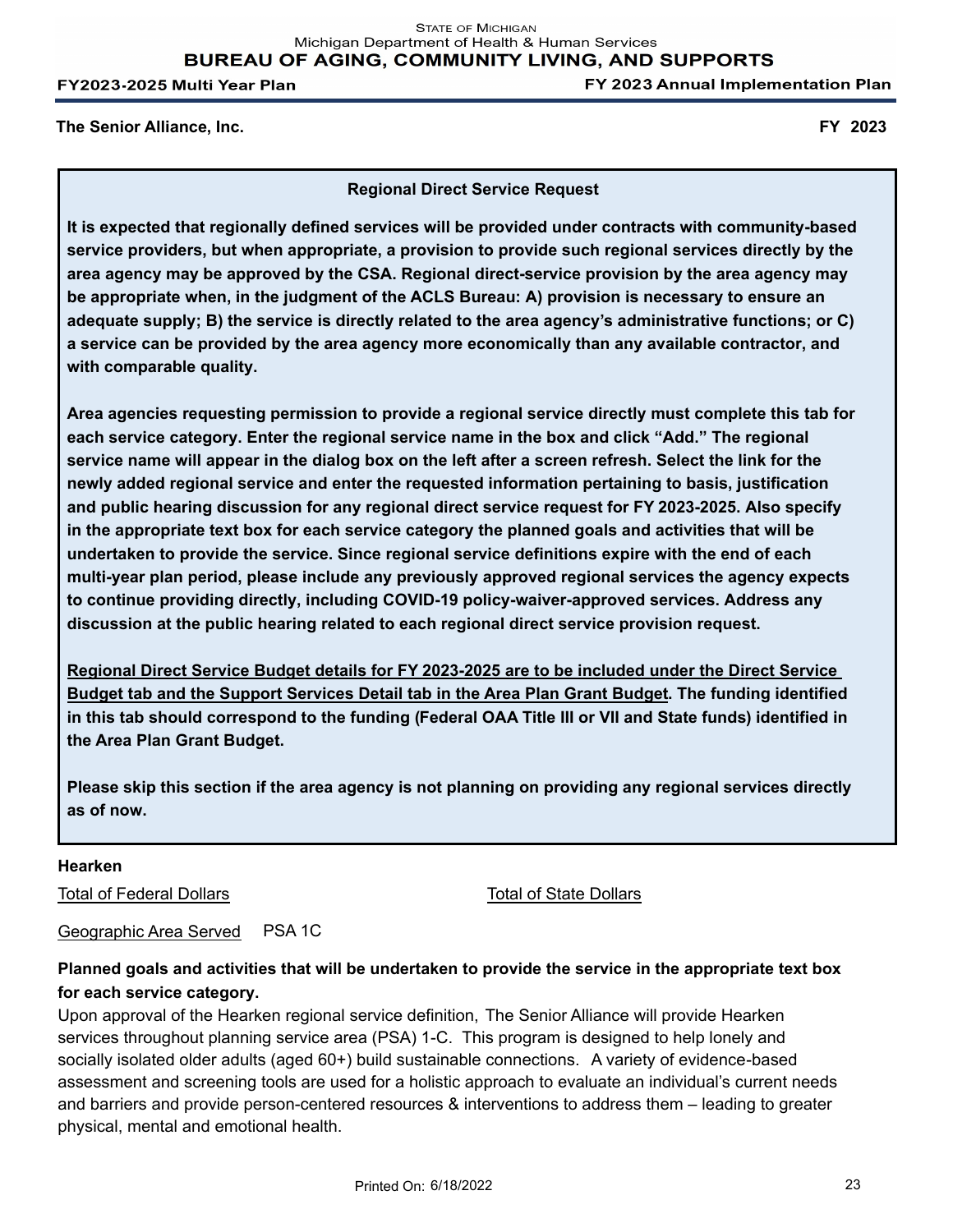FY 2023 Annual Implementation Plan

## **The Senior Alliance, Inc. FY 2023**

# GOAL:

Support lonely and socially isolated older adults with Hearken services throughout planning service area (PSA) 1-C.

# ACTIVITIES:

 ·Program enrollment shall be provided to referred individuals based on screening, intake, and assessment conducted by Hearken staff.

 Services may include, but are not limited to: holistic assessment, development of a Wellness Recovery Action Plan, provision of person centered resources and interventions, external referrals and warm hand-offs as appropriate, and regular contacts through phone, video, or in-person visits.

 Services may be provided by Hearken staff including a program manager, Registered Nurse, Social Worker, Peer Mentor, and/or volunteers.

Older adults do not need to be enrolled in another TSA program to receive Hearken services .

**Section 307(a)(8) of the Older Americans Act provides that services will not be provided directly by an Area Agency on Aging unless, in the judgment of the State agency, it is necessary due to one or more of the three provisions described below. Please select the basis for the direct service provision request (more than one may be selected).**

**(A) Provision of such services by the Area Agency is necessary to assure an adequate supply of such services.**

**(B) Such services are directly related to the Area Agency's administrative functions.** 

**(C) Such services can be provided more economically and with comparable quality by the Area Agency.**

A.

**Provide a detailed justification for the direct service provision request. The justification should address pertinent factors that may include: a cost analysis; needs assessment; a description of the area agency's efforts to secure services from an available provider of such services; or a description of the area agency's efforts to develop additional capacity among existing providers of such services. If the service is considered part of administrative activity, describe the rationale and authority for such a determination.**

There are currently no existing minimum standards that specifically provide a holistic approach to form sustainable connections and address the needs of lonely and socially isolated older adults. A variety of evidence-based assessment and screening tools are used for a holistic approach to evaluate an individual's current needs and barriers and provide person-centered resources & interventions to address them – leading to greater physical and mental health.

# **Describe the discussion, if any, at the public hearings related to this request. Include the date of the hearing(s).**

There was no discussion at the three 2023-2025 Multi-Year Plan public hearings regarding Medication Management services.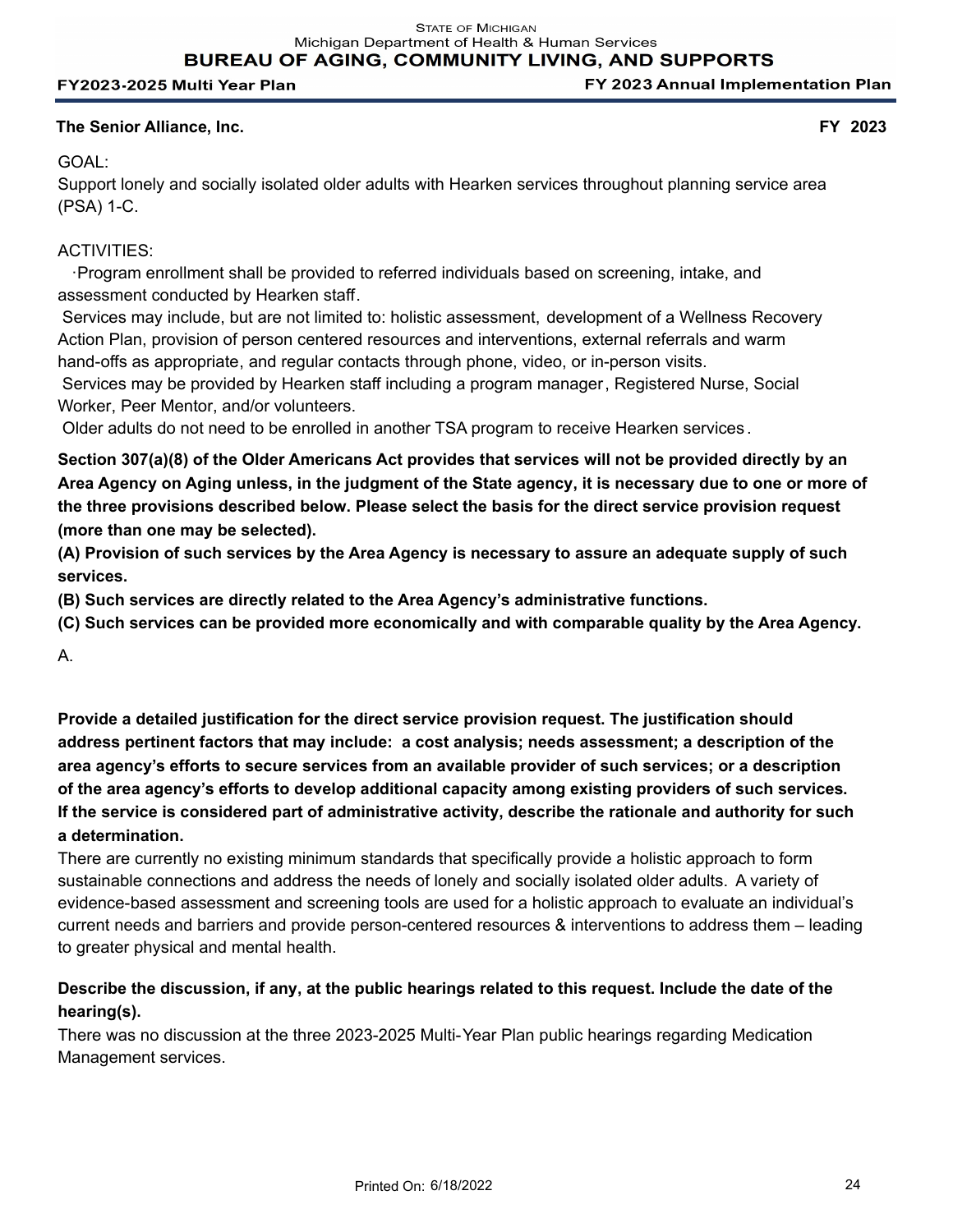FY 2023 Annual Implementation Plan

**The Senior Alliance, Inc. FY 2023**

## **Program Development Objectives**

**Please provide information for all program development goals and objectives that will be actively addressed for this multi-year period, including the diversity, equity and inclusion goal outlined here.**

# **Diversity, Equity, and Inclusion Goal**

**Aging and Community Living Services Bureau (ACLS)** *Operating Standards for Area Agencies on Aging* **have long required that preference be given to serving older persons in greatest social or economic need with particular attention to low-income minority elderly. Please refer to** *Operating Standards for Area Agencies on Aging sections* **C-2 and C-4.**

**With increased awareness of the effects of racial and ethnic disparities on the health, well-being, and lifespans of individuals, the State Plan on Aging for FY 2023-2025 has implemented goals that relate to identifying and increasing services to black, indigenous and people of color as well as LGBTQ+ adults over age 60.**

**Please assess and summarize how well the area agency is currently addressing accessibility of services for the groups listed above and complete the objective(s), strategies and activities that are indicated for quality improvement in this area. Include planned efforts to:**

**1. Increase services provided to black, indigenous and people of color and the (LGBTQ+) communities.**

**2. Increase the number of area agency staff, providers and caregivers trained in implicit bias, cultural competencies, and root causes of racism.**

**3. Increase availability of linguistic translation services and communications based on the cultural needs in the region in which you serve.**

**Goal: Improve the Accessibility of Services to Michigan's Communities and People of Color, Immigrants and LGBTQ+ Individuals.**

**The area agency must enter each program development goal in the appropriate text box. It is acceptable, though not required, that some of the area agency's program development goals correspond to the ACLS Bureau's State Plan Goals (listed in the Documents Library). There is an entry box to identify which, if any, State Plan Goals correlate with the entered goal.**

**A narrative for each program development goal should be entered in the appropriate text box. Enter objectives related to each program development goal in the appropriate text box. There are also text boxes for the timeline, planned activities and expected outcomes for each objective. Additional instructions on completing the Program Development section can be found in the Documents Library.**

**Area Agency on Aging Goal**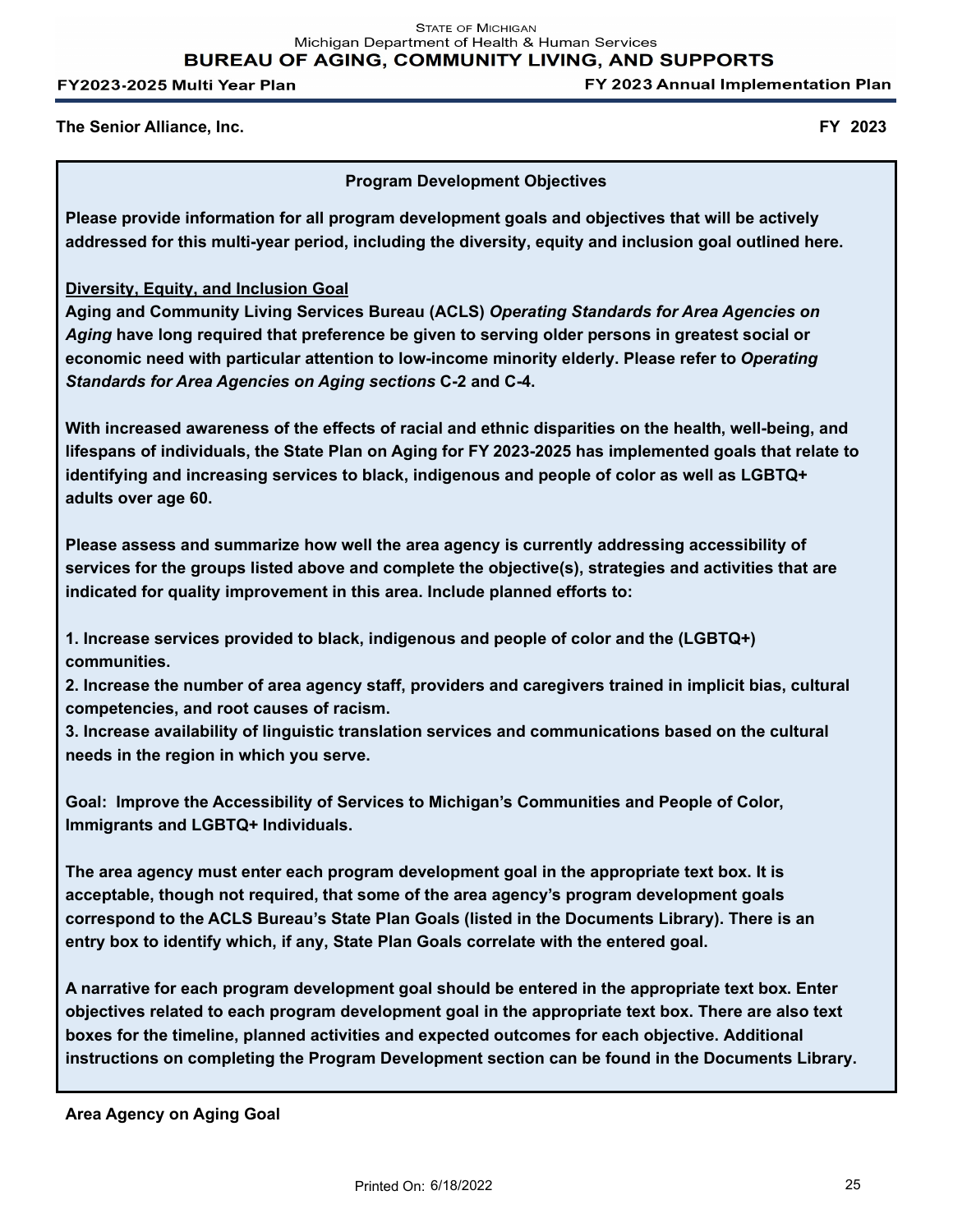FY 2023 Annual Implementation Plan

## **The Senior Alliance, Inc. FY 2023**

**A. Advocate, inform, and empower those we serve** State Goal Match: 1

#### **Narrative**

The Senior Alliance will pursue an advocacy strategy at the local, state and federal levels of government to improve the lives of older adults and their cargivers.

## **Objectives**

1. Advocate on behalf of older adults for increased appropriations and policy changes for community-based in-home services.

Timeline: 10/01/2022 to 09/30/2025

# **Activities**

**Activities** 

1. Meet with elected officials to provide education on the experience of The Senior Alliance in operating the Care Management, MI Choice Waiver and MI Health Link programs, as well as the general state of Long Term Services and Supports (LTSS) and Home & Community Based Services (HCBS).

3. Provide legislative updates to stakeholders and older adults on budget processes and policy proposals involving LTSS/HCBS.

4. Advocate for increased appropriations and policy changes to support LTSS/HCBS in collaboration with the Silver Key Coalition, Area Agencies on Aging Association of Michigan (4AM) and USAging.

#### Expected Outcome

Increased awareness by elected officials of the impact and operations of the MI Choice Medicaid Waiver program and other LTSS/HCBS initiatives. Increased LTSS appropriations to address operating rates, waitlists and projected demographic growth in the eligible population. A move toward rebalancing the funding spent on LTSS in Michigan so the percent of appropriations spent on community-based services at least meets the national average spent by individual states.

2. Advocate on behalf of older adults for increased appropriations and policy changes for nutritional services. Timeline: 10/01/2022 to 09/30/2025

# **Activities**

**Activities** 

1. Provide elected officials information on the experience of The Senior Alliance in operating nutrition programs. 2. Support the advocacy efforts of AAA stakeholders by providing legislative updates on budget processes and policy proposals involving nutritonal programs.

3. Advocate for increased nutritional services appropriations and policy changes in collaboration with the Silver Key Coalition, the Area Agencies on Aging Association of Michigan (4AM), USAging and Meals on Wheels America.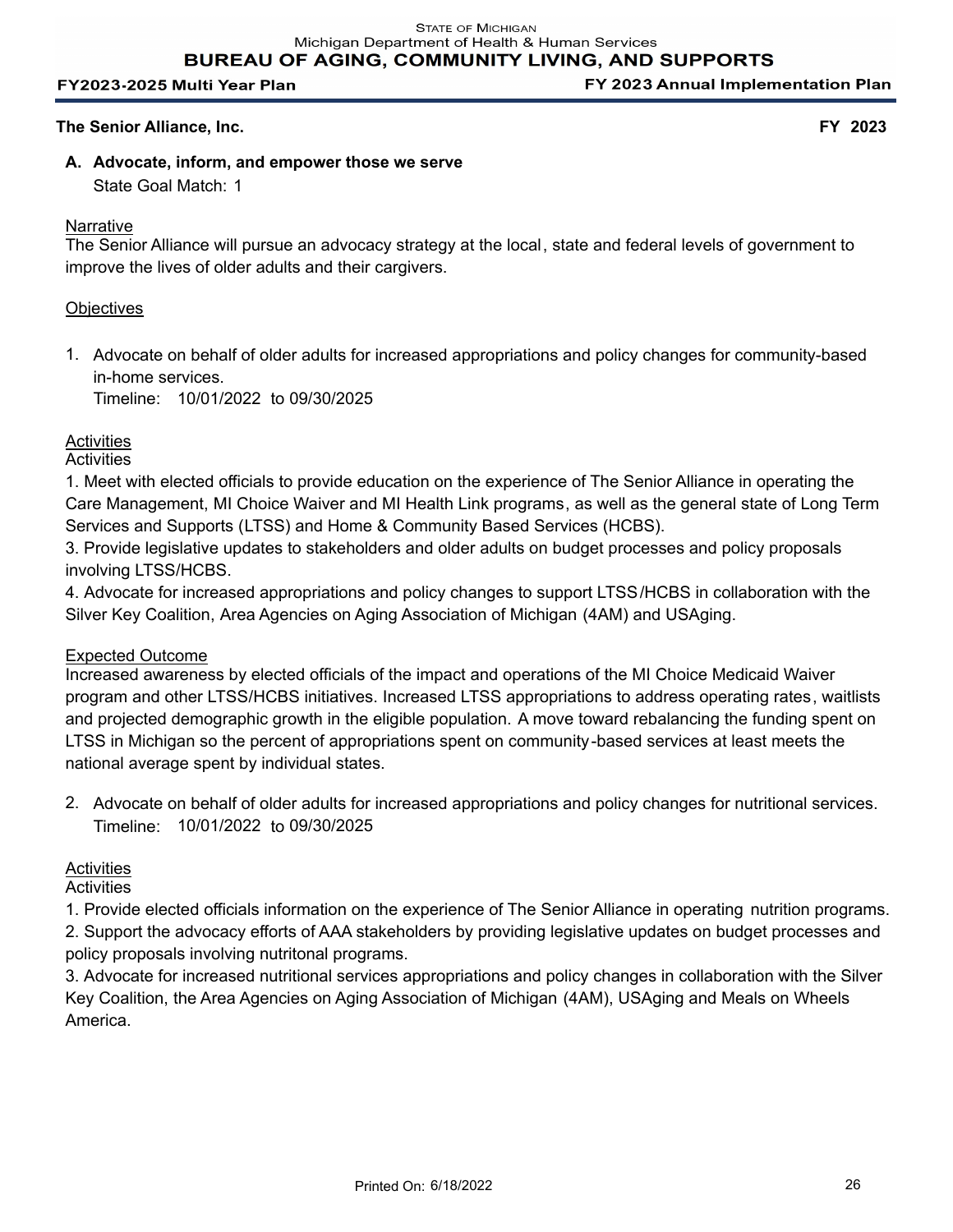**BUREAU OF AGING, COMMUNITY LIVING, AND SUPPORTS** 

#### FY2023-2025 Multi Year Plan

FY 2023 Annual Implementation Plan

## **The Senior Alliance, Inc. FY 2023**

# Expected Outcome

Increased awareness by elected officials of the impact and operations of the nutrition program . Increased nutrition program appropriations to address program offerings and projected demographic growth in the eligible population.

3. Inform and empower older adults, caregivers and stakeholders on issues impacting the lives of older adults in PSA 1C.

Timeline: 10/01/2022 to 09/30/2025

# **Activities**

1. Adopt an annual Advocacy Platform identifying areas of advocacy focus.

2. Contiune to produce a monthly advocacy newsletter that provides information to older adults, Community Focal Points, local government officials and other stakeholders on legislative and budget activities at the state and federal level.

3. Include episodes on advocacy topics in the agency's podcast series, *Inside The Senior Alliance*.

4. Provide regular advocacy updates at meetings of the agency's Advisory Council and Board of Directors.

5. Distribute Advocacy Action Alerts to stakeholders on advocacy topics during key moments in the legislative process.

# Expected Outcome

Residents of PSA 1C and stakeholders will be better informed about issues of importance in aging services and will be empowered to advocate on behalf of older adults. The Senior Alliance will be viewed as an informational resource and thought leader for policy and budget information concerning older adults.

4. Serve as an information resource for elected officials on programs and services that impact the lives of older adults and their caregivers.

Timeline: 10/01/2022 to 09/30/2025

# **Activities**

**Activities** 

1. Educate elected officials on the role played by The Senior Alliance in the delivery of programs and services to older adults in PSA 1C.

2. Provide information to governmental stakeholders on the impact of programs such as Care Management, Case Coordination & Support, nutrition services, Transportation and other Older Americans Act funded programs.

3. Meet annually with federal and state legislative staff to provide updates on resoruces that constituents may find useful.

4. Provide information to elected officials on how proposed legislation, appropriation amounts or administrative rules might impact services delivered through Area Agencies on Aging and our network partners .

# Expected Outcome

Elected officials will be better informed about the work done by their Area Agencies on Aging (AAA) and have the ability to link their constituents to AAA's for resources. The Senior Alliance will be viewed as an informational resource for elected officials evaluating policy and budget items concerning older adults .

# **B. Help older adults maintain their health and independence at home and in their community.**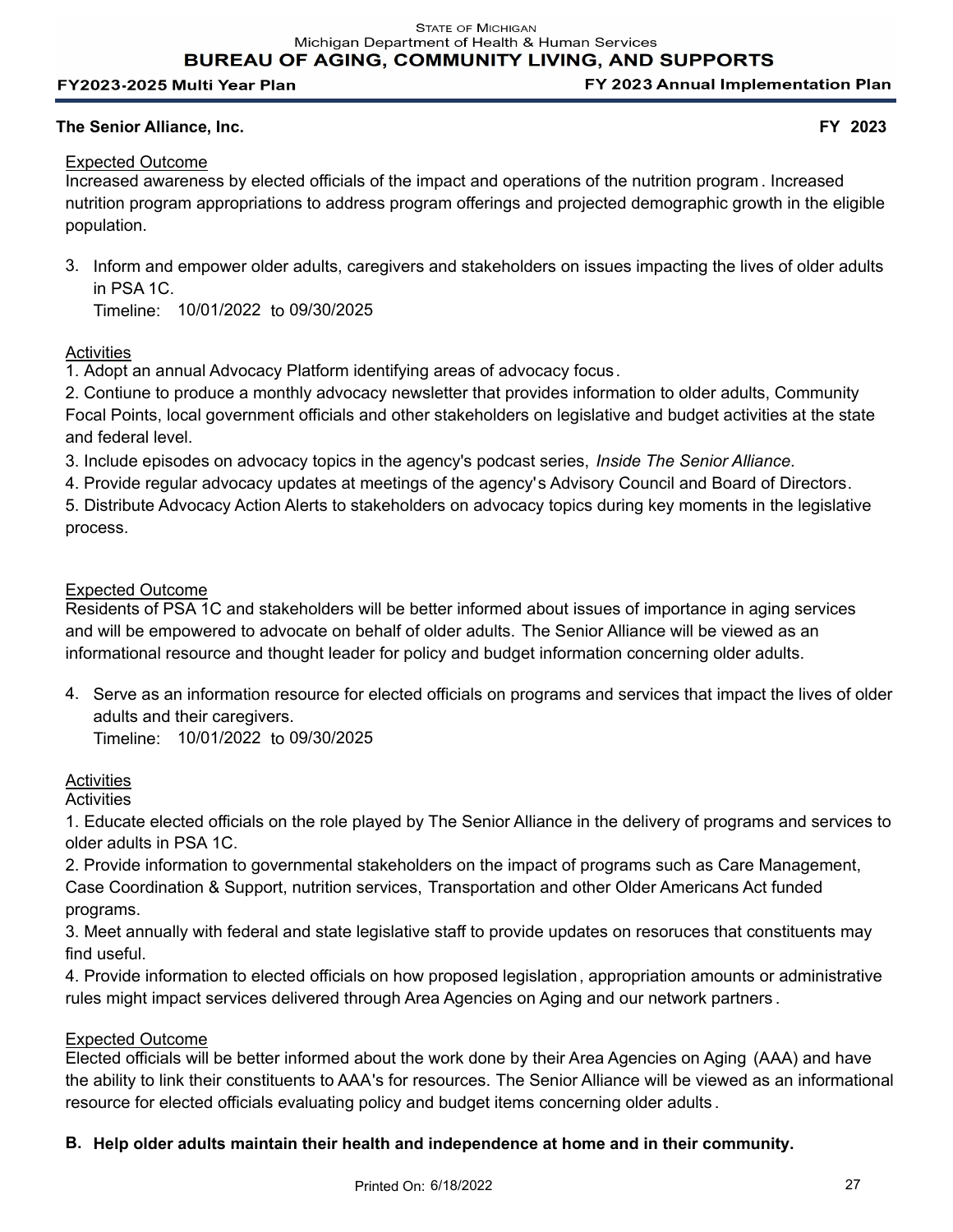**The Senior Alliance, Inc. FY 2023**

State Goal Match: 2

# Narrative

Develop and use data indicators and participant feedback to improve program quality, satisfaction and outcomes for participants. TSA recognizes falls are a serious issue for older adults, with 80% of falls occurring in the bathroom. TSA will take a proactive approach toward fall prevention by evaluating Care Management program participants who lack bathroom safety equipment, providing and installing fall prevention assistive technologies as needed, and as funds are available.

# **Objectives**

1. Develop new data-driven procedures and report utilization to increase appropriate, specific interventions. Timeline: 10/01/2022 to 09/30/2025

# Activities

 1.1. Develop new reporting and follow-up procedures related to participant satisfaction and feedback surveys. 2. Train staff on consistent approaches to quality case management and resource utilization during the current caregiver shortage in our area.

 3. Include prevalence of falls data from COMPASS assessment tool for program participants as a regular quality outcome indicator. Regularly identify individual participants who recorded a fall on follow-up assessments and review care-plans for fall prevention techniques, interventions, or potential assessment errors. Utilizing person centered planning philosophy, TSA staff can use this data to identify focus areas to improve health outcomes.

# Expected Outcome

Improve participant satisfaction as demonstrated by an increase in positive responses to feedback survey. Increase accuracy in COMPASS assessment reporting data. Decrease in the overall percentage of clients who record a fall during follow-up assessments.

2. Provide and install bathroom safety equipment for Care Management program participants to reduce fall risk, as funding is available.

Timeline: 10/01/2022 to 09/30/2025

# **Activities**

- 1. TSA staff will identify Care Management program participants who lack bathroom safety equipment.
- 2. TSA will provide and install necessary bathroom safety equipment.

3. TSA will provide Personal Emergency Response (PERs) units and offer enhanced PERs units with fall detectors.

# Expected Outcome

With available funding, a reduced rate of falls in the bathroom due to the installation of assistive technologies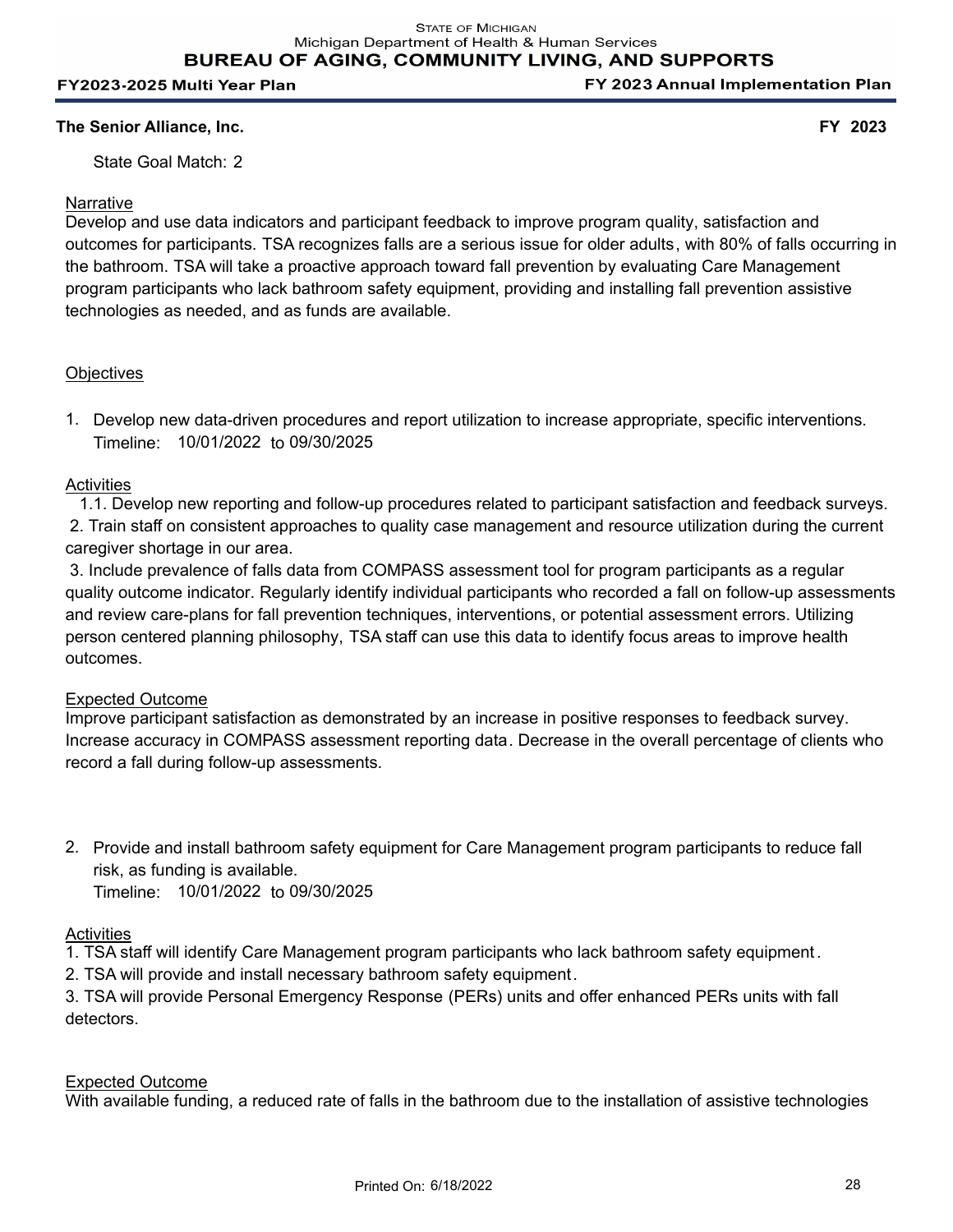FY 2023 Annual Implementation Plan

## **The Senior Alliance, Inc. FY 2023**

# **C. Promote elder and vulnerable adult rights and justice.**

State Goal Match: 3

# **Narrative**

The Medicare Medicaid Assistance Program (MMAP) and the Long-Term Care Ombudsman (LTCO) AAA 1C and our partners will educate individuals, stakeholders and advocates to increase awareness of elder abuse protections. AAA 1C will work to ensure equal access and inclusivity to resources for older adults of all physical, mental, and cognitive abilities, regardless of sexual orientation, gender identity, gender expression, race, ethnicity or veteran status.

## **Objectives**

1. Provide information and education to older adults, caregivers and stakeholders to raise awareness about elder abuse

Timeline: 10/01/2022 to 09/30/2025

## **Activities**

1. MMAP, the Long Term Care Ombudsman and other agency staff will collaborate with Adult Protective Services, legal assistance programs, the federal Administration on Community Living (ACL), the Michigan Department of Health & Human Services, and other community organizations to raise awareness and prevent elder abuse.

2. Participate as presenters and an information resource at health fairs, senior fairs, legisaltive town halls and public outreach events to raise awareness of elder abuse issues, especially abuse related to financial exploitation.

#### Expected Outcome

Older adults, caregivers and stakeholders in PSA 1C will have an increased awareness about elder abuse and exploitation.

2. Advocate at the state and federal levels for the rights of older adults. Timeline: 10/01/2022 to 09/30/2025

#### **Activities**

1. TSA will include advocacy for stronger elder abuse laws in its Annual Advocacy Platform.

2. TSA will engage its advocacy network to advocate at the state and federal officials on legislation impacting elder justice and the rights of older adults.

#### Expected Outcome

Awareness of the importance of protecting older adults from various types of abuse and exploitation will be increased among elected offcials.

3. The Long Term Care Ombudsman will work to increase coordinated and collaborative approaches to assisting older adults and their caregivers understand long-term care. Timeline: 10/01/2022 to 09/30/2025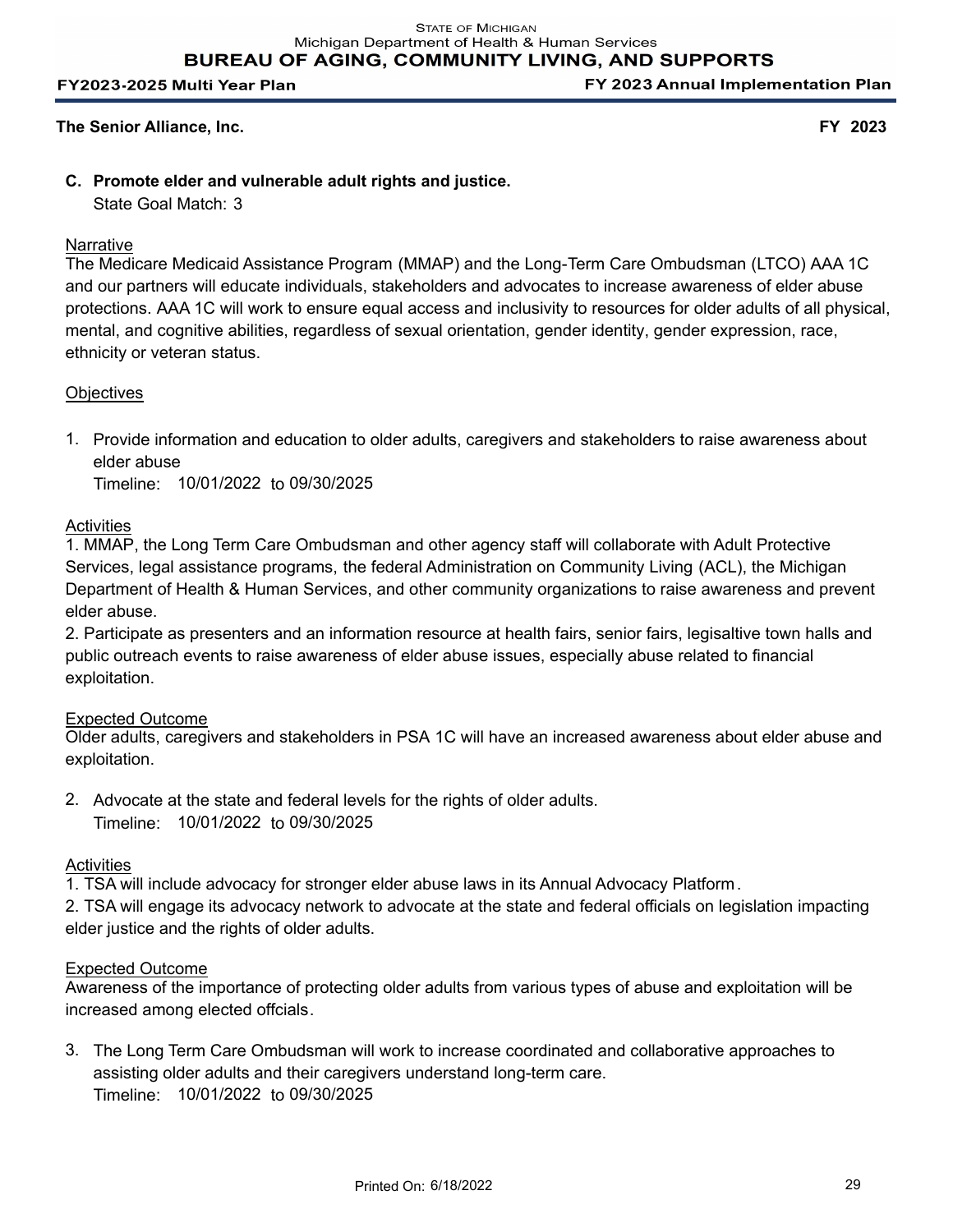FY 2023 Annual Implementation Plan

## **The Senior Alliance, Inc. FY 2023**

## **Activities**

1. The Long Term Care Ombudsman (LTCO) will pursue a person-centered, multi-disciplinary team care planning approach involving all disciplines related to resident care services, including outside clinical services. 2. The LTCO will distribute written materials to family councils regarding resolving concerns .

3. The LTCO will provide and participate in community educational programs.

4. The LTCO will maintain relationships and open communication with the Medicare/Medicaid Assistance Program, state Adult Protective Services, the Michigan Department of Human Services, legal services providers, MPRO, the state Bureau of Child and Adult licensing, the state Attorney General's Health Care Fraud Unit, and other relevent community organizations.

#### Expected Outcome

Information about long term care and the prevention of elder abuse will be communicated to partner organizations and throughout PSA 1C. The LTCO will establish relationships with key stakeholders and state agencies to quickly report elder abuse and exploitation.

# **D. Conduct responsible quality management and coordination of the vendor network in PSA 1C.** State Goal Match: 3

#### **Narrative**

TSA will continue to monitor the quality of providers in our Vendor Network. New vendors applying to become part of the vendor network are initially credentialed by completing an application. Once part of the network, Vendors are re-credentialed through the same application process every 3 years in order to maintain compliance with all standards. TSA continually monitors certain compliance requirements that are considered high risk on an ongoing basis, such as insurance documentation and licenses, to ensure that Vendors are keeping these documentation active. TSA also conducts programmatic and fiscal assessments for all vendors at least once every 3 years. Some Vendors may be monitored more frequently, based on risk factors such as the number of TSA participants that they serve, the amount of complaints received from participants, and if they have had compliance issues on past assessments. Vendors receive feedback from TSA based on their performance during the assessment, and can be given Corrective Action Plans in order to correct any deficiencies discovered during their assessment. Based on the results of the assessment, TSA may take additional action which can include taking back funds for billed services that do not have support documentation, being placed on a probationary status, and/or contract termination.

#### **Objectives**

1. identify any compliance issues that vendors may have as quickly as possible. Timeline: 10/01/2022 to 09/30/2025

#### **Activities**

1. Monitor high risk compliance items, including insurance and licensure requirements, on a regular basis. 2. Engage vendors who exhibit compliance issues outside of the assessment, and require those vendors to submit Corrective Action Plans to confirm that improvements have been made.

#### Expected Outcome

TSA will be able to correct compliance issues that arise in a timely manner.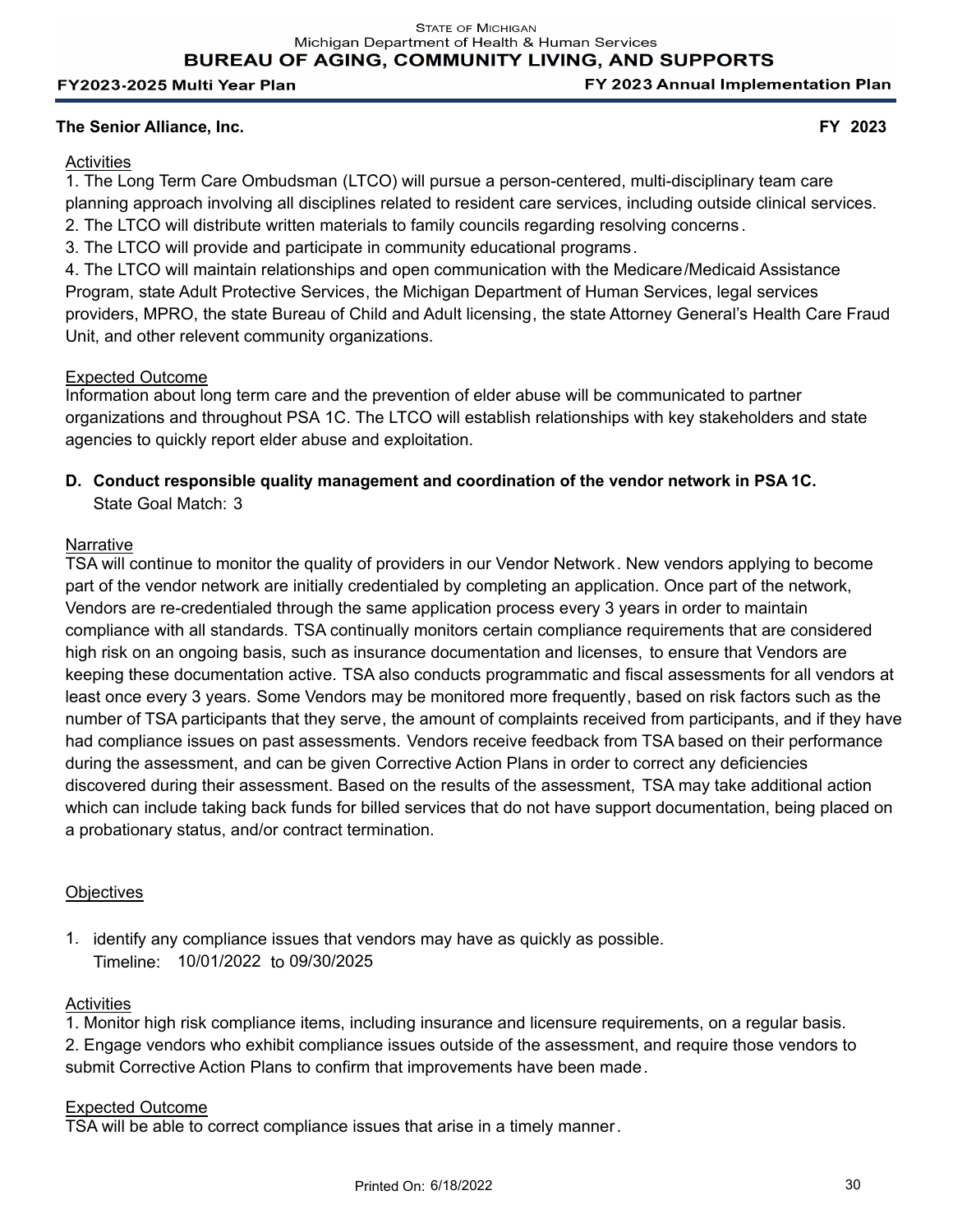FY 2023 Annual Implementation Plan

## **The Senior Alliance, Inc. FY 2023**

2. Secure a reliable and substantial network of vendors that are compliant with ACLS, MDHHS, and TSA standards, while ensuring all participants are receiving services. Timeline: 10/01/2022 to 09/30/2025

## **Activities**

1. Complete fiscal and programmatic assessments for 100% of POS vendors over a 3 year period.

Expected Outcome

TSA will be able to maintain an active network of vendors that will provide quality services to participants .

**Improve the Accessibility of Services to Michigan's Communities and People of Color, Immigrants E. and LGBTQ+ Individuals.**

State Goal Match: 5

## Narrative

The Senior Alliance (TSA) will work with key organizations, our vendor network, staff, Board of Directors, Advisory Council and other stakeholders to engage voices from BIPOC, individuals with limited English proficiency and Lesbian, Gay, Bi-Sexual, Transgender and Queer (LGBTQ) older adults. The inclusion of perspectives from all parts of our PSA's in our assessment of needs and decision making processes is a goal our agency will continue to pursue.

to connect with caregivers of l This outreach will include engaging caregivers and providing resource information.

TSA utilize an internal Diversity, Equity and Inclusion (DEI) Team to aid in the development of outreach strategies, education and trainings.

TSA staff and contractors will be required to complete annual DEI staff trainings.

# **Objectives**

1. Increase the number of AAA staff, contracted providers, and caregivers trained in implicit bias, cultural competencies and root causes. Timeline: 10/01/2022 to 09/30/2025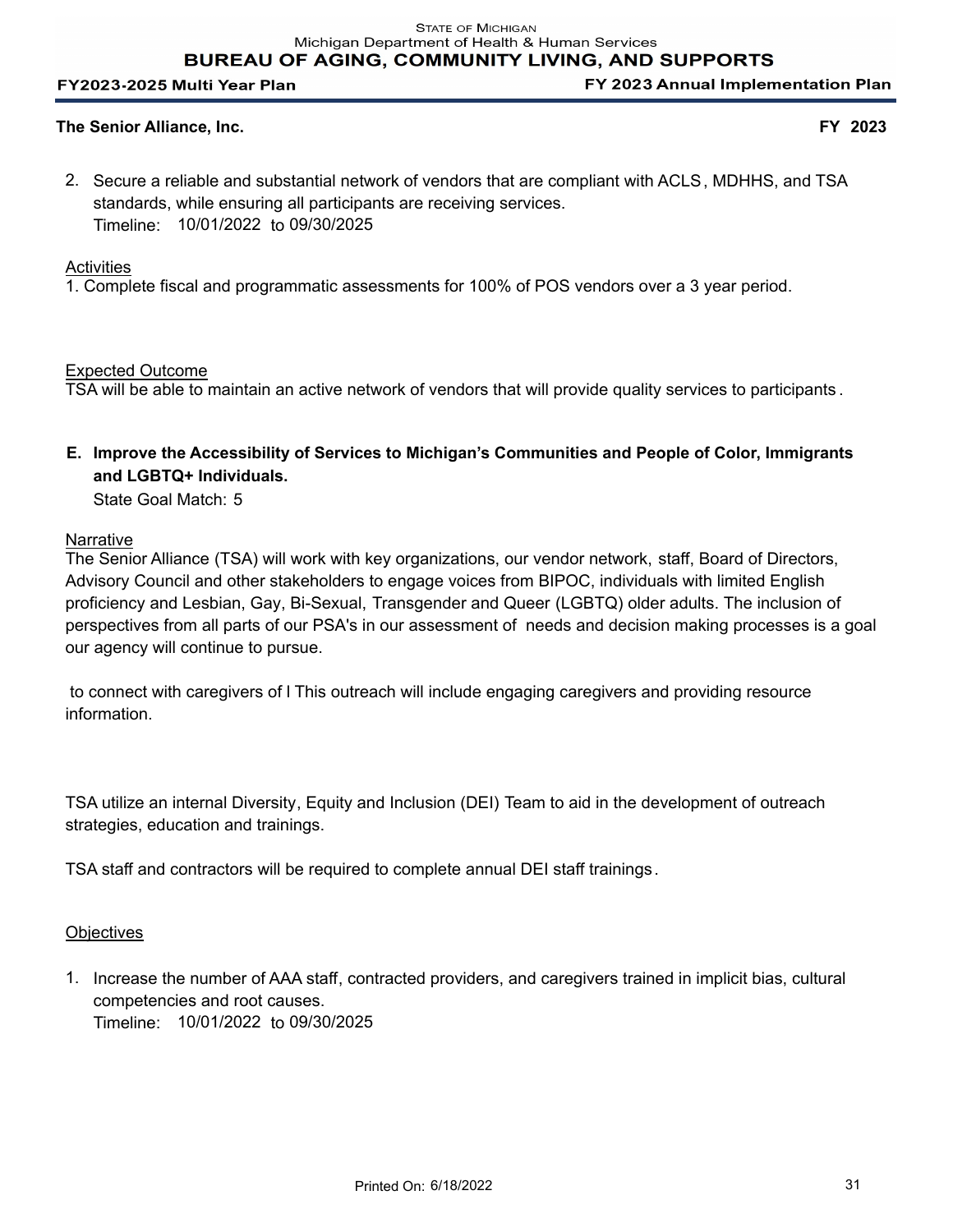**STATE OF MICHIGAN** 

Michigan Department of Health & Human Services

**BUREAU OF AGING, COMMUNITY LIVING, AND SUPPORTS** 

#### FY2023-2025 Multi Year Plan

FY 2023 Annual Implementation Plan

#### **The Senior Alliance, Inc. FY 2023**

**Activities** 

1. Provide annual training and education on implicit bias, cultural competencies and root causes to the agency's vendor network.

2. Contractors will be required to complete outreach plans for engaging communities of color, immigrants and LGBTQ+ individuals with resources.

3. Provide routine training and education on implicit bias, cultural competencies and root causes to TSA staff, including sessions on the Arab-American and Hispanic community.

4. Make training and education materials available to caregivers on implicit bias, cultural competencies and root causes of racism.

5. Add additional Board of Director and Advisory Council members who represent BIPOC, LGBTQ+, minority and targeted communities.

## Expected Outcome

An increase in awareness and utilization of resources, programs and services for immigrants, LGBTQ+ people and communitites of color

2. Increase resources access for Black, Indigenous and People of Color, and Lesbian, Gay, Bisexual, Transgender and Queer (LGBTQ+) older adults in PSA 1C. Timeline: 10/01/2022 to 09/30/2025

# **Activities**

1. Identify BIPOC and LGBTQ+ older adult organizations in PSA 1C.

2. Outreach to BIPOC and LGBTQ+ older adults utilizng social media, presentations and collaboration with community organizations.

3. Specifically collaborate with organizations in the Arab-American and Hispanic community (Targeted Communities) to conduct outreach.

#### Expected Outcome

An increase in awareness and utilization of resources, programs and services for immigrants, LGBTQ+ people and communitites of color

3. Provide linguistic translation services and communication based on cultural needs with PSA 1C. Timeline: 10/01/2022 to 09/30/2025

#### **Activities**

- 1. I&A, MMAP and the LTCO will maintain resources for linguistic translation on an as needed basis .
- 2. The agency will provide Spanish and Arabic translations for many of the outreach materials utilized .

#### Expected Outcome

An increase in awareness and utilization of resources, programs and services for immigrants, LGBTQ+ people and communitites of color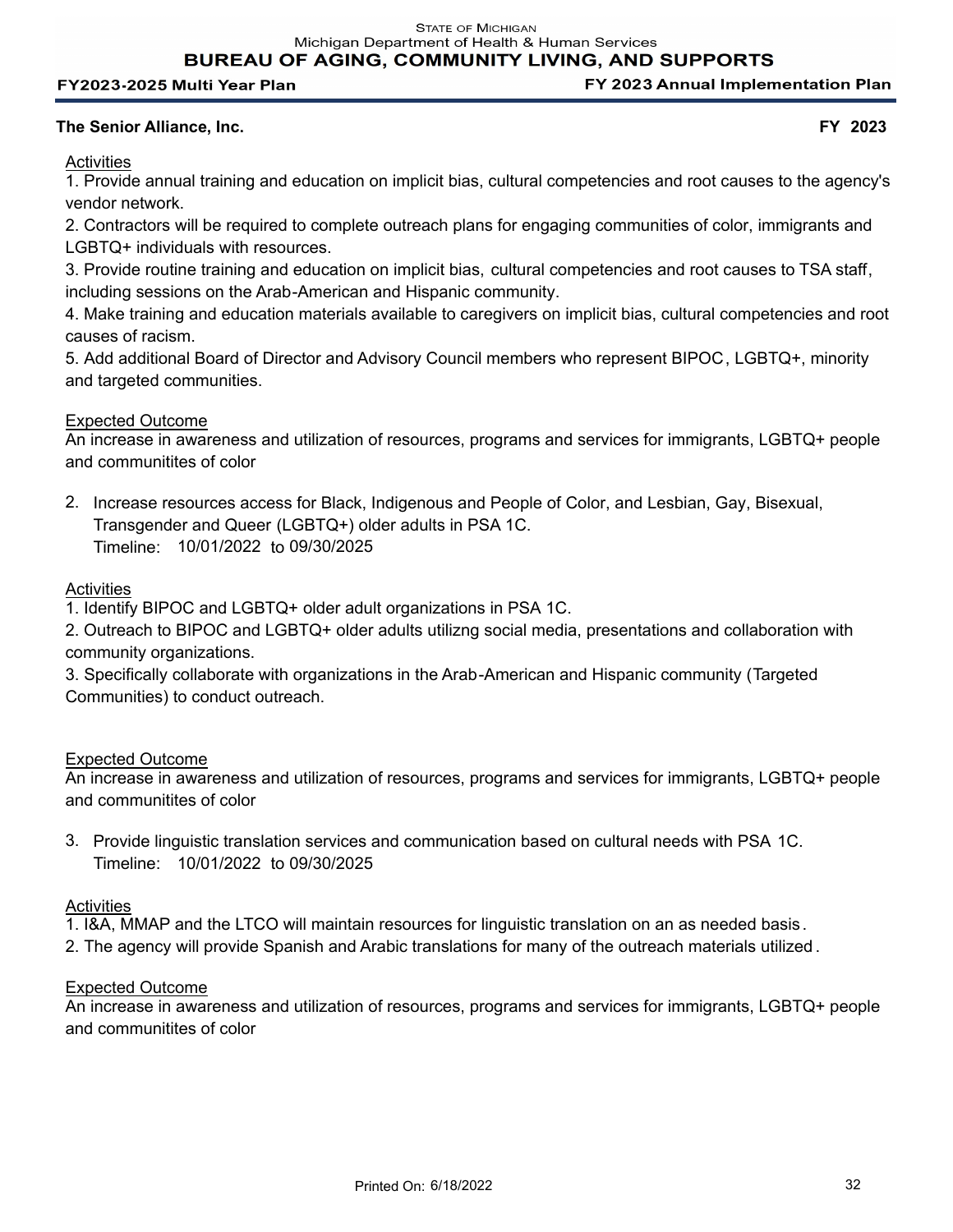**STATE OF MICHIGAN** Michigan Department of Health & Human Services **BUREAU OF AGING, COMMUNITY LIVING, AND SUPPORTS** 

FY2023-2025 Multi Year Plan

FY 2023 Annual Implementation Plan

**The Senior Alliance, Inc. FY 2023**

**Supplemental Documents**

**The Supplemental Documents listed below must be included if marked "Required" or if they are applicable to your area agency. Fillable copies of documents A through F can be found in the list on the left below. Select the applicable document(s) from the list and provide all requested information for each. Note that older versions of these documents will not be accepted and should not be uploaded as separate documents.**

**Membership Documents**

**A. Policy Board Membership -** *Required*

**B. Advisory Council Membership -** *Required*

**Documents Requiring Special Approval by the CSA**

**C. Proposal Selection Criteria -** *only include if there are new or changed criteria for selecting providers.*

**D. Cash-In-Lieu-Of-Commodity Agreement** *- only include if applicable*

**E. Waiver of Minimum Percentage of a Priority Service Category** *- only include if the area agency is requesting to use local resources to meet part of the minimum required expenditure for a priority service category*

**F. Request to Transfer Funds -** *only include if applicable*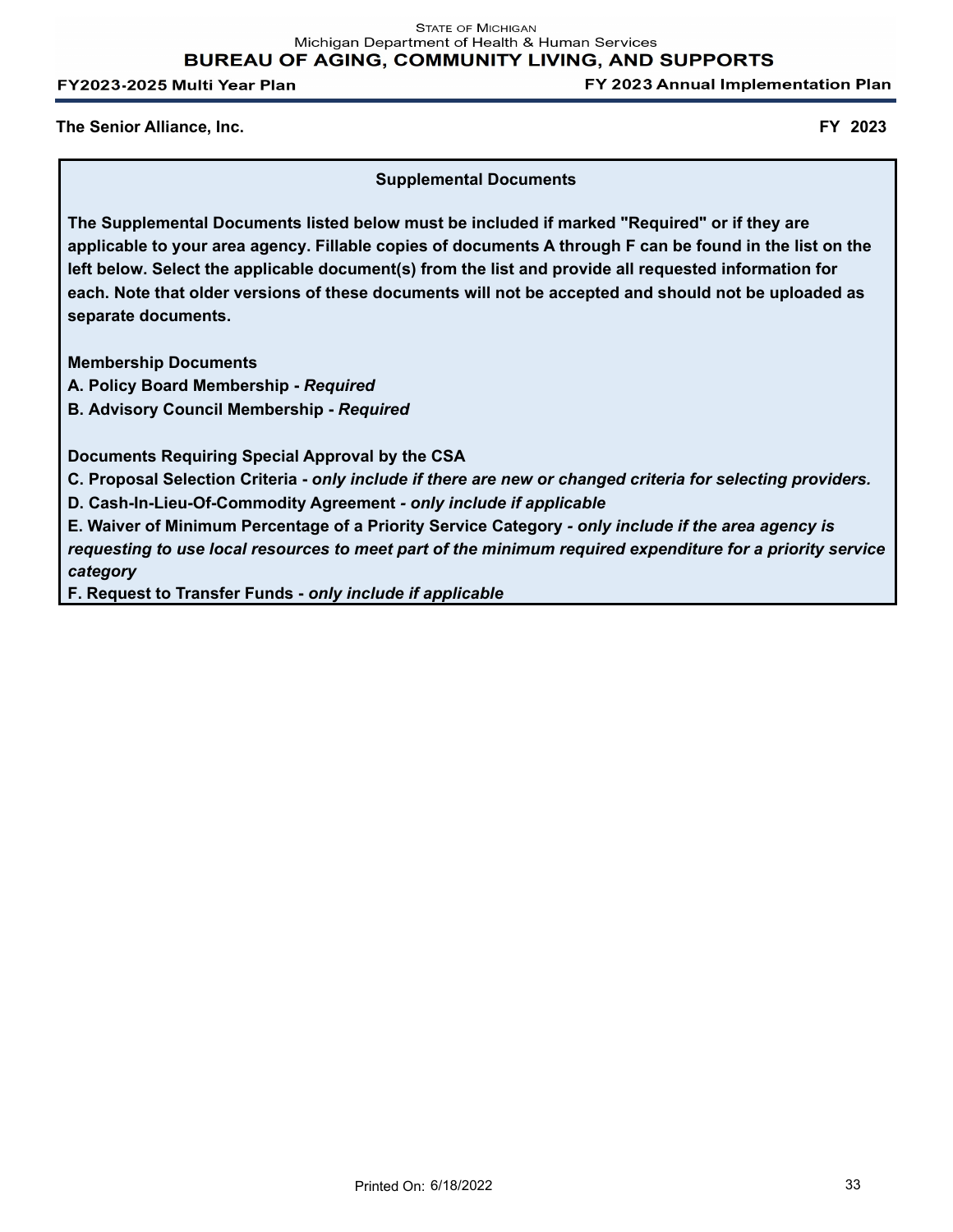FY 2023 Annual Implementation Plan

**The Senior Alliance, Inc. FY 2023**

## **SUPPLEMENTAL DOCUMENT A**

## **Board of Directors Membership**

|                            | <b>Asian/Pacific</b><br><b>Islander</b> | <b>African</b><br><b>American</b> | <b>Native</b><br>American/<br><b>Alaskan</b> | <b>Hispanic</b><br>Origin | <b>Persons</b><br>with<br><b>Disabilities</b> | Female | <b>Total</b><br><b>Membership</b> |
|----------------------------|-----------------------------------------|-----------------------------------|----------------------------------------------|---------------------------|-----------------------------------------------|--------|-----------------------------------|
| Membership<br>Demographics |                                         | 3                                 | 0                                            | 0                         |                                               | 6      | 13                                |
| Aged 60 and Over           |                                         | 0                                 | 0                                            | 0                         | 0                                             | 2      | 6                                 |

| <b>Board Member Name</b> | <b>Geographic Area</b> | <b>Affiliation</b> | <b>Membership Status</b> |
|--------------------------|------------------------|--------------------|--------------------------|
| Kellie Boyd              | Brownstown             |                    | Community Representative |
| Kathleen McIntyre        | Livonia                |                    | Elected Official         |
| Roger L. Myers           | Canton                 |                    | Appointed                |
| Dr. Syed S. Taj, M.D.    | Canton                 |                    | Community Representative |
| Dr. William C. Jackson   | Van Buren Township     |                    | Appointed                |
| Dr. Tom Jankowski        | Canton                 |                    | Appointed                |
| David Ippel              | Dearborn Heights       |                    | Appointed                |
| Frank Vaslo              | Lincoln Park           |                    | Community Representative |
| Michael Harris           | Westland               |                    | Appointed                |
| Ann Hatley               | Wyandotte              |                    | Appointed                |
| Dr. Vicki Ashker         | Dearborn Heights       |                    | Community Representative |
| Ayana King               | Wyandotte              |                    | Community Representative |
| Dr. Denise Brothers      | Livonia                |                    | Appointed                |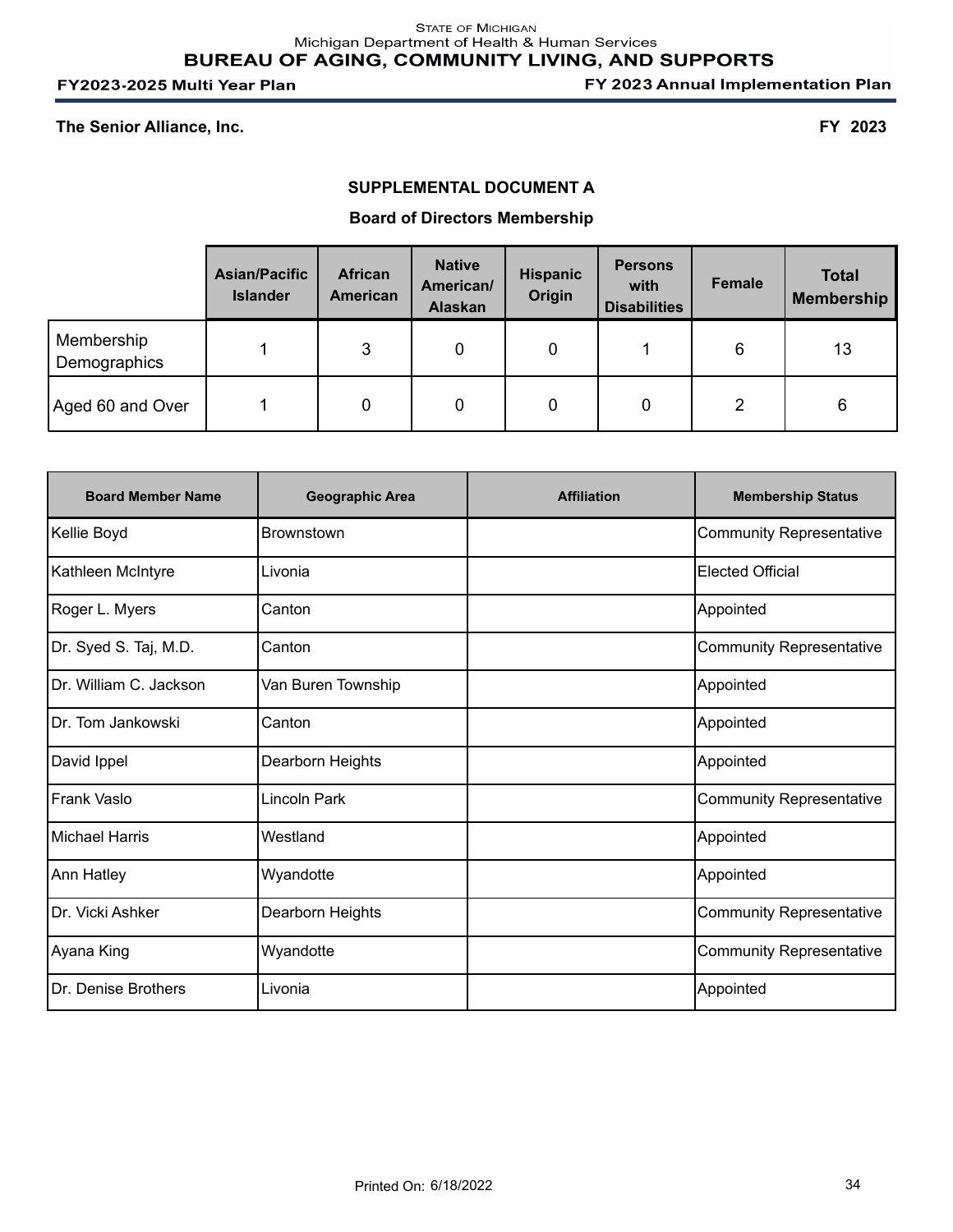FY 2023 Annual Implementation Plan

#### **The Senior Alliance, Inc. FY 2023**

## **SUPPLEMENTAL DOCUMENT B**

## **Advisory Board Membership**

|                            | Asian/<br><b>Pacific</b><br><b>Islander</b> | <b>African</b><br><b>American</b> | <b>Native</b><br>American/A<br>laskan | <b>Hispanic</b><br>Origin | <b>Persons</b><br>with<br><b>Disabilities</b> | <b>Female</b> | <b>Total</b><br><b>Membership</b> |
|----------------------------|---------------------------------------------|-----------------------------------|---------------------------------------|---------------------------|-----------------------------------------------|---------------|-----------------------------------|
| Membership<br>Demographics | 0                                           | $\overline{2}$                    | 0                                     | 0                         | 0                                             | 12            | 15                                |
| Aged 60 and Over           | 0                                           | 0                                 | 0                                     | 0                         | 0                                             | 0             | 0                                 |

| <b>Board Member Name</b> | <b>Geographic Area</b> | <b>Affiliation</b>                  |
|--------------------------|------------------------|-------------------------------------|
| Dr. Denise Brothers      | Livonia                | <b>Madonna University</b>           |
| Joan Siavrakas           | Wayne                  | <b>Wayne County Senior Services</b> |
| Rosemarie Shim           | Canton                 |                                     |
| Ann Andrews              | Plymouth               | National Kidney Foundation of MI    |
| Jean Barnas              | Livonia                | Alzheimer's Association of MI       |
| Carolyn Marengere        | Southgate              |                                     |
| <b>Christine Meath</b>   | Canton                 |                                     |
| Thomas J. Jankowski      | Westland               |                                     |
| Marti Coplai             | Livonia                | Angela Hospice                      |
| <b>Tim Cokley</b>        | Westland               |                                     |
| Sandy Bonavero           | Westland               |                                     |
| Jack Bird                | Canton                 |                                     |
| Dianne Neihengen         | Canton                 |                                     |
| Susan Rowe               | Wayne                  |                                     |
| Amne Darwish-Talab       | Dearborn               | <b>ACCESS</b>                       |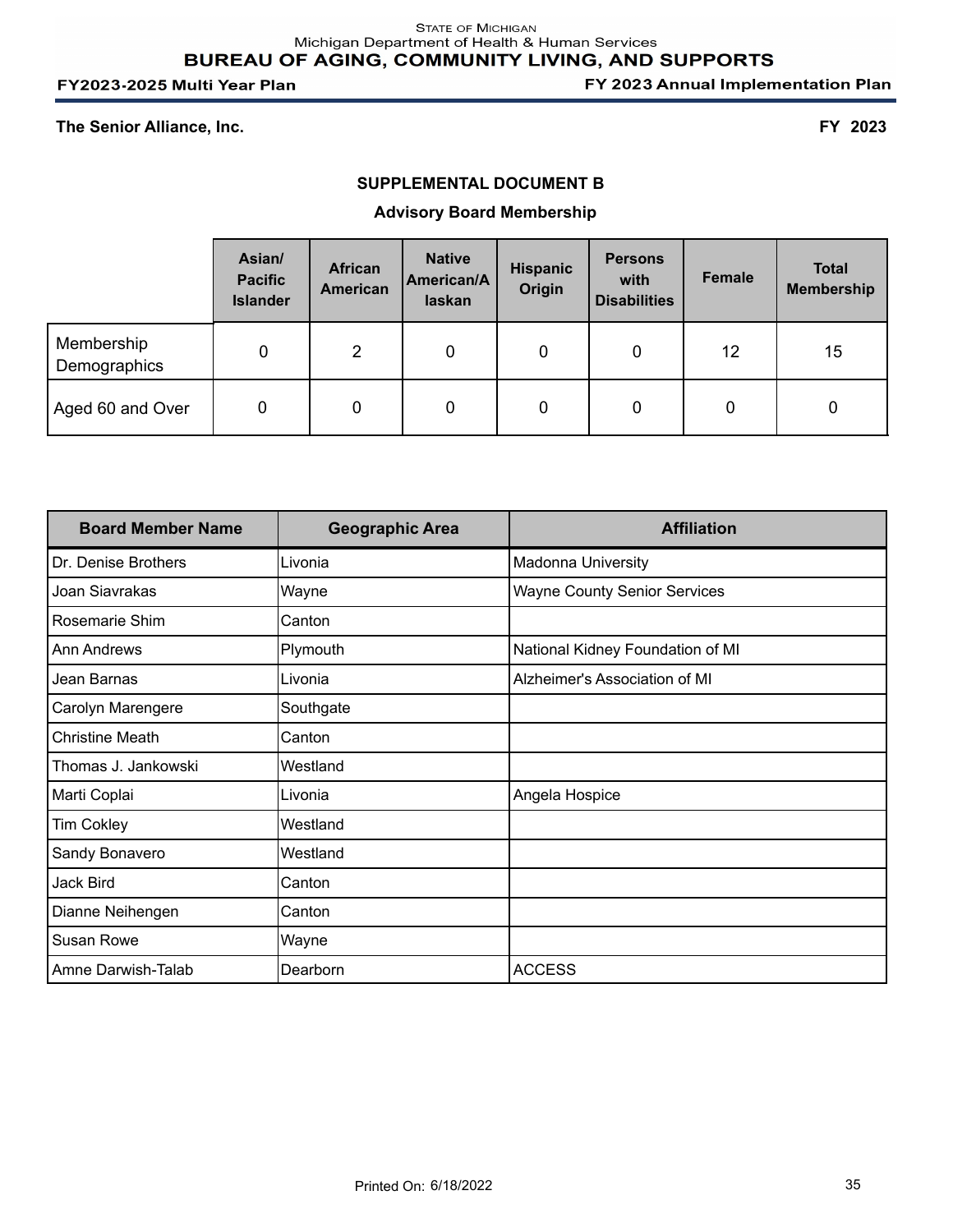FY 2023 Annual Implementation Plan

**The Senior Alliance, Inc. FY 2023**

**Scope of Services**

**The COVID pandemic has highlighted the importance of the aging service network. People over age 65 comprised 75 percent of COVID deaths in the US, or one in 100 people in that age group by the end of 2021. Fear of contracting the virus has caused long-term social isolation, resulting in serious physical and emotional health effects. The growing availability of supports delivered remotely has been of great assistance. Maintaining adequate services for those who are homebound and their caregivers will continue to be essential. Burdens on family caregivers have increased due to the closure of some in-person services because of the pandemic as well as because of the direct care worker shortage.** 

**Most people with dementia live at home, supported by family and friends. Evidence-based interventions are effective methods for supporting both the person living with dementia and their caregivers. Aging service providers can provide services and support to maintain independence with referrals to healthcare professionals as appropriate.**

**Though we have long known that racial and ethnic minorities, the LGBTQ+ community and other disadvantaged groups have higher rates of disease and early death, the factors that lead to discrimination have not been fully explored. Growing determination to address diversity, equity and inclusion are leading us to look wholistically at discrimination concerns with an eye toward eliminating disparities and micro-aggressions.** 

**Constantly changing service demand challenges make it essential that the area agency carefully evaluate the potential, priority, targeted, and unmet needs of its service population(s) to form the basis for an effective PSA Scope of Services and Planned Services Array strategy. Provide a response to the following service population evaluation questions to document service population(s) needs as a basis for the area agency's strategy for its regional Scope of Services.**

**1. Describe key changes and current demographic trends since the last MYP to provide a picture of the potentially eligible service population using census, elder-economic indexes or other relevant sources of information.**

Describe key changes and current demographic trends since the last MYP/AIP to provide a picture of the potentially eligible service population using census, elder-economic indexes, or other relevant sources of information.

a. Response:

According to the 2019 American Community Survey, individuals aged 60 and older make up 22.69% of the 1C Region's population, with 239,445 older adults living in the service area.

According to the 2019 American Community Survey, the minority population in Region 1C totals 28.61%. The largest non-white older adult populations in Region 1C are Black or African-American (14.66%), and Hispanic/Latino (6.09%), and Asian, (4.35%).

The 2019 American Community Survey reveals that 9.01% of people residing in Region 1C are over the age 60 and live below the poverty line.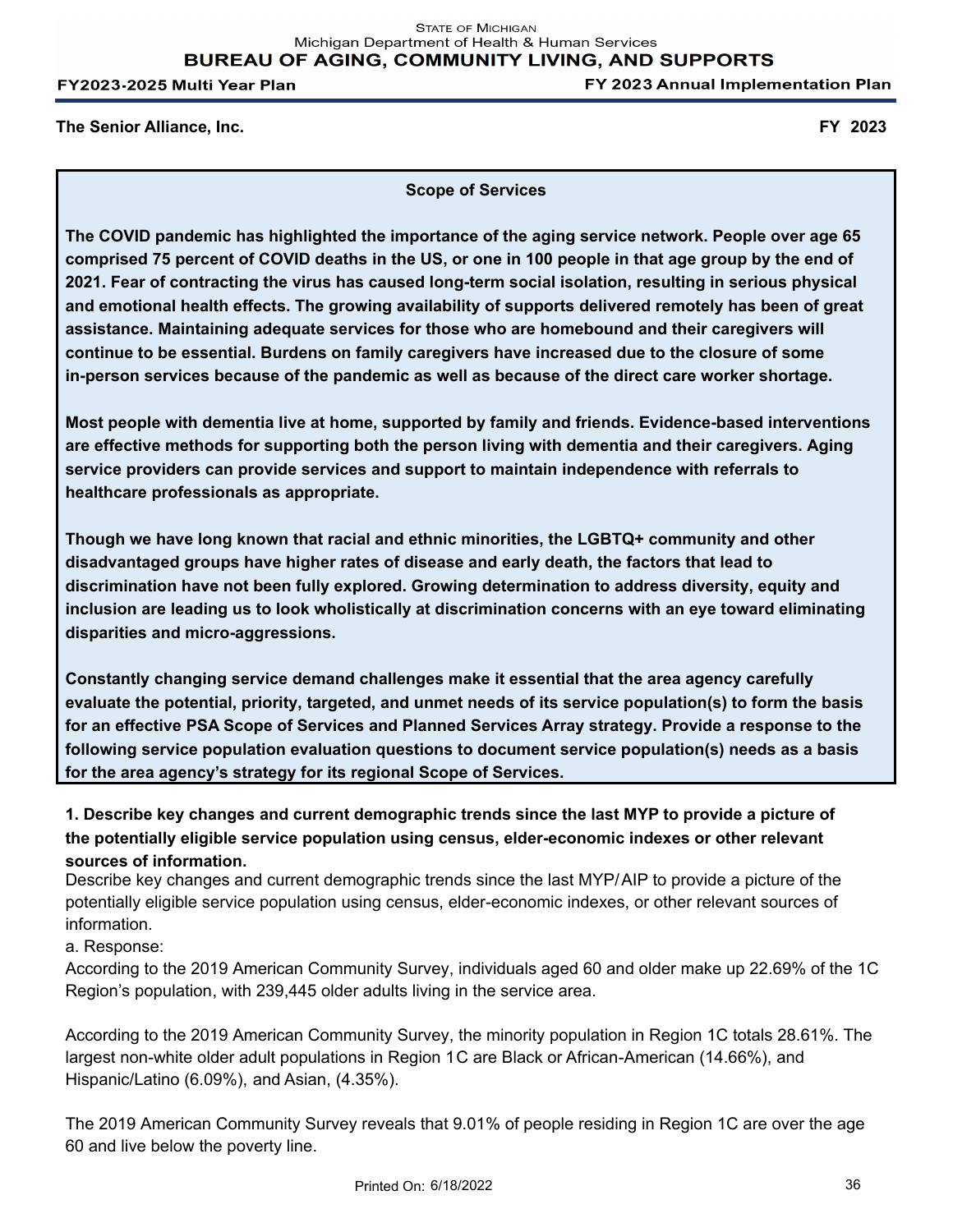FY 2023 Annual Implementation Plan

**The Senior Alliance, Inc. FY 2023**

# **2. Describe identified eligible service population(s) characteristics in terms of identified needs, conditions, health care coverage, preferences, trends, etc. Include older persons as well as caregivers and persons with disabilities in your discussion.**

TSA conducted our Annual Input Survey for the 2023-25 Multi-Year Plan. This survey was distributed to our Home Delivered Meals clients, Friendly Reassurance Participants, local senior centers, local senior housing, board of directors, and advisory council members. It was also available to take on our website and outreach conducted through social media platforms.

This survey identified some key priorities and needs in region 1C. The survey indicated that many older adults in our region value our Medicare Medicaid Assistance program (MMAP), Information & Assistance program, and Nutrition programs.

Approximately 92% of the participants who completed the survey were over the age of 60, with 47% of those having a chronic condition such as diabetes, cancer, or chronic pain. 32% were between the ages of 60-69, 37% were between the ages of 70-79, and 21% were between the ages of 80-89.

The survey results indicate that many older adults in our region are experiencing loneliness and isolation due to the COVID-19 pandemic. With 51% saying they felt more isolated than they did before the pandemic, 47% saying they felt lonelier, 43% saying they feel nervous, on-edge, or anxious more than they did before the pandemic. Through these results we saw an increase in the number of participants with internet in their home (70%) along with the rise of using Telehealth (46%).

# **3. Describe the area agency's Targeting Strategy (eligible persons with greatest social and/or economic need with particular attention to low-income minority individuals) for the MYP cycle including planned outreach efforts with underserved populations and indicate how specific targeting expectations are developed for service contracts.**

TSA's Board of Directors traditionally selects municipalities in our service area to be targeted for service and program opportunities during the three-year MYP cycle. Typically, these targeted communities are dense with individuals that have multiple barriers that may negatively impact their lifestyle choices and options. With targeting, we are making those residents aware of certain programs and services that are available through TSA.

In 2022 our Board of Directors and Advisory Council created a Targeted Communities Task Force to select our targeted communities for the 2023-2025 MYP. By using United States Census data and input survey results, this task force was able to examine various combinations of factors that may influence a community's need for TSA program and services such as age, poverty levels, disability, veteran status, and race and ethnicity.

TSA's Board of Directors has selected the Arab-American and Hispanic communities to target for the MYP 2023-25 cycle.

# **4. Describe the agency's past practices, current activities and plans for addressing the needs of people living with dementia and their caregivers.**

Two supports coordinators are trained and certified in TCARE, an evidence-based solution to help prevent family caregiver burnout. Both staff enroll caregivers into the program and provide supportive services and caregiving resources, including Caregiver Help booklets. There is a specific focus on assisting those caring for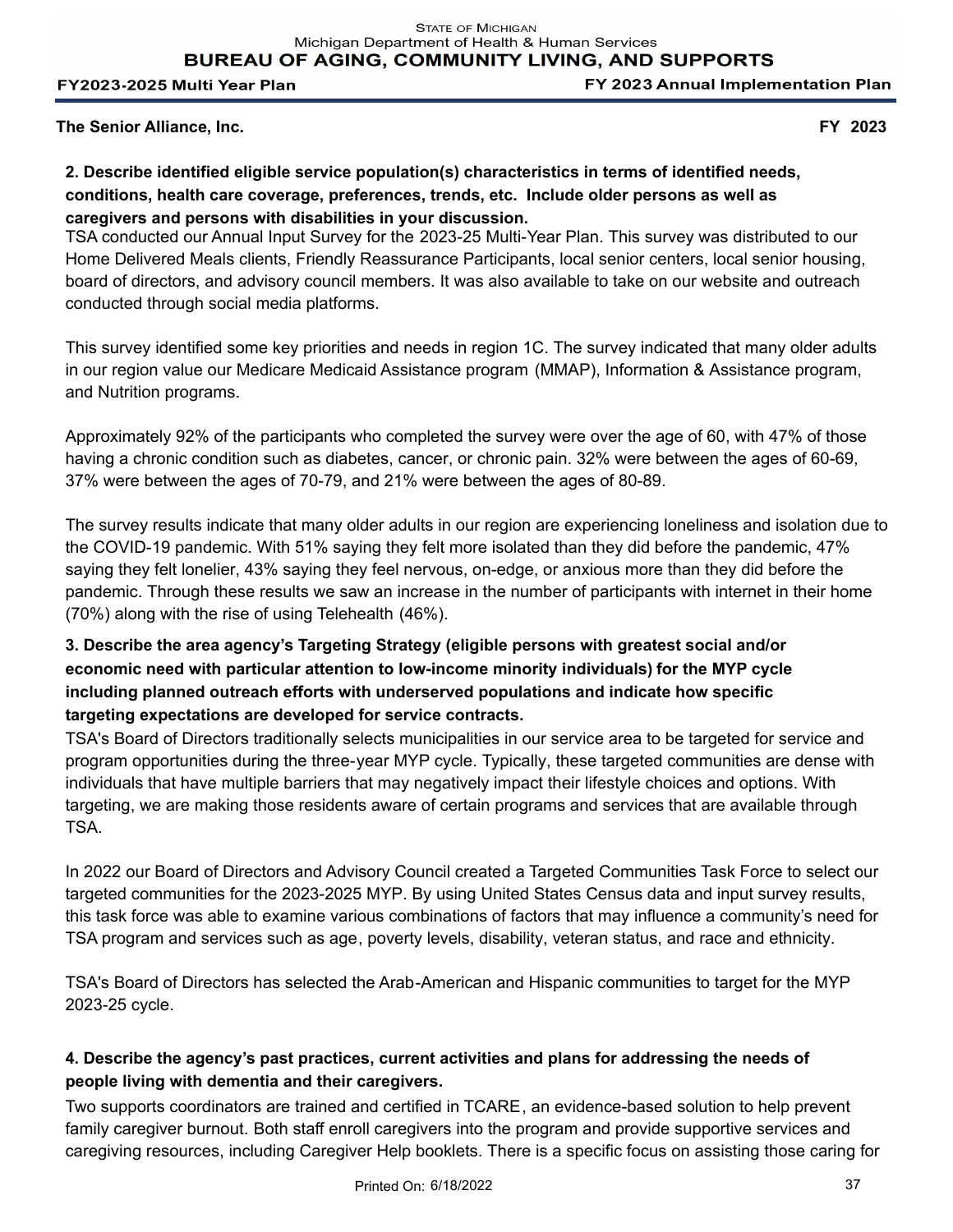### **The Senior Alliance, Inc. FY 2023**

persons with Alzheimer's and other related dementias.

An "Aging In Place" tool kit was distributed to support coordinators and caseworkers to assist them in caring for those affected by Alzheimer's and other dementias. TSA's support coordinators and caseworkers were trained on the tool kit by management. TSA plans to distribute this toolkit.

TSA's Bord has also approved Older Americans Act funding for a new caregiver workshop focusing on dementia offered by the Alzhemer's Assocation. This workshop will also be offered for the Arab-American community, lead by an Arabic speaker.

# **5. When a customer desires services not funded under the MYP or available where they live, describe the options the area agency offers.**

Our Information & Assistance (I&A) team members will connect them with resources, services and programs from other organizations that may be able to assist them. The I&A team does include staff that maintains updated resources provided by other organiations and agencies. If we are contacted by someone from outside of 1C's PSA, our I&A team will connect them with the appropriate AAA.

Data is also collected to better understand unmet needs that can be considered for potential future funding.

# **6. Describe the area agency's priorities for addressing identified unmet needs within the PSA for FY 2020-2022 MYP.**

A Regional Service Definition is being requested in this MYP for Gap Filling Services. This will give TSA some flexibility in our ability to quickly respond to urgent unmet needs that we find occurring in PSA 1C – especially in situations where individual's ability to live in the community cannot be addressed by other programs or services.

TSA will also continue to advocate for a senior millage in Wayne County that could provide funding to address identified unmet needs.

# **7. Where program resources are insufficient to meet the demand for services, reference how your service system plans to prioritize clients waiting to receive services, based on social, functional and economic needs.**

TSA has increased staffing in the Case Coordination & Support program to reduce the wait list and serve more participants.

TSA advocates in partnership with Silver Key Coalition for an increase to the in-home and nutrition services line items within the Michigan Department of Health & Human Services budget for Fiscal Year 2023. This funding will continue to progress toward the goal of making Michigan a "no-wait state". While our service area does not currently have a wait list for nutrition services, a long wait list exists for MDHHS allocated in-home services.

The Targeted Communities designation also give priority to specific populations in our PSA when a resource , service or program might be limited. An example of this is the limited number of coupons available through Senior Project Fresh.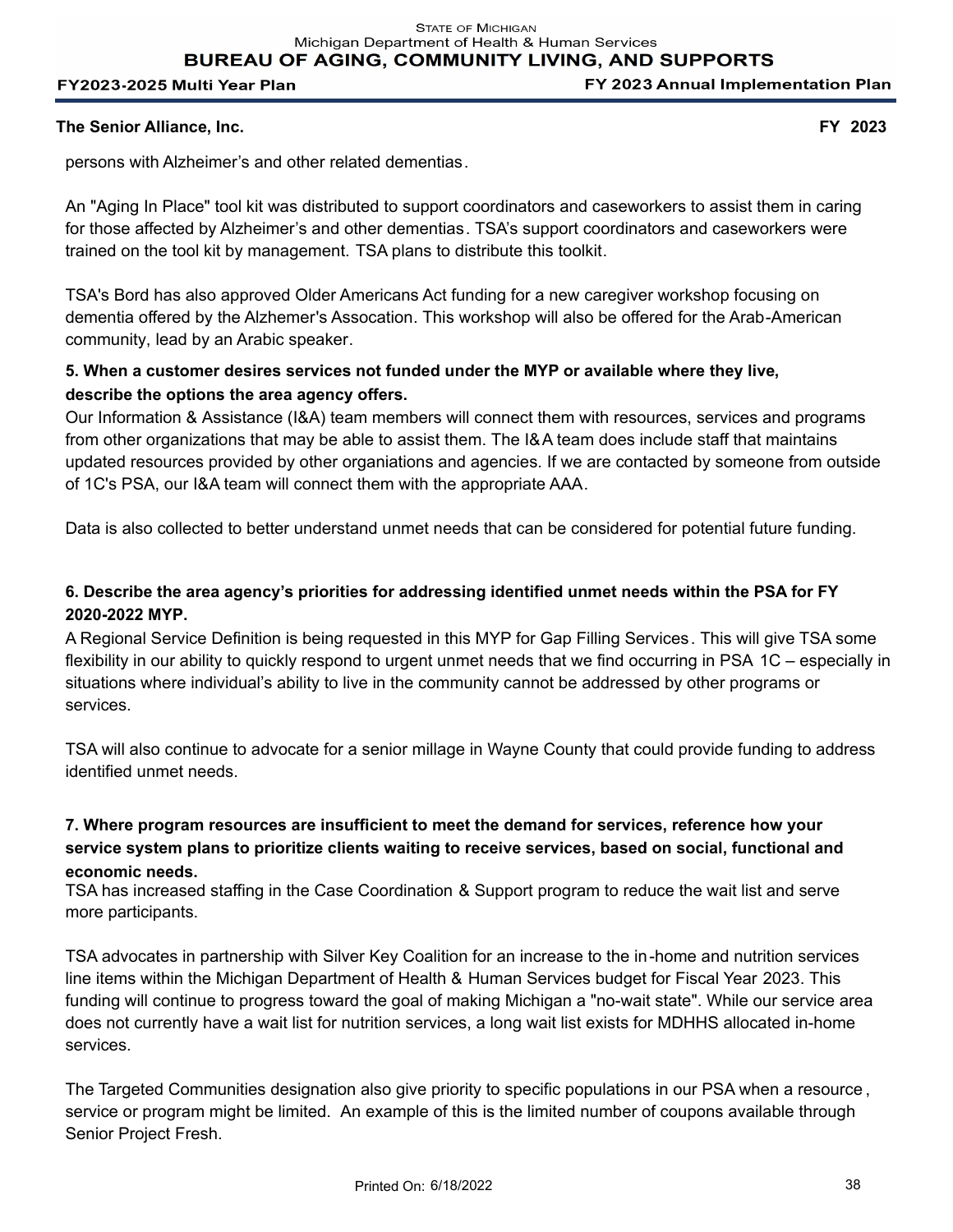FY 2023 Annual Implementation Plan

**The Senior Alliance, Inc. FY 2023**

# **8. Summarize the area agency Advisory Council input or recommendations (if any) on service population priorities, unmet needs priorities and strategies to address service needs.**

TSA conducted an input session with our Advisory Council on February 14, 2022. During the session our council members noted their insight and changes for the community from their perspective. They noted the following areas of need:

o minor home repair and basic home needs

- o technology help for seniors
- o connecting the community in new ways
- o transition from COVID to normalcy
- o social isolation
- o caregiver education and training
- o transportation

Members of the Advisory Council also participated on the Board of Director's Targeted Communities Task Force, which selected the two targeted communities for the 2023-2025 MYP cycle.

# **9. Summarize how the area agency utilizes information, education, and prevention to help limit and delay penetration of eligible target populations into the service system and maximize judicious use of available funded resources.**

Our Information & Assistance and MMAP departments provide information and education to older adults , caregivers, and stakeholders about resources for elder abuse prevention and fraud prevention via outreach efforts.

TSA funds all evidence-based disease prevention programs through a network of contractors to address multiple issues that lead to the utilization of Older Americans Act funded programs .

COVID-19 vaccination outreach was conducted to address the immediate threat to health posed by this coronavirus.

In this MYP we are asking for approval of a Regional Service Definition for our Hearken initiative that addresses behavioral health issues related to lonliness and isolation.

# **10. Identify the five service categories receiving the most funds and the five service categories with the greatest number of anticipated participants.**

Service Categories Receiving Most Funds:

- 1. Home Delivered Meals
- 2. Respite Care
- 3. Care Management
- 4. Personal Care
- 5. Information & Assistance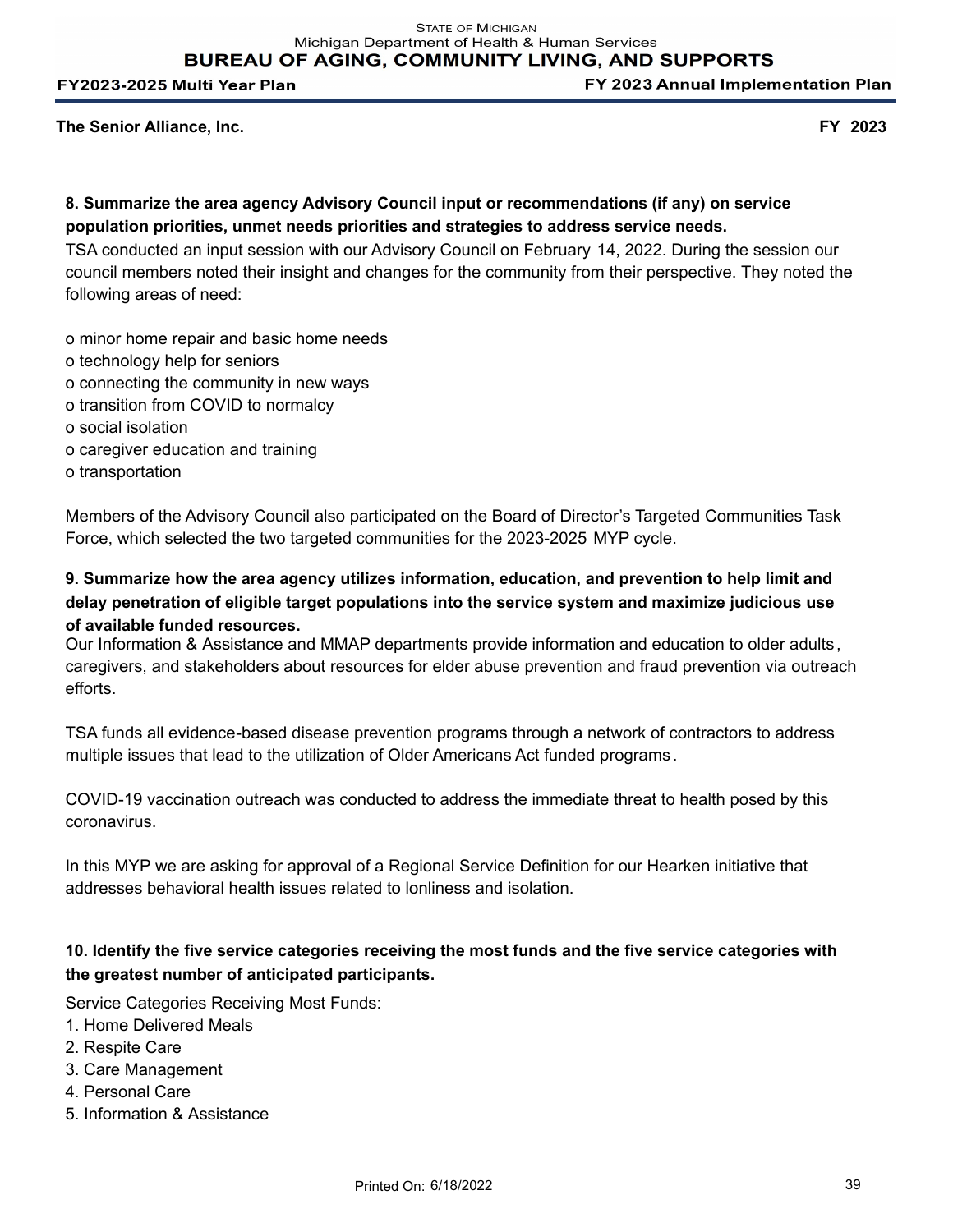FY 2023 Annual Implementation Plan

## **The Senior Alliance, Inc. FY 2023**

Greatest Number of Participants:

- 1. Home Delivered Meals
- 2. Information & Assistance
- 3. Care Management
- 4. Case Coordination and Support
- 5. Outreach

**11. Describe the area agency's efforts to ensure diversity, equity, and inclusion, including how the agency ensures that staff at their agency and subcontracting agencies is diverse, equitable, inclusive and knowledgeable of the harms of implicit bias?**

TSA staff are trained to understand and meet the changing needs of older adults and individuals living with disabilities to ensure quality, coordinated care, and accessibility of available services throughout PSA 1-C. In FY 2022 TSA has provided all-staff trainings on the topics listed below:

- DEI Unconscious Bias DEI Civil Discourse
- DEI Problem Solving and Accountability

TSA has also partnered with SAGE of Metro Detroit to complete LGBTQ+ training for all staff. In addition, some staff are taking the ARC Cirriculum which contains the following trainings:

Inclusive Outreach Materials for LGBT Older Adults Inclusive Telephone Conversations with LGBT Older Adults Serving LGBT Older Adults

Faith and Religion: Navigating Faith Based Challenges LGBT Older Adults in Assisted Living and Long-Term Care

Social Isolations Among LGBT Older Adults

Inclusive In Person Interactions with LGBT Older Adults Inclusive Intake Forms with LGBT Older Adults Inclusive Policies for LGBT Older Adults

During the 2023-2025 MYP cycle the agency will pursue a plan of DEI trrainings for staff and our vendor network.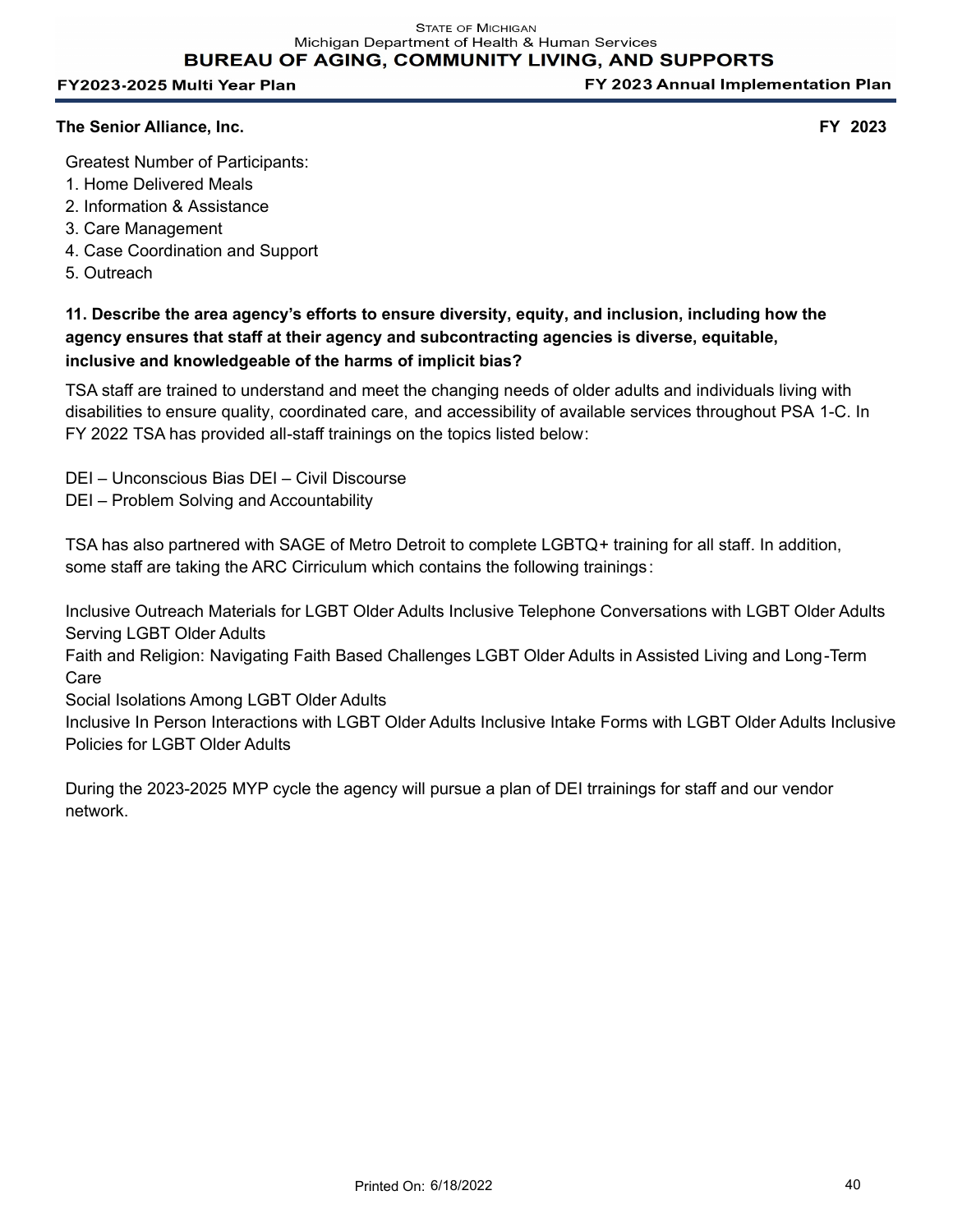**STATE OF MICHIGAN** Michigan Department of Health & Human Services BUREAU OF AGING, COMMUNITY LIVING, AND SUPPORTS

FY2023-2025 Multi Year Plan

FY 2023 Annual Implementation Plan

**The Senior Alliance, Inc. FY 2023**

**Planned Service Array**

**Complete the FY 2023-2025 MYP/AIP Planned Service Array form for your PSA. Indicate the appropriate placement for each ACLS Bureau service category and regional service definition. Unless noted otherwise, services are understood to be available PSA-wide.**

|                                            | <b>Access</b>                                                                                                             | In-Home                                                                                                                                                              | <b>Community</b>                                                                                                                                                                                                                                                                |
|--------------------------------------------|---------------------------------------------------------------------------------------------------------------------------|----------------------------------------------------------------------------------------------------------------------------------------------------------------------|---------------------------------------------------------------------------------------------------------------------------------------------------------------------------------------------------------------------------------------------------------------------------------|
| <b>Provided by Area</b><br><b>Agency</b>   | • Care Management<br>• Case Coordination and<br>Support<br>• Information and Assistance<br>• Outreach<br>• Transportation | • Medication Management<br>• Friendly Reassurance                                                                                                                    | • Long-term Care<br>Ombudsman/Advocacy                                                                                                                                                                                                                                          |
| <b>Contracted by Area</b><br><b>Agency</b> | • Transportation                                                                                                          | • Home Care Assistance<br>• Homemaking<br>• Home Delivered Meals<br>• Home Health Aide<br>• Personal Care<br>• Assistive Devices &<br>Technologies<br>• Respite Care | • Adult Day Services<br>• Congregate Meals<br>• Disease Prevention/Health<br>Promotion<br>• Senior Center Staffing<br>• Programs for Prevention of<br>Elder Abuse, Neglect, and<br>Exploitation<br>• Kinship Support Services<br>• Caregiver Education,<br>Support and Training |
| <b>Participant Private</b><br>Pay          |                                                                                                                           |                                                                                                                                                                      | • Dementia Adult Day Care<br>• Nutrition Counseling<br>• Nutrition Education<br>• Health Screening<br>• Assistance to the Hearing<br>Impaired and Deaf<br>• Home Repair<br>• Vision Services<br>• Counseling Services                                                           |
| <b>Funded by Other</b><br><b>Sources</b>   | • Hearken - Combating<br>loneliness and social isolation in<br>older adults                                               |                                                                                                                                                                      | • Nutrition Education<br>• Senior Center Operations<br>• Counseling Services<br>• Caregiver Supplemental<br>Services<br>• Caregiver Education,<br><b>Support and Training</b>                                                                                                   |

**\*** Not PSA-wide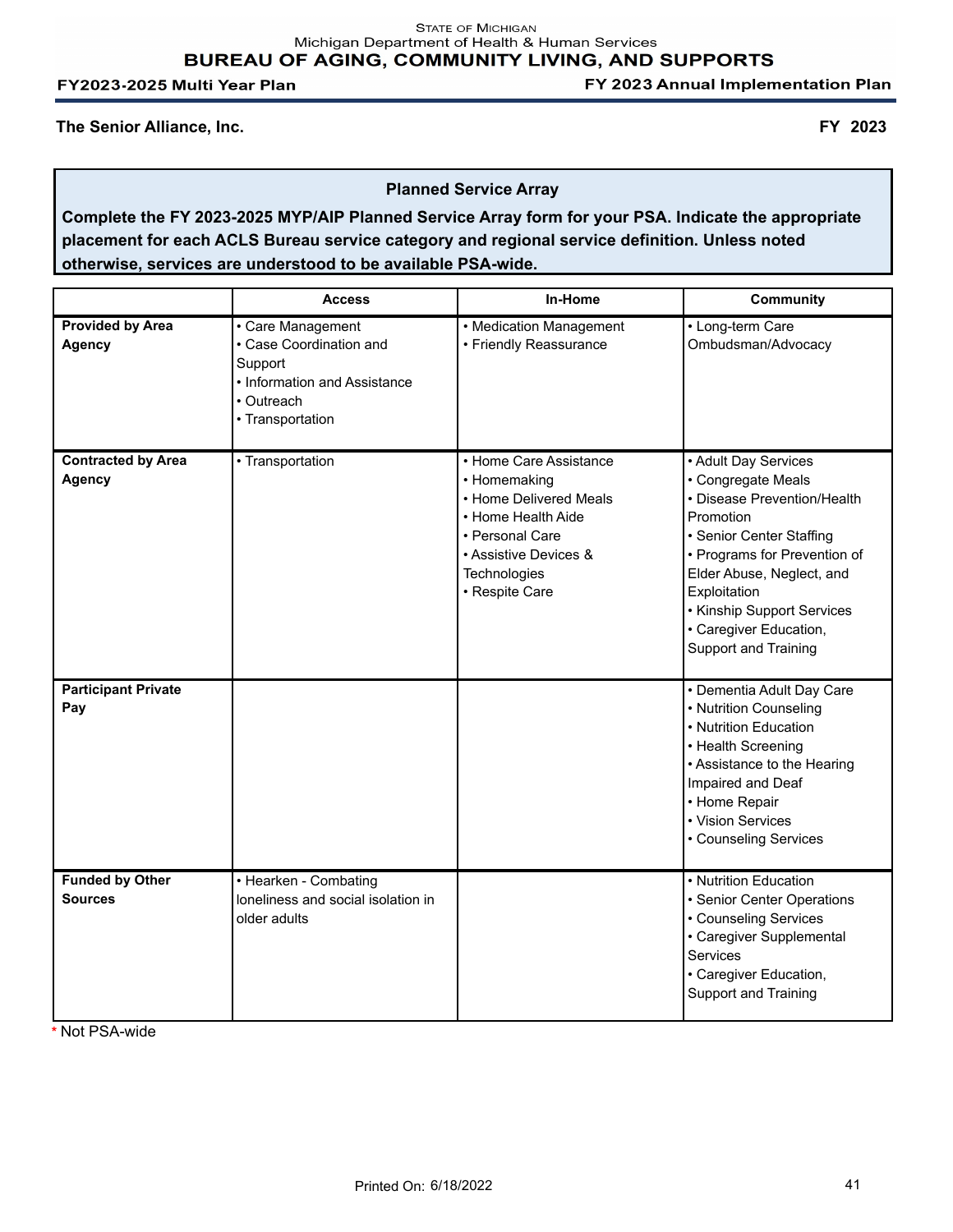**STATE OF MICHIGAN** Michigan Department of Health & Human Services **BUREAU OF AGING, COMMUNITY LIVING, AND SUPPORTS** 

FY2023-2025 Multi Year Plan

FY 2023 Annual Implementation Plan

#### **The Senior Alliance, Inc. FY 2023**

#### **Planned Service Array Narrative**

**Describe the area agency's rationale/strategy for selecting the services funded under the MYP/AIP in contrast to services funded by other resources within the PSA, especially for services not available PSA-wide.**

## **Instructions Use the provided text box to present the Planned Service Array narrative.**

The Senior Alliance (TSA) funds the majority of services authorized by the Older Americans Act with state funding because Wayne County does not have a senior millage. TSA does pursue grants and charitable funding, as available.

Nutrition education for home delivered meals, congregate meals, and liquid meals are provided by a Registered Dietician; which is a contracted service with the meal program contractor.

TSA provides financial assistance to support senior center staffing in municipalities which submit bids in the planning service area 1C.

Health screenings are not supported by TSA, but are provided by private entities and are listed in TSA's resource database.

Assistance for the hearing impaired and deaf is a niche service that TSA lists in the resource database . Counseling services are a niche service that TSA does not have the capacity to fill.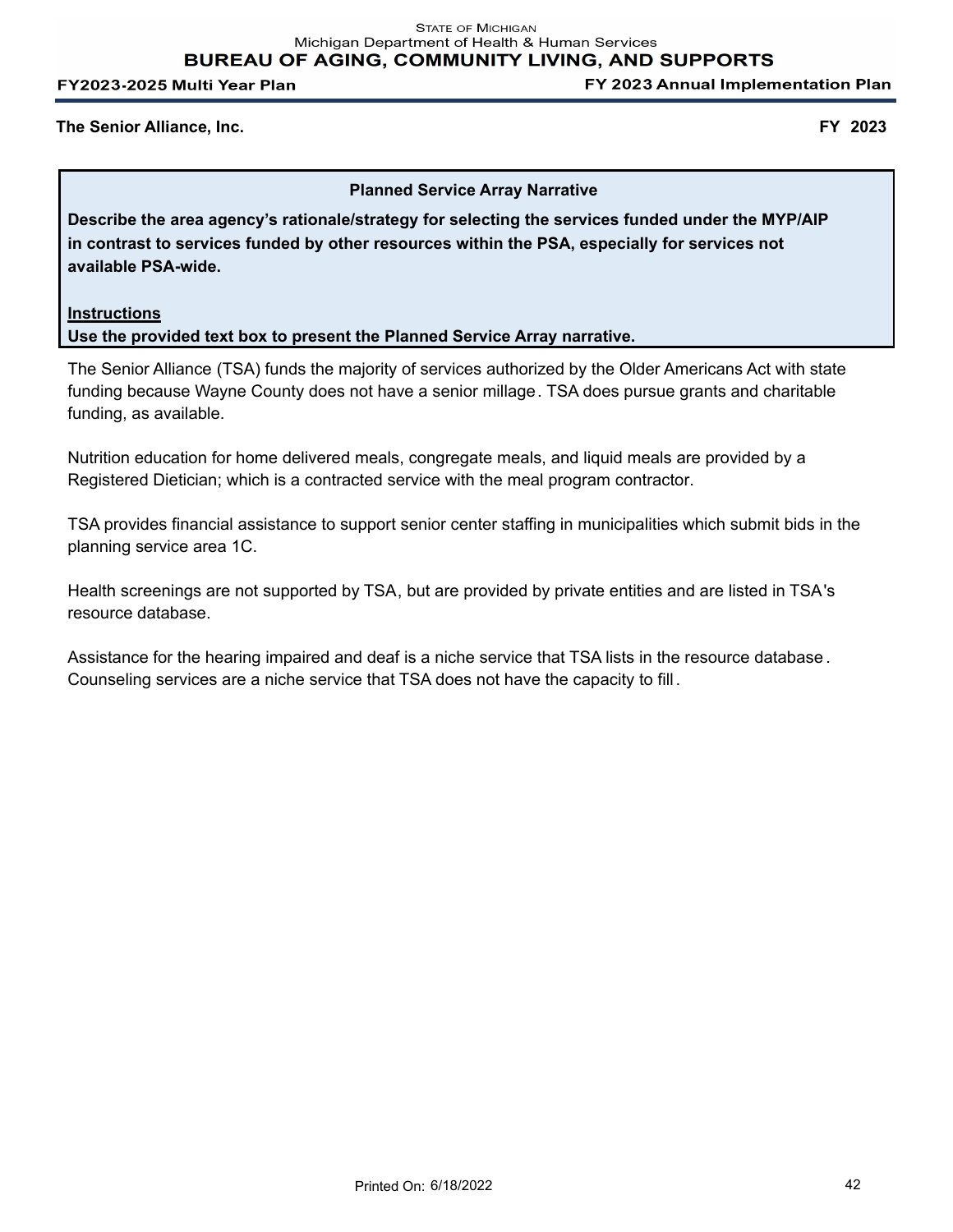FY 2023 Annual Implementation Plan

**The Senior Alliance, Inc. FY 2023**

**Strategic Planning**

**Strategic planning is essential to the success of any area agency on aging to carry out its mission, remain viable and capable of being customer sensitive, demonstrate positive outcomes for persons served, and meet programmatic and financial requirements of the ACLS Bureau. Agencies must be proactive in establishing safeguards in case of internet failure, hacking, or other connectivity issues. The increasing frequency of climate-related disruptions make emergency planning a priority.**

**All area agencies are engaged in some level of strategic planning, especially given the changing and competitive environment that is emerging in the aging and long-term-care services network. Provide responses below to the following strategic planning considerations for the area agency's MYP.** 

# **1. Describe your process to analyze your agency's strengths, weaknesses, opportunities and threats.**

The Senior Alliance began a strategic planning process facilitated by an outside organization during fiscal year 2020. The conclusion of which was delayed until fiscal year 2021 due to the COVID-19 pandemic. The Senior Alliance's Advisory Council has held a Strengths Weaknesses Opportunities Threats (SWOT) analysis session. Results were shared with TSA staff and the agency's Board of Directors duirng theplanning process.

Strengths identified: knowledge of agency staff, knowlege of community, experience of staff, accessability, commitment by the agency, passion of staff, agency leadership, awareness of community, no home-delivered meals waitlist, focus on advocacy, agency is fiscally stronga nd responsible, ability to make resource referrals, one-stop resource, responsive to community needs, proactive on development of services, agency's campus property, internal transportation program and funding support of community transportation, MI Choice Waiver program, and the Medicare Medicaid Assistance Program.

Weaknesses identified: staffing challenges, "best kept secret"/word-of-mouth/no media/no marketing, physcial accessibility, ability to conduct external communications, need for continual advocacy due to state legislative term limits, lack of demographic changes due to baby boomers by elected officials and public , various means by which people get information, connection of agency's Board of Directors to the community, budget restrictions for install of ramps and grab bars, relationship with senior centers, ageism by the general population, voices of seniors are silent, reaching isolated population, outreach to hospital social workers, volume of services for trageted communities, no county millage.

Opportunities identified: create speakers bureau to present at senior centers/aarp groups/hospitals/faith community, use new communication methods, senior housing, transporation services, advocacy, funding from foundations, CMS innovations funding, seek county millage, opportunity presented by demographic changes, private pay services.

Threats identified: forced change from MI Choice Waiver to managed long-term services and supports by insurance companies, lack of knowledge/lack of consideration of older adults by young state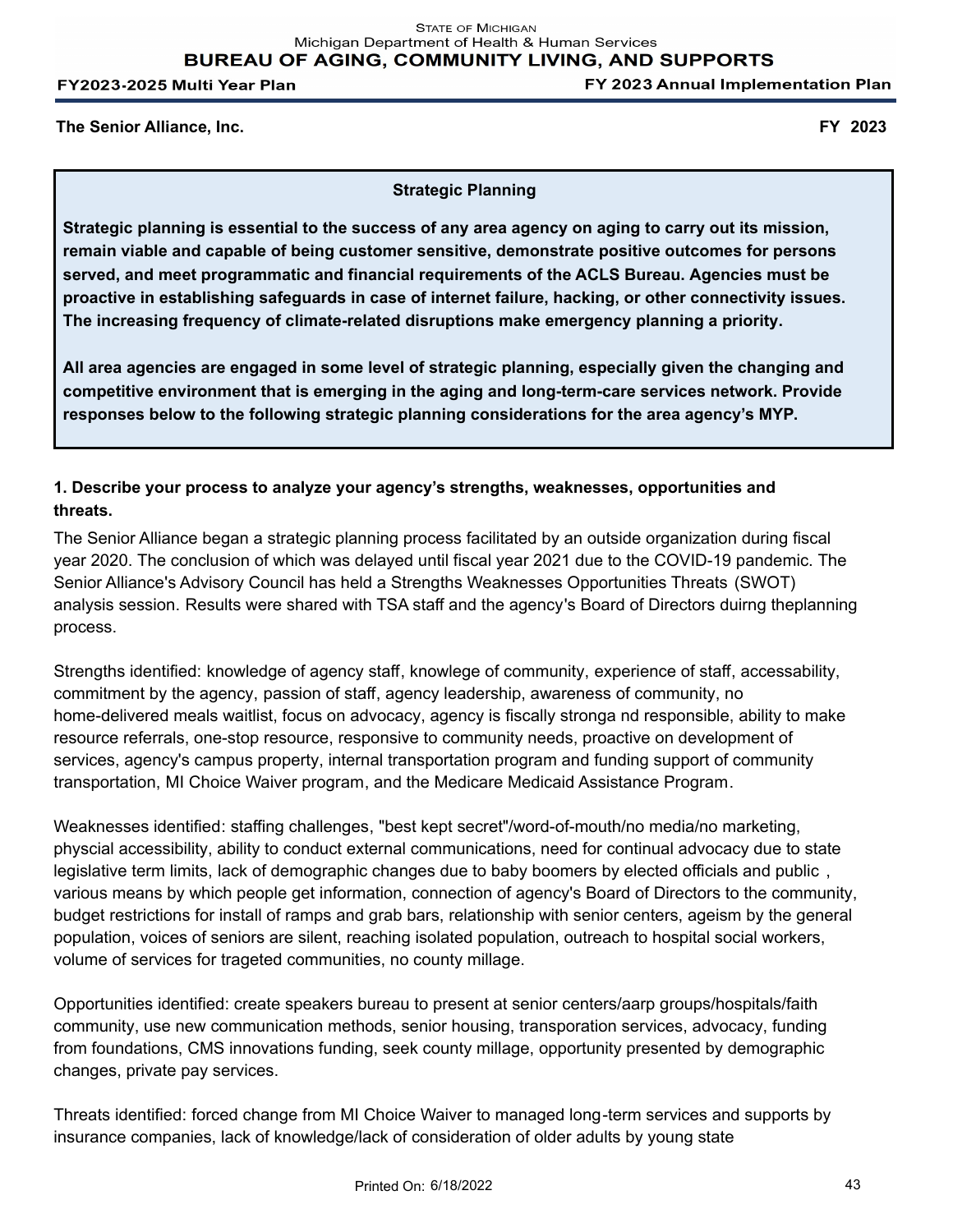FY 2023 Annual Implementation Plan

## **The Senior Alliance, Inc. FY 2023**

legislators, state legislative term limits, instability in state and federal budgets/funding, cuts to senior programs and senior centers, the "silver tsunami", lack of a workforce, disproportionate gender representation in legislatures.

In fiscal year 2023 the agency will revisit it's strategic planning document and condcut addtional SWOT sessions with the Board of Directors and Advisory Council to assess the post-pandemic environment.

# **2. Describe how a potentially greater or lesser future role for the area agency with the Home and Community Based Services (HCBS) Waiver and/or managed health care could impact the organization.**

The Community Care Department at TSA has an historic role with Home and Community-Based Services. The MI Choice Waiver program continues to be a key program provided in the planning service area (PSA) 1-C. TSA has demonstrated the capacity to increase enrollment and has been awarded more slots and funding, which has resulted in a small MI Choice Waiver wait list in the PSA 1-C. TSA continues to build the infrastructure to respond to the demands of the program, and has recently scored 3.88 out of a possible 4.0 on clinical audits from the Michigan Department of Health and Human Services (MDHHS). TSA also continues to invest in a cost-sharing arrangement with MDHHS to have an on-site worker to process Medicaid paperwork with the goal of improving the application process and wait times for program participants. TSA considers this partnership with MDHHS to be a best-practice in the field.

The Integrated Care demonstration project, MI Health link, began in TSA's PSA 1-C in April of 2015. This provided a unique opportunity for TSA to contract with managed care organizations to assist with the program roll out and ongoing management. While the demonstration project has experienced many challenges, TSA has proven to be valuable to the Integrated Care Organizations (ICO's) because of our expertise with home and community-based services. Staff involved are social workers and nurses who are expereinced with home visits; and provide supports coordination and ongoing monitoring, and have a network of resources to call upon with TSA's Information & Assistance staff. TSA also has a qualified and credentialed vendor network with the capacity to provide the required home and community-based services. TSA has the staffing and experience to monitor those vendors effectively.

TSA expects to continue to work with the ICO's, but anticipates its role may change as this MDHHS initiative progresses toward a D-SNP model. This expansion has enabled the agency to pursue its mission of serving older adults with the goal of continuing to live at home in their community. A greater role for TSA in these two (2) programs allows the agency to interact with more individuals and offers various resources to assist older adults and their caregivers. A lesser role would mean fewer older adults would have access to TSA's services and the decades-long experience in community-based long term supports and services offered by TSA.

# **3. Describe what the area agency would plan to do if there was a ten percent reduction in funding from the ACLS Bureau.**

In the event of a 10% funding cut TSA's Board of Directors and management team would review current services to evaluate the number of individuals served, the degree of unmet need, and the fiscal investment. This evaluation would result in targeted cuts that may include elimination of program(s) that impact fewer individuals or service needs addressed by other agencies.

TSA currently maintains a fund balance at auditor suggested levels, which allows the agency to smoothly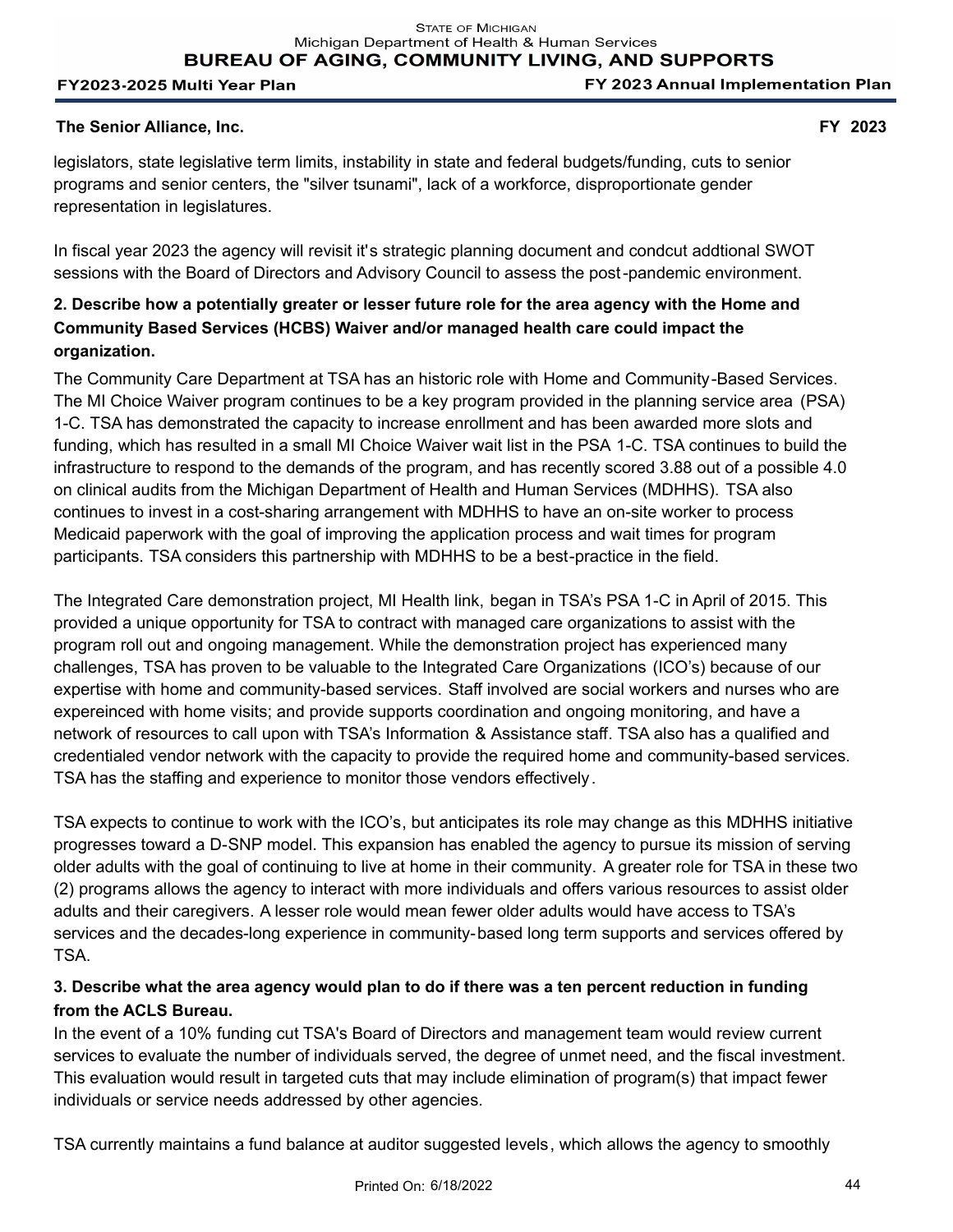**BUREAU OF AGING, COMMUNITY LIVING, AND SUPPORTS** 

#### FY2023-2025 Multi Year Plan

FY 2023 Annual Implementation Plan

## **The Senior Alliance, Inc. FY 2023**

manage program funding changes through participant attrition rather than abrupt action.

In addition, TSA's entrepreneurial efforts in the area of integrated care in partnership with ICO's offer new services with the hope that excess revenue can be generated in the future to supplement the more traditional program needs of older adults in planning service area.

The majority of the services authorized by the Older Americans Act available in TSA's PSA 1-C are supplemented by state funding because Wayne County does not have a senior millage . TSA will continue to pursue grants and charitable funding, to further identify other available resources as part of an overall strategy to leverage existing partnerships and those with future potential. Active contribution seeking activities will continue to position the agency to avoid significant service disruption if a reduction in funding occurs. Waiting lists for programs and services that may not have been instituted previously may also occur .

**4. Describe what direction the area agency is planning to go in the future with respect to pursuing, achieving or maintaining accreditation(s) such as National Center for Quality Assurance (NCQA), Commission on Accreditation of Rehabilitation Facilities (CARF), Joint Commission on Accreditation of Hospitals (JCAH), or other accrediting body, or pursuing additional accreditations** 

TSA was awarded another three-year accreditation by the National Committee for Quality Assurance in Case Management-Long-Term Services and Supports for MI Choice Waiver in 2020. This three-year accreditation shows TSA's commitment to continuous quality improvement, solicitation of feedback, and serving the community. NCQA accreditation is recognized by Integrated Care Organizations (ICO's) and helps position TSA to work with them on MI Health Link and future opportunities. TSA plans to continue this accreditation by re-applying in 2023.

# **5. Describe in what ways the area agency is planning to use technology to support efficient operations, effective service delivery and performance, and quality improvement.**

The Information & Assistance (I&A) department utilizes a cloud-based database solution, iCarol. This Information and Referral software allows for database records to be more easily monitored for quality assurance purposes. iCarol reports are pulled on a monthly basis to assess call volume and accuracy. I& A phone calls are randomly selected and reviewed with each I&A Specialist, as a quality and training exercise. Requests for agency resource updates can be processed directly through the iCarol system ensuring the I& A Specialists are providing the most up-to-date information about resources. I&A Specialists have the option to send resources to callers by email putting resources in the hands of those who need them faster.

The TSA community transportation department has upgraded from an Access database built in-house to cloud-based NEMT dispatch software, RoutingBox. This has led to more accurate reporting and better utilization of the TSA owned vehicles. In addition, each driver has a TSA owned iPhone to allow them to access the companion RoutingBox app. The dispatcher is able to pinpoint the exact location of each vehicle which keeps drivers and clients safer. More efficient routing will lead to more clients being served.

TSA staff have been equiped with cell phone to enable the remote and field-based work environemnts. Computer hardware will be completely shifted to a laptop/docking station set-up which empowers staff to work in a hybrid work environment.

The use of Microsoft Teams has greatly enhanced internal communication in the hybrid environment . The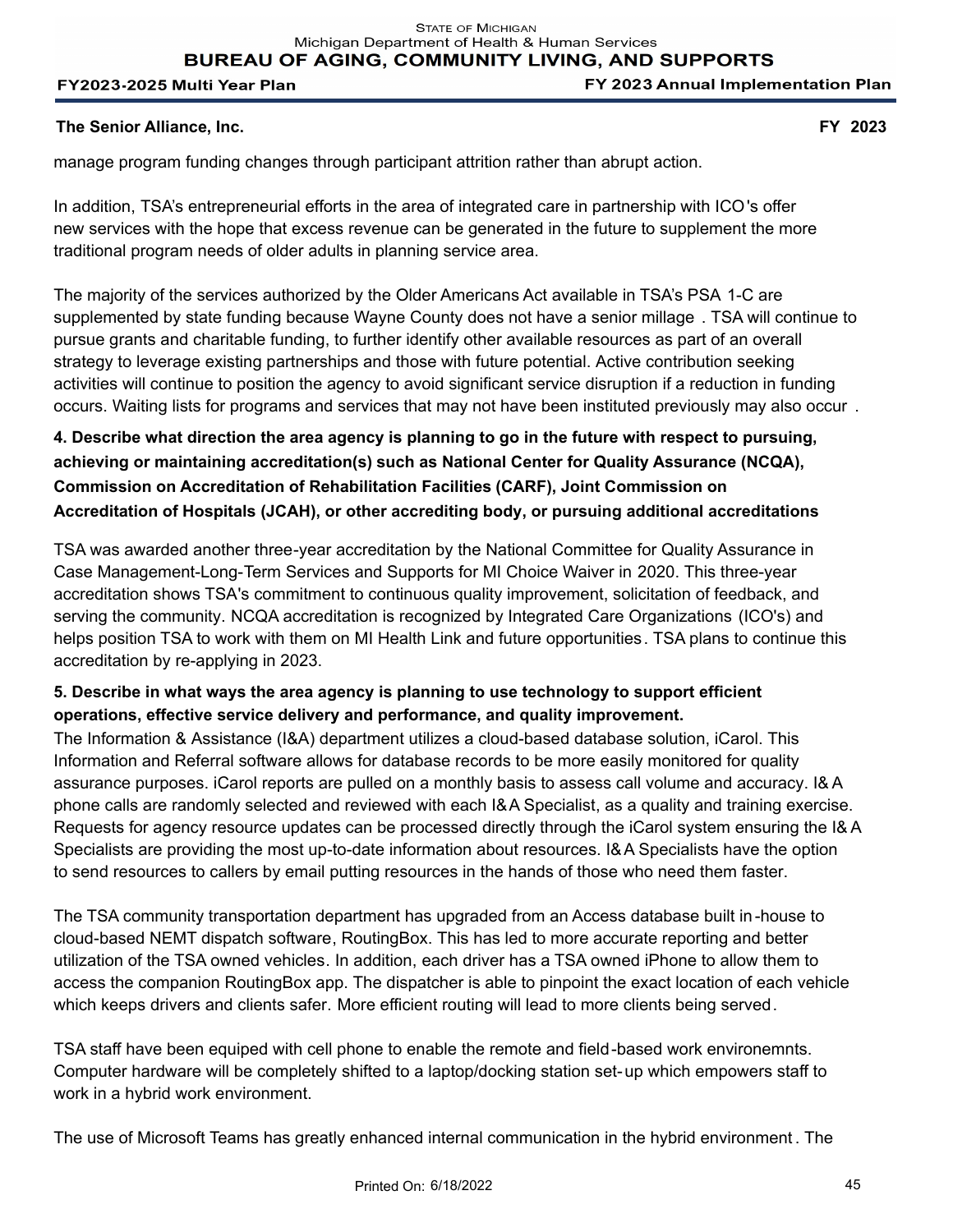**BUREAU OF AGING, COMMUNITY LIVING, AND SUPPORTS** 

#### FY2023-2025 Multi Year Plan

FY 2023 Annual Implementation Plan

#### **The Senior Alliance, Inc. FY 2023**

ability to jointly work on document and collaborate has been a significant leap forward in productivity.

TSA continues to use SurveyMonkey to receive and tabulate input from the community.

TSA will contiune to partner with RedLevel to miantain current and innovative information technology services in the hybrid workplace environment.

TSA utilizes quality assurance reports generated through the COMPASS software; a quality indicator report is run quarterly. This report pulls health and welfare data from completed assessments to identify quality improvement areas such as hospital admissions within 90 days of prior admission, percentage of participants experiencing pain, and those who desire an increase in community inclusion/socialization.

Reports are analyzed quarterly and actions are taken to improve participant health and welfare quality. Annual Quality Management Plan is submitted to Michigan Department of Health and Human Services (MDHHS) that addresses quality assurance and improvements.

TSA maintains a user-friendly website updated information about programs, resources, advocacy and upcoming events. TSA continues to build a social media presence through Facebook posts, events, polls, and sponsored ads. The agency's Twitter acoount is also used to support advocacy efforts and resource awareness.

Our MMAP team has tranistioned to a community-based model to meet our residents where they are. A regular schedule of monthly "office hours" will be set so the program is present on fixed dates at senior centers and public locations throughout the PSA. In fiscal year 2023 additional locations will be added to the existing sites in Dearborn, River Rouge, Livonia and Taylor.

# **6. Describe your agency's emergency planning system, how planning is updated and whether back-up systems are adequate to maintain services during potential disruptions.**

TSA's information technology partner maintains back-up systems for electronic program data. The information tehcnology related aspects of emerency management are discussed in the regularly scheduled meetings with our vendor, Red Level. The agency's data analyst and information technology vendor are positioned to produce data sets that would be needed in the case of an emergency. Historically these data sets have included MI Choice and home-delivered meal participants. The agency also maintains a current list of staff contacts in case ACLS/MDHHS reaches out during an emergency.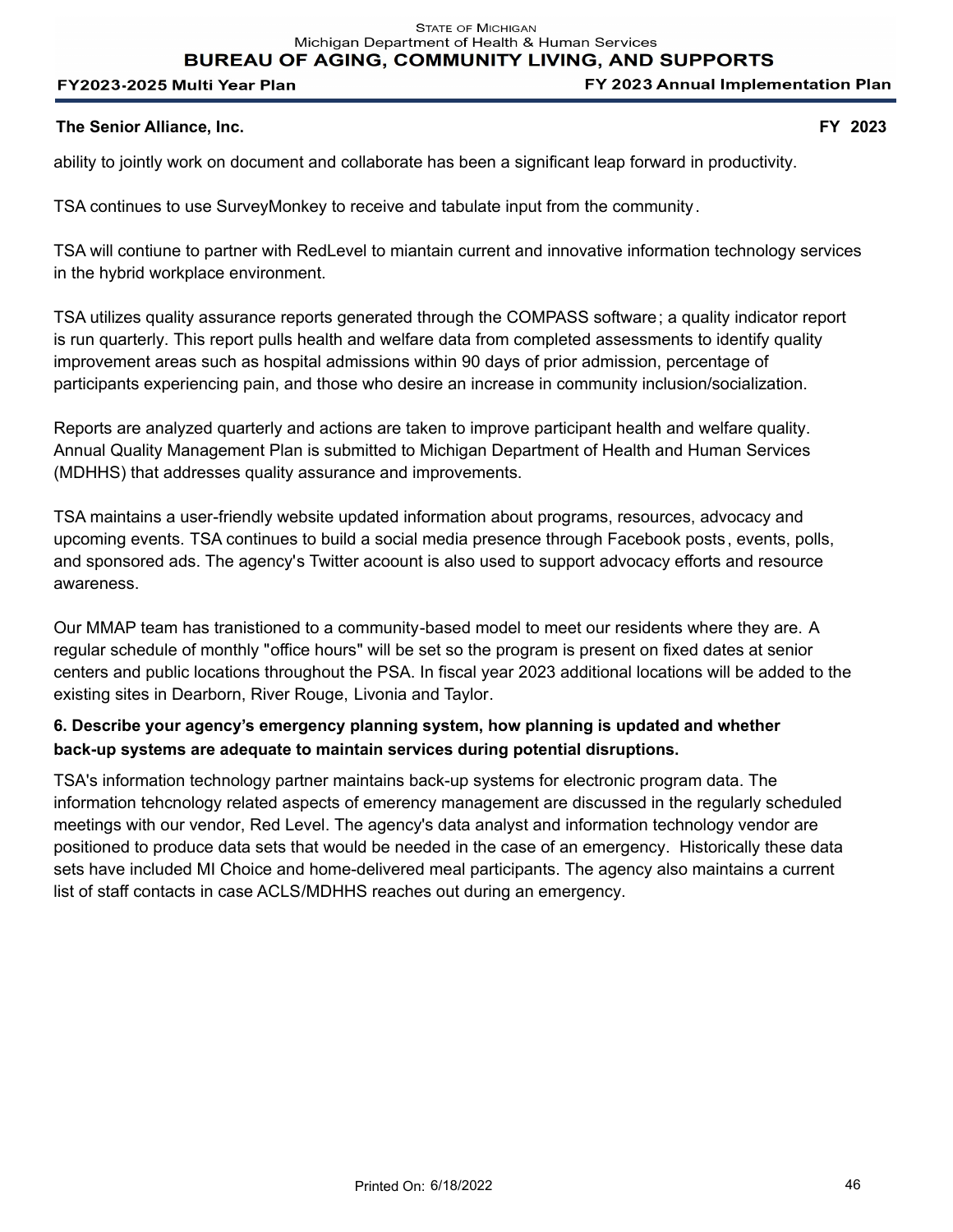FY 2023 Annual Implementation Plan

**The Senior Alliance, Inc. FY 2023**

**Advocacy Strategy**

**Describe the area agency's comprehensive advocacy strategy for FY 2023-2025. Describe how the area agency's advocacy efforts will improve the quality of life of older adults within the PSA. Also give an update on current advocacy efforts. See** *Operating Standards for Area Agencies on Aging* **section C-6.**

**Include initiatives, if any, the area agency is pursuing regarding recruitment, training, wages, diversity and inclusion, credentialing, etc. related to the direct care workforce shortage. Also identify area agency best or promising practices, if any, that could possibly be used in other areas of the state. Enter your advocacy strategy in the dialogue box.**

Advocacy Platform - Each year The Senior Alliance's (TSA's) Board of Directors approves an Advocacy Platform focusing on issues important to older adults at the state and federal levels of government. By addressing issues contained in the platform TSA will impact quality of life by giving voice to the range of issues impacting older adults and their caregivers, including increased program appropriations, a modernized Older Americans Act and stronger laws on elder abuse/fraud.

Advisory Council – TSA's Advisory Council membership will advocate on behalf of older adults by supporting the agency's Advocacy Platform, participating in Older Michiganians Day and contacting elected officials through agency-issued Advocacy Action Alerts. Advocacy Updates will be provided by staff at each regular meeting of the Advisory Council.

Board of Directors - TSA's Board of Directors will advocate on behalf of older adults by approving and supporting the agency's Advocacy Platform, participating in Older Michiganians Day and contacting elected officials through agency-issued Advocacy Action Alerts. Advocacy Updates will be provided by staff at each regular meeting of the Board of Directors. The Board may also approve advocacy positions on specific bills or issues, considering input from the Advisory Council and TSA staff.

Community Focal Points - TSA will provide information to the planning service area (PSA) 1-C's community focal points, including the senior center network, empowering them to advocate on issues of interest.

Engaging Municipal Elected Officials - The Chief Executive Officer and management team will maintain an open-door policy for officials from the 34 municipalities within PSA 1C to discuss issues and opportunities affecting older adults and individuals living with disabilities in their community . Staff will attempt to meet with each municipal legislative body or chief elected official (mayor or township supervisor) at least twice during the Multi-Year Plan cycle. The monthly advocacy newsletter, *Colloquy*, and Advocacy Action Alerts will be electronically distributed to the Chief Elected Official in each municipality.

State & Federal Government Advocacy – TSA staff will meet on at-least an annual basis with members of Congress and state legislators or their designated staff, who represent the PSA 1-C. Relevant advocacy briefs developed by the Aging and Adult Services Agency, USAging, the Area Agencies on Aging Association of Michigan, and the Silver Key Coalition, will be provided to these officials. The monthly advocacy newsletter, *Colloquy*, will be electronically distributed to each elected official.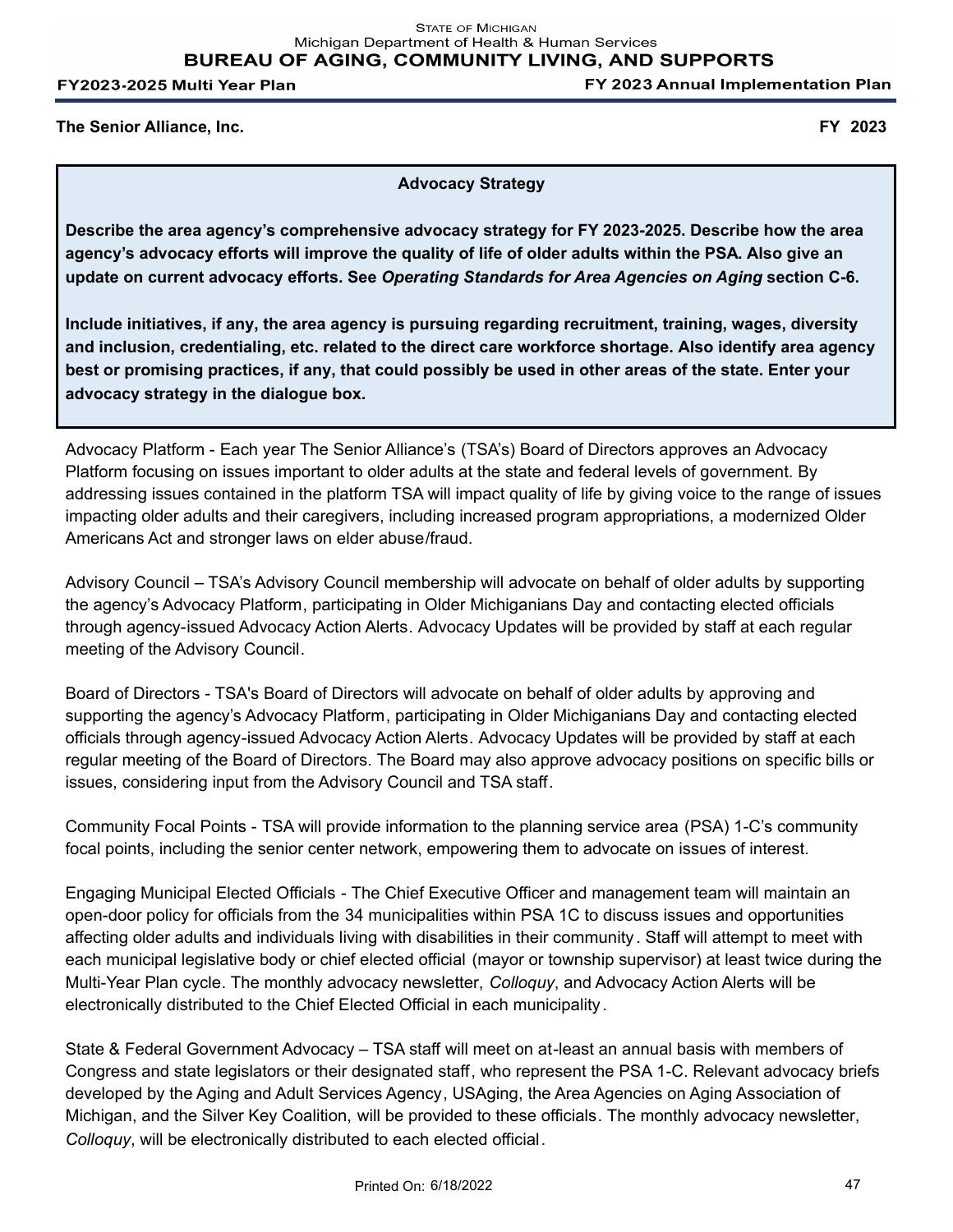**BUREAU OF AGING, COMMUNITY LIVING, AND SUPPORTS** 

#### FY2023-2025 Multi Year Plan

FY 2023 Annual Implementation Plan

### **The Senior Alliance, Inc. FY 2023**

Senior Millage in Wayne County - TSA will seek partnerships with interested stakeholders to advocate for a county-wide senior millage that would support an array of services benefiting older adults.

Eliminate Wait Lists for In-Home Services - The Senior Alliance will prioritize working with the Silver Key Coalition and the Area Agency on Aging Association of Michigan to advocate for increases to the in -home and nutrition services line items in the state budget for the Department of Health & Human Services. This effort is focused on continuing progress toward the goal of making Michigan a "no-wait state" for non-Medicaid in-home services.

Reauthorization of the Older Americans Act - The Senior Alliance will advocate to strengthen and modernization of the Older Americans Act (OAA) as reauthorization is debated before the legislation's 20225 expiration. The OAA is the foundation of our nation's aging policy and the touchstone for the aging services network.

Develop Outreach, Information and Services for Underserved Populations - In pursuit of our mission, The Senior Alliance will advocate for policies and appropriations to expand outreach, resource information and services to underserved populations, including low-income, racial and ethnic minorities, immigrants, refugees, isolated individuals and those identifying as LGBTQ+.

Advocacy Outreach – TSA will allocate time for a staff member to engage in and pursue advocacy activities on behalf of older adults. A monthly advocacy newsletter, Colloquy, was initiated in July 2020 and continue during the 2023-2025 Multi-Year Plan cycle. Advocacy Action Alerts will be produced and distributed as events warrant.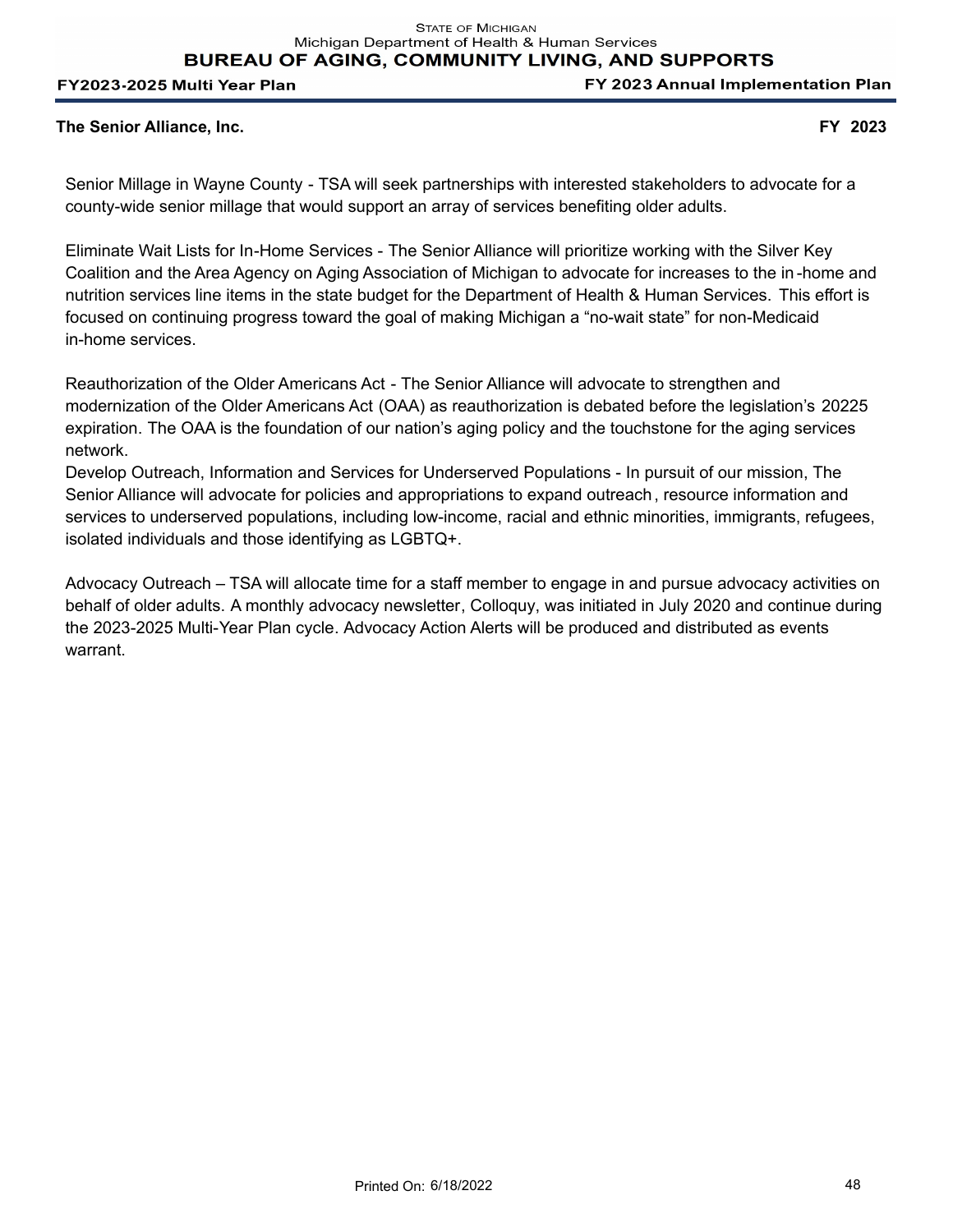FY 2023 Annual Implementation Plan

**The Senior Alliance, Inc. FY 2023**

## **Leveraged Partnerships**

**Describe the area agency's strategy for FY 2023-2025 to partner with providers of services funded by other resources, as indicated in the PSA Planned Service Array.**

- **1. Include, at a minimum, plans to leverage resources with organizations in the following categories:** 
	- **a. Commissions Councils and Departments on Aging.**
	- **b. Health Care Organizations/Systems (e.g. hospitals, health plans, Federally Qualified Health Centers)**
	- **c. Public Health.**
	- **d. Mental Health.**
	- **e. Community Action Agencies.**
	- **f. Centers for Independent Living.**

# **g. Other**

The Senior Alliance (TSA) works with Integrated Care Organizations to assist with delivering person centered care and long term supports and services for those enrolled in the MI Health Link Demonstration Project. TSA continuously works in collaboration to meet program participant needs, wishes, and preferences.

TSA focuses Evidence Based Disease Prevention workshop funding to contractors providing falls prevention , exercise classes and diabetes education.

TSA attends statewide meetings that includes CIL's, MI Choice Waiver agents, and Michigan Department of Health and Human Services staff. TSA works locally with the Disability Network of Wayne County (DNWC) to coordinate nursing facility transitions and collaboratively provide outreach to local nursing facilities to educate on the program.

The Hearken program has formed partnerships with behavioral health organizations including Hegira Health and The Guidance Center to provide warm hand-offs and connect program participants to available services as appropriate.

beginning in FY 2023 TSA will conduct an annual meeting of the Faith-Based Community in our services area to share information on available resources and as one way to receive input on the state of older adults in the community.

# **2. Describe the area agency's strategy for developing, sustaining, and building capacity for Evidence-Based Disease Prevention (EBDP) programs including the area agency's provider network EBDP capacity.**

TSA will continue to leverage partnerships with our contracted community-based providers to focus on preventative, health promotion, and self-management services. In fiscal years 2023-2025 TSA's contracted vendors will focus on making EBDP workshops available to our targeted communities.

# **3. Describe the agency's strategy for developing non-formula resources and use of volunteers to support implementation of the MYP and increased service demand.**

The Senior Alliance will contiune to apply for grants and or external resources to support services and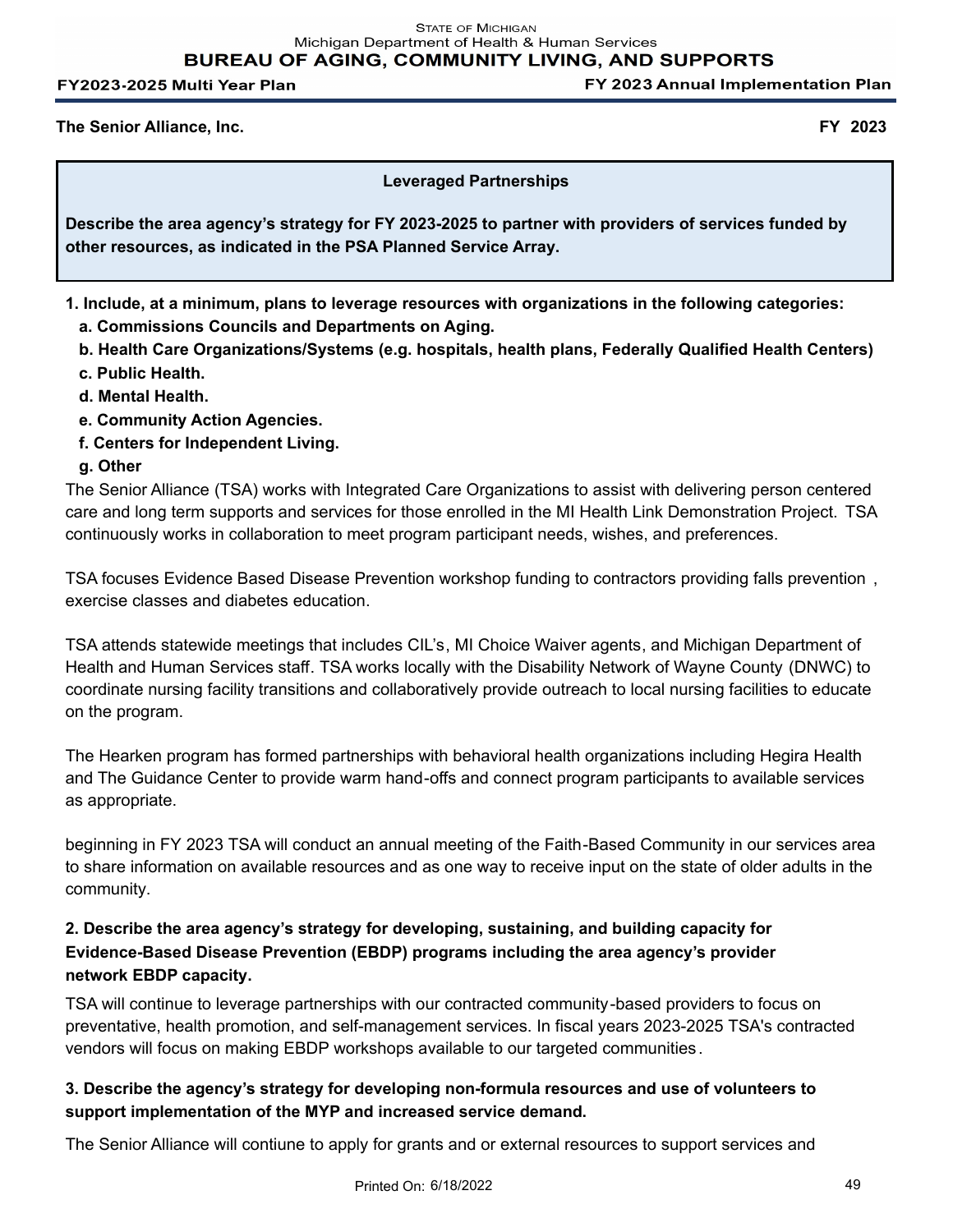FY 2023 Annual Implementation Plan

### **The Senior Alliance, Inc. FY 2023**

programs . Opportunities that improve health outcomes and aid long-term services and supports will be sought. Fundraising for the holiday meals program, which operates on Easter, Thanksgiving and Christmas, will be a contiuned focus. TSA also remains an advocate for a senior millage to be placed before voters by the Wayne County Commission.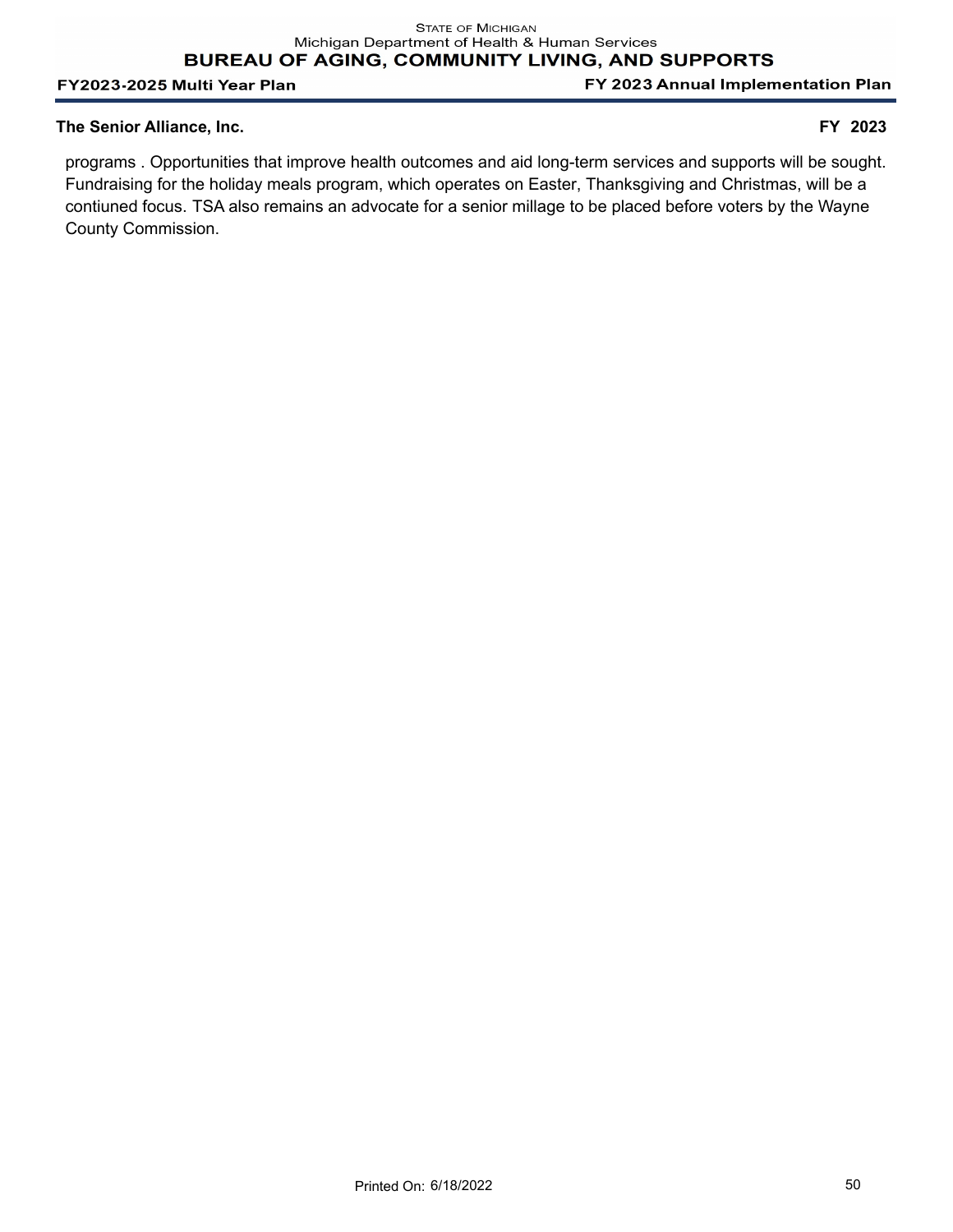**STATE OF MICHIGAN** Michigan Department of Health & Human Services **BUREAU OF AGING, COMMUNITY LIVING, AND SUPPORTS** 

FY2023-2025 Multi Year Plan

FY 2023 Annual Implementation Plan

**The Senior Alliance, Inc. FY 2023**

**Community Focal Points**

**Community Focal Points are visible and accessible points within communities where participants learn about and gain access to available services. Communit Focal Points are defined by region. Please review and update the listing of Community Focal Points for your PSA below and edit, make corrections and/or update as necessary. Please specifically note if updates have been made.** 

**Describe the rationale and method used to assess the ability to be a community focal point, including the definition of community. Explain the process by which community focal points are selected.** 

A community is defined as, "an area of service that is comprised of, but not limited to, the jurisdictional boundaries or a municipality. This area of service for the aging includes factors, such as: the location of municipal offices, supportive services, health care facilities, commercial and recreational centers, education institutions, and ethnic and religious centers".

The Senior Alliance's (TSA's) rationale for Community Focal Points (CFP's) is to ensure organizations provide an integral link between older adults and available services capable of meeting the individual's needs.

To be TSA's CFP, an organization must:

1.Complete the CFP application packet:

1.Applications will be reviewed by a member of TSA's management team.

 1.The Information & Assistance Manager will confirm that the agency's resource database profile is up to date and provide information, as needed, to verify CFP criteria.

 1.Following an initial on-site visit, recommendations from TSA's management will be given to TSA's Advisory Council:

 1.TSA's Advisory Council will review the recommended CFP's at an open meeting and will make their recommendation to the Board of Directors for approval;

 1.The Board of Directors, whose membership includes members who are approved by local elected officials, approve CFP designation.

TSA has criteria to designate CFP's

 1.Ability of the site to meet the service needs of older adults, including direct access to existing l& A and emergency services;

1.Service availability at least 25 hours a week;

1.Designated site must be barrier free/handicapped accessible;

 1.Location should be readily accessible for older adults with easy access using public or private transportation;

 1.Potential to accommodate additional services and/or on-site collaboration of services with other providers is strongly encouraged;

 1.Outreach efforts to expand service utilization by all older adults, including: low-income, minority, frail, isolated, and disabled older adults living in the vicinity; services must be directly provided through the facility or program, unless otherwise noted;

1.Ability to provide and/or make reasonable on-site accommodations for at least seven direct services.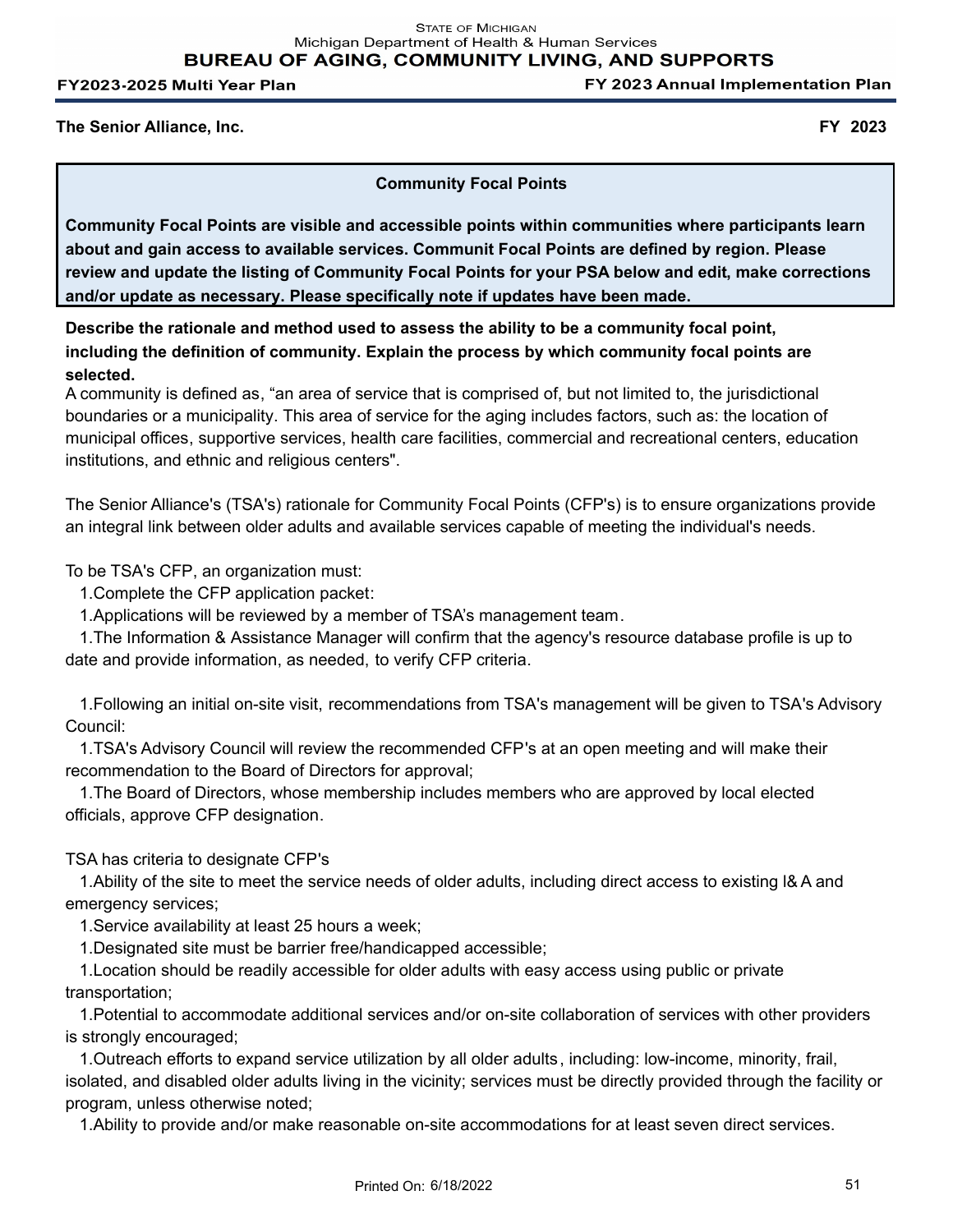Michigan Department of Health & Human Services

**BUREAU OF AGING, COMMUNITY LIVING, AND SUPPORTS** 

#### FY2023-2025 Multi Year Plan

FY 2023 Annual Implementation Plan

#### **The Senior Alliance, Inc. FY 2023**

Current CFP's were established utilizing the new CFP definition, as approved by TSA's Board of Directors in fiscal year 2012.

Recognizing the changing needs in the planning service area (PSA) 1-C, under the direction and support of the Advisory Council, TSA will revise the designation process for local CFP's in fiscal year 2023 to include a broader group of community partners. Updating the existing standards for CFP designation will ensure inclusivity, promote collaborative capacity building, and provide sufficient access to information and services for older adults, individuals living with disabilities, and their caregivers.

**Provide the following information for each focal point within the PSA. List all designated community focal points with name, address, telephone number, website, and contact person. This list should also include the services offered, geographic areas served and the approximate number of older persons in those areas. List your Community Focal Points in this format.**

| Name:                           | Allen Park-Parks and Recreation                               |  |
|---------------------------------|---------------------------------------------------------------|--|
| Address:                        | 15800 White Street, Allen Park, MI 48101                      |  |
| Website:                        | www.cityofallenpark.org                                       |  |
| Telephone Number:               | $(313)$ 928-0771                                              |  |
| <b>Contact Person:</b>          | <b>Carson Smith</b>                                           |  |
| Service Boundaries:             | City of Allen Park                                            |  |
| No. of persons within boundary: | 6,374                                                         |  |
| Services Provided:              | A, C, D, E, G, H, I, K, P, Q, R, S, T, U, V                   |  |
| Name:                           | <b>Brownstown Township</b>                                    |  |
| Address:                        | 21313 Telegraph Road, Brownstown Township, MI 48183           |  |
| Website:                        | www.brownstown-mi.org                                         |  |
| Telephone Number:               | (734) 675-0920                                                |  |
| <b>Contact Person:</b>          | Amy Thomas                                                    |  |
| Service Boundaries:             | <b>Brownstown Township</b>                                    |  |
| No. of persons within boundary: | 4,796                                                         |  |
| Services Provided:              | A, B, C, E, G, H, I, L, M, N, O, Q, R, S, V                   |  |
| Name:                           | <b>Canton Senior Adult Programs</b>                           |  |
| Address:                        | 46000 Summit Parkway, Canton, MI 48188                        |  |
| Website:                        | www.canton-mi.org                                             |  |
| Telephone Number:               | (734) 394-5485                                                |  |
|                                 |                                                               |  |
| <b>Contact Person:</b>          |                                                               |  |
| Service Boundaries:             | Canton Township                                               |  |
| No. of persons within boundary: | 13,112                                                        |  |
| Services Provided:              | A, B, C, D, E, F, G, H, I, J, K, L, N, O, P, Q, R, S, T, U, V |  |
| Name:                           | Dearborn Heights - Berwyn Senior Center                       |  |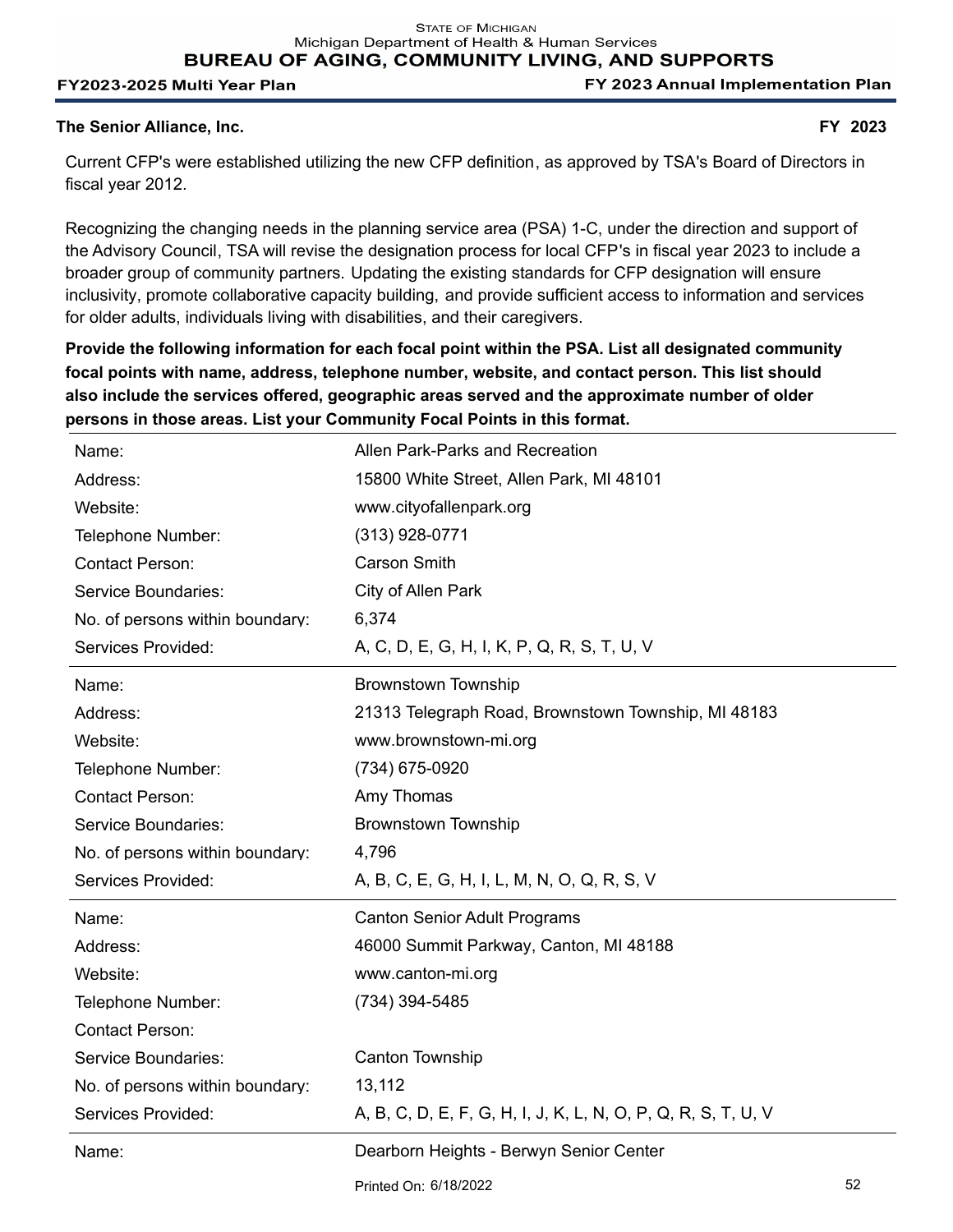| The Senior Alliance, Inc.       |                                                            | FY 2023 |
|---------------------------------|------------------------------------------------------------|---------|
| Address:                        | 26155 Richardson, Dearborn Heights, MI 48127               |         |
| Website:                        | www.ci.dearborn-heights.mi.us/PR_Berw.cfm                  |         |
| Telephone Number:               | $(313)$ 791-3550                                           |         |
| <b>Contact Person:</b>          | Kim Constan                                                |         |
| Service Boundaries:             | City of Dearborn Heights                                   |         |
| No. of persons within boundary: | 12,032                                                     |         |
| Services Provided:              | A, B, C, E, F, G, H, I, J, K, L, M, O, S, V                |         |
| Name:                           | <b>Sumpter Senior Center</b>                               |         |
| Address:                        | 23501 Sumpter Road, Sumpter Township, MI 48111             |         |
| Website:                        | www.sumptertwp.com                                         |         |
| Telephone Number:               | (734) 461-9373                                             |         |
| <b>Contact Person:</b>          | Maryann Watson                                             |         |
| Service Boundaries:             | <b>Sumpter Township</b>                                    |         |
| No. of persons within boundary: | 1,637                                                      |         |
| Services Provided:              | A, C, D, E, G, H, I, J, K, N, O, P, R, S, T, U, V          |         |
| Name:                           | Taylor-William Ford Senior Center                          |         |
| Address:                        | 6750 Troy, Taylor, MI 48180                                |         |
| Website:                        | www.cityoftaylor.com                                       |         |
| Telephone Number:               | $(313)$ 291-7740                                           |         |
| <b>Contact Person:</b>          | Lori Runkle                                                |         |
| Service Boundaries:             | City of Taylor                                             |         |
| No. of persons within boundary: | 11,354                                                     |         |
| Services Provided:              | B, C, E, F, G, H, I, J, K, L, M, N, O, P, Q, R, S, T, U, V |         |
| Name:                           | <b>Trenton Senior Center</b>                               |         |
| Address:                        | 2800 Third Street, Trenton, MI 48183                       |         |
| Website:                        | www.trentonmi.org                                          |         |
| Telephone Number:               | (734) 675-0063                                             |         |
| <b>Contact Person:</b>          | Carol Garrison                                             |         |
| Service Boundaries:             | City of Trenton                                            |         |
| No. of persons within boundary: | 4,842                                                      |         |
| Services Provided:              | B, E, G, H, J, K, L, M, O, P, Q, R, S, T, U                |         |
| Name:                           | Van Buren-September Days Senior Center                     |         |
| Address:                        | 46425 Tyler, Belleville, MI 48111                          |         |
| Website:                        | www.vanburen-mi.org                                        |         |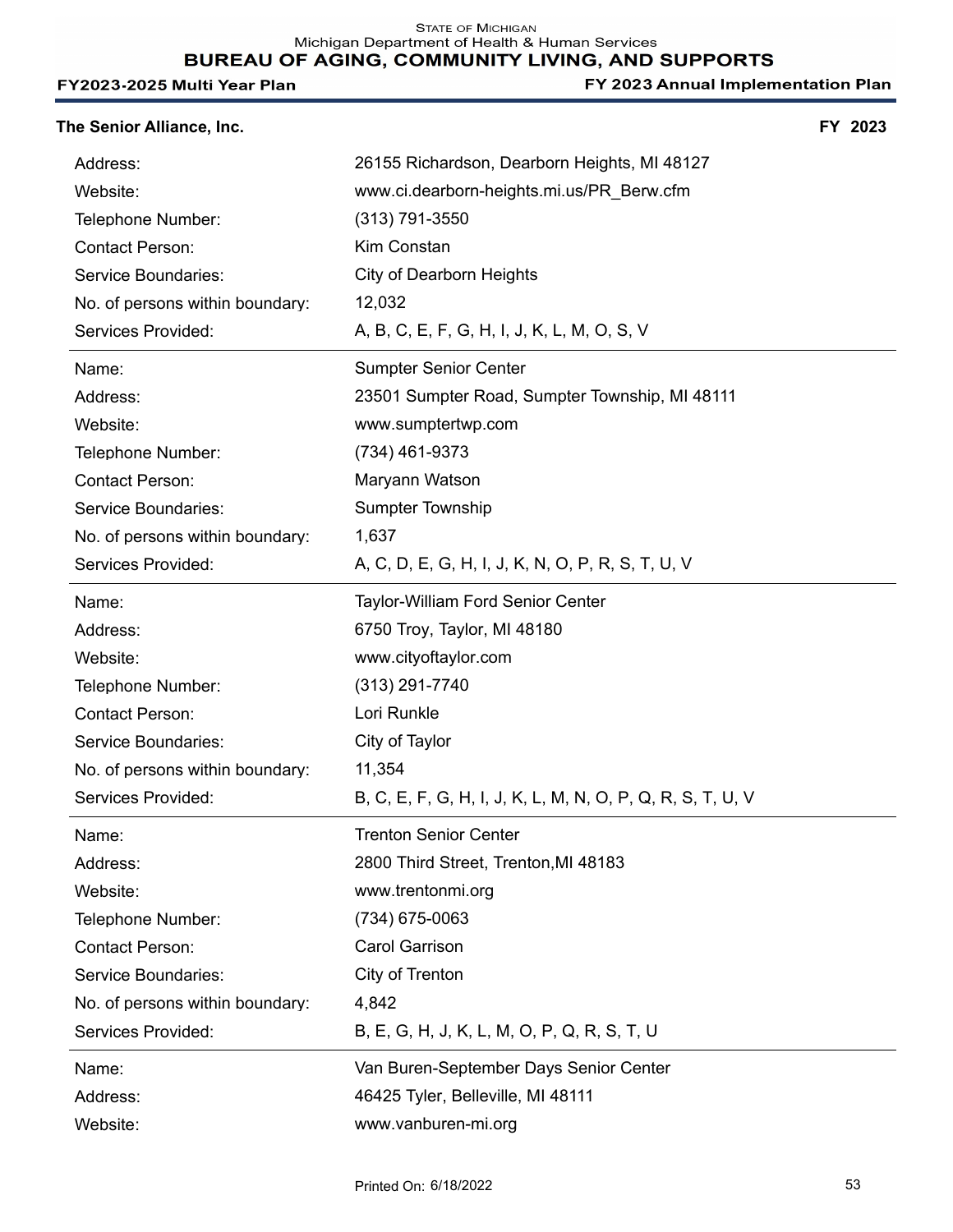STATE OF MICHIGAN<br>Michigan Department of Health & Human Services BUREAU OF AGING, COMMUNITY LIVING, AND SUPPORTS

#### FY2023-2025 Multi Year Plan

| The Senior Alliance, Inc.       |                                                                | FY 2023 |
|---------------------------------|----------------------------------------------------------------|---------|
| Telephone Number:               | (734) 699-8918                                                 |         |
| <b>Contact Person:</b>          | Lynette Jordan                                                 |         |
| Service Boundaries:             | Van Buren Township/City of Belleville                          |         |
| No. of persons within boundary: | 4,200                                                          |         |
| Services Provided:              | A, B, C, D, E, F, H, I, J, K, L, M, N, O, P, Q, R, S, T, ,U, V |         |
| Name:                           | Dearborn Heights - Eton Senior Center                          |         |
| Address:                        | 4900 Pardee Avenue, Dearborn Heights, MI 48125                 |         |
| Website:                        | www.ci.dearborn-heights.mi.us/PR_Eton.cfm                      |         |
| Telephone Number:               | (313) 277-7765                                                 |         |
| <b>Contact Person:</b>          | <b>Kristin Rockensuess</b>                                     |         |
| Service Boundaries:             | City of Dearborn Heights                                       |         |
| No. of persons within boundary: | 12,032                                                         |         |
| Services Provided:              | A, B, C, E, F, G, H, I, K, M, N, O, P, S, V                    |         |
| Name:                           | <b>Dearborn Senior Center</b>                                  |         |
| Address:                        | 15801 Michigan Avenue, Dearborn, MI 48126                      |         |
| Website:                        | www.cityofdearborn.org                                         |         |
| Telephone Number:               | $(313)$ 943-2401                                               |         |
| <b>Contact Person:</b>          | <b>Teresa Graves</b>                                           |         |
| Service Boundaries:             | City of Dearborn                                               |         |
| No. of persons within boundary: | 16,205                                                         |         |
| Services Provided:              | A, B, C, D, E, F, G, H, I, J, K, L, N, O, P, Q, R, S, T, U, V  |         |
| Name:                           | <b>Ecorse Senior Center</b>                                    |         |
| Address:                        | 4072 West Jefferson, Ecorse, MI 48229                          |         |
| Website:                        | www.city-ecorse.org                                            |         |
| Telephone Number:               | $(313)$ 382-3305                                               |         |
| <b>Contact Person:</b>          | Lucille King                                                   |         |
| Service Boundaries:             | City of Ecorse                                                 |         |
| No. of persons within boundary: | 1,669                                                          |         |
| Services Provided:              | B, C, F, H, I, O, Q, R, S                                      |         |
| Name:                           | <b>Flat Rock Senior Center</b>                                 |         |
| Address:                        | 1 Maguire, Flat Rock, MI 48134                                 |         |
| Website:                        | www.flatrockmi.org                                             |         |
| Telephone Number:               | (734) 379-1450                                                 |         |
| <b>Contact Person:</b>          | <b>Shelly Pluchino</b>                                         |         |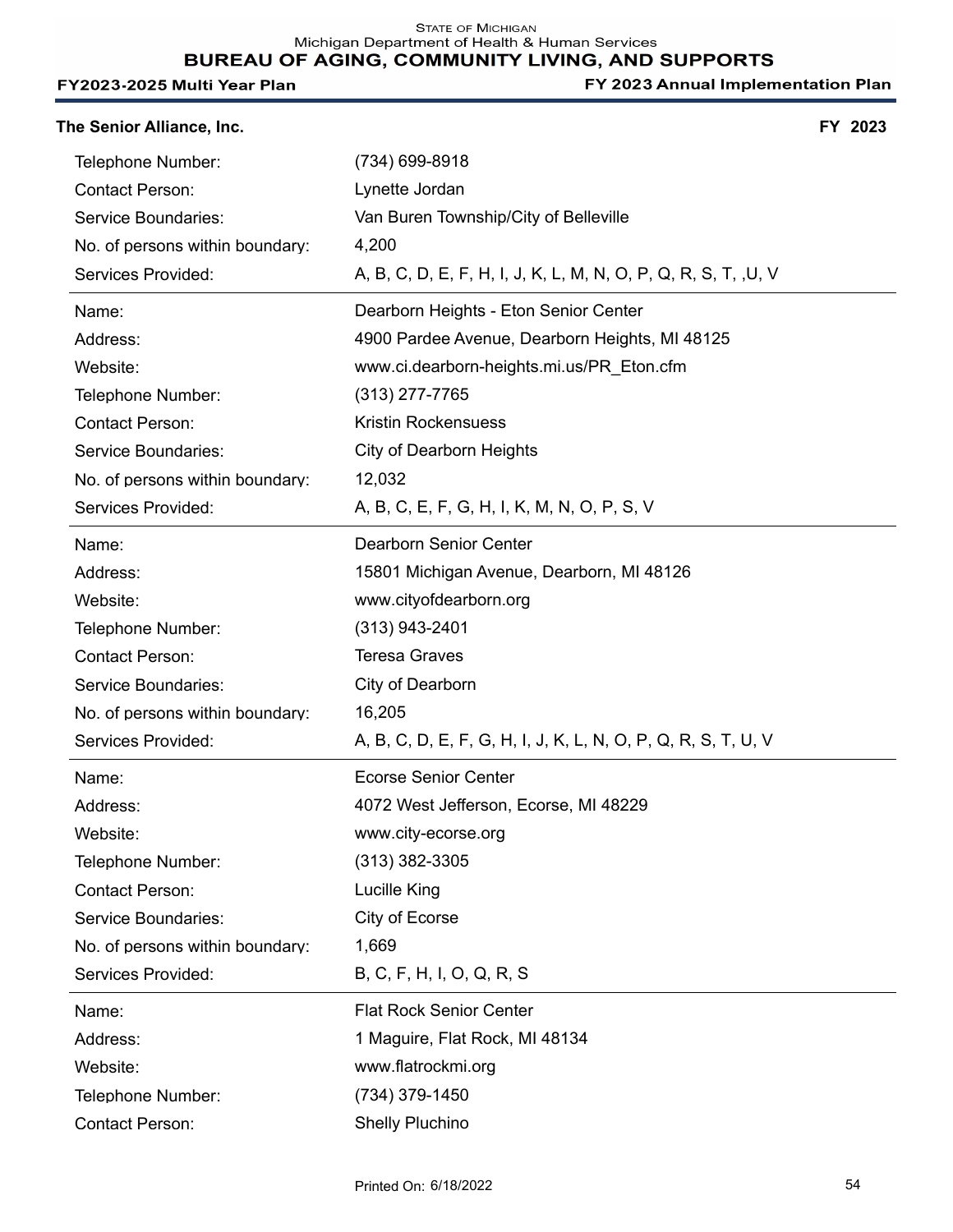| The Senior Alliance, Inc.       |                                                            | FY 2023 |
|---------------------------------|------------------------------------------------------------|---------|
| Service Boundaries:             | City of Flat Rock                                          |         |
| No. of persons within boundary: | 1,554                                                      |         |
| Services Provided:              | A, D, E, F, G, H, J, L, M, N, O, P, Q, R, S, T U, V        |         |
| Name:                           | Garden City - Maplewood Senior Center                      |         |
| Address:                        | 31735 Maplewood Boulevard, Garden City, MI 48135           |         |
| Website:                        | www.gardencitymi.org                                       |         |
| Telephone Number:               | (734) 793-1860                                             |         |
| <b>Contact Person:</b>          | Lisa Watts                                                 |         |
| Service Boundaries:             | City of Garden City                                        |         |
| No. of persons within boundary: | 5,253                                                      |         |
| Services Provided:              | B, C, E, F, H, I, J, M, N, O, P, Q, R, S, T, U, V,         |         |
| Name:                           | <b>Gibraltar Community Center</b>                          |         |
| Address:                        | 29340 South Gibraltar Road, Gibraltar, MI 48173            |         |
| Website:                        | www.cityofgibraltar.net                                    |         |
| Telephone Number:               | (734) 671-1466                                             |         |
| <b>Contact Person:</b>          | <b>Tamey Gorris</b>                                        |         |
| Service Boundaries:             | City of Gibraltar                                          |         |
| No. of persons within boundary: | 978                                                        |         |
| Services Provided:              | A, B, C, E, H, I, L, K, O, P, R, S, T, U, V                |         |
| Name:                           | Grosse Ile Township Recreation Department                  |         |
| Address:                        | 25897 Third Street, Grosse Ile Township, MI 48138          |         |
| Website:                        | www.grosseile.com                                          |         |
| Telephone Number:               | (734) 675-2364                                             |         |
| <b>Contact Person:</b>          | <b>Brandy Boyd</b>                                         |         |
| Service Boundaries:             | Grosse Ile Township                                        |         |
| No. of persons within boundary: | 2,938                                                      |         |
| Services Provided:              | E, I, J, K, L, P, R, S, V                                  |         |
| Name:                           | Huron Township Senior Center                               |         |
| Address:                        | 28245 Mineral Springs Road, New Boston, MI 48164           |         |
| Website:                        | www.hurontownship-mi.gov                                   |         |
| Telephone Number:               | (734) 654-9281                                             |         |
| <b>Contact Person:</b>          | <b>Walt McCurdy</b>                                        |         |
| Service Boundaries:             | Huron Township                                             |         |
| No. of persons within boundary: | 1,541                                                      |         |
| Services Provided:              | A, B, C, E, F, G, H, I, J, K, L, M, N, O, P, R, S, T, U, V |         |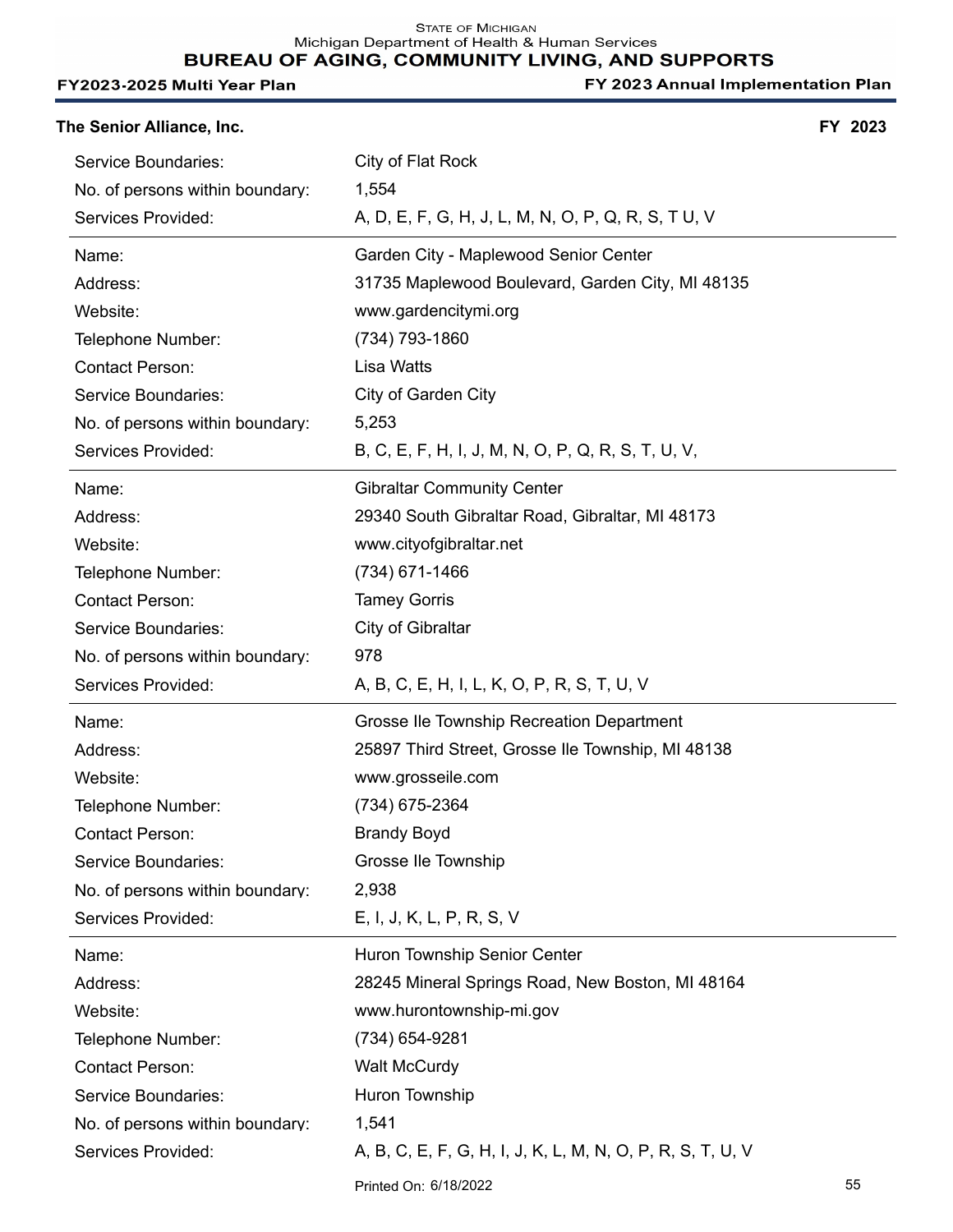Michigan Department of Health & Human Services

# BUREAU OF AGING, COMMUNITY LIVING, AND SUPPORTS

#### FY2023-2025 Multi Year Plan

FY 2023 Annual Implementation Plan

## **The Senior Alliance, Inc. FY 2023**

| Name:                           | <b>Inkster Senior Services</b>                                   |
|---------------------------------|------------------------------------------------------------------|
| Address:                        | 2000 Inkster Road, Inkster, MI 48141                             |
| Website:                        | www.cityofinkster.com                                            |
| Telephone Number:               | $(313) 561 - 2383$                                               |
| <b>Contact Person:</b>          | Denise Champagne                                                 |
| Service Boundaries:             | City of Inkster                                                  |
| No. of persons within boundary: | 4,167                                                            |
| Services Provided:              | B, C, F, H, I, K, L, N, Q, R, S, T, V                            |
| Name:                           | <b>Lincoln Park Senior Center</b>                                |
| Address:                        | 3240 Ferris, Lincoln Park, MI 48146                              |
| Website:                        | www.lincolnparkmi.net                                            |
| Telephone Number:               | $(313)$ 386-1817                                                 |
| <b>Contact Person:</b>          | Don Cook                                                         |
| Service Boundaries:             | City of Lincoln Park                                             |
| No. of persons within boundary: | 6,259                                                            |
| Services Provided:              | C, E, F, H, I, K, M, O, Q, R, S, T, U, V                         |
| Name:                           | Livonia Civic Park Senior Center                                 |
| Address:                        | 15218 Farmington Road, Livonia, MI 48154                         |
| Website:                        | www.ci.livonia.mi.us                                             |
| Telephone Number:               | (734) 466-2555                                                   |
| <b>Contact Person:</b>          | <b>Karl Peters</b>                                               |
| Service Boundaries:             | City of Livonia                                                  |
| No. of persons within boundary: | 22,980                                                           |
| Services Provided:              | A, B, C, D, E, F, G, H, I, J, K, L, M, N, O, P, Q, R, S, T, U, V |
| Name:                           | <b>Melvindale Senior Center</b>                                  |
| Address:                        | 4300 South Dearborn, Melvindale, MI 48122                        |
| Website:                        | www.melvindale.org                                               |
| Telephone Number:               | $(313) 769 - 2347$                                               |
| <b>Contact Person:</b>          | <b>Jackie Daniels</b>                                            |
| Service Boundaries:             | City of Melvindale                                               |
| No. of persons within boundary: | 1,815                                                            |
| Services Provided:              | A, B, C, D, E, F, H, I, J, K, L, M, O, P, Q, R, S, T, U, V       |
| Name:                           | Northville Area Senior Center                                    |
| Address:                        | 303 West Main Street, Northville, MI 48167                       |
|                                 |                                                                  |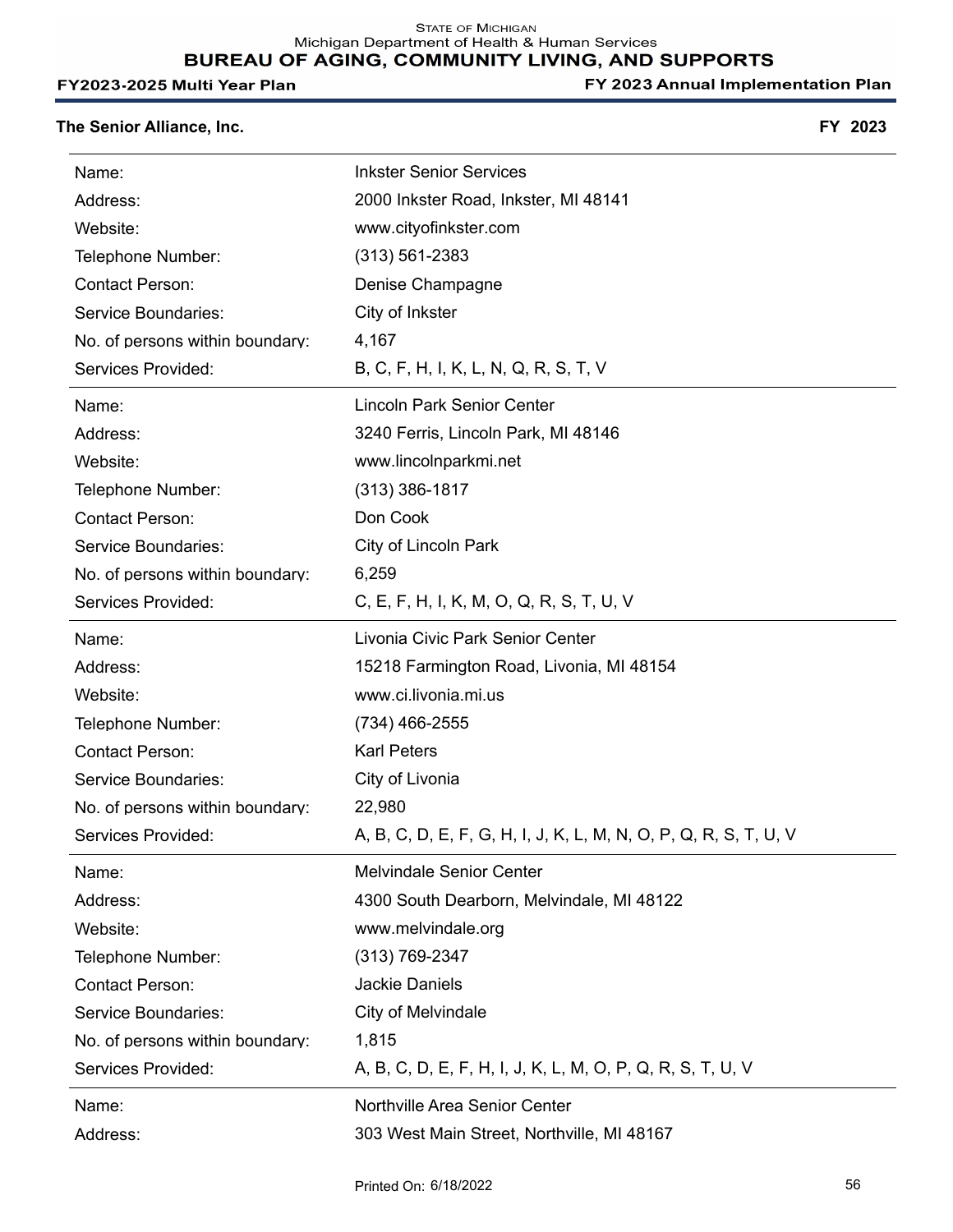STATE OF MICHIGAN<br>Michigan Department of Health & Human Services

# BUREAU OF AGING, COMMUNITY LIVING, AND SUPPORTS

#### FY2023-2025 Multi Year Plan

| The Senior Alliance, Inc.       |                                                             | FY 2023 |
|---------------------------------|-------------------------------------------------------------|---------|
| Website:                        | www.northvilleparksandrec.org                               |         |
| Telephone Number:               | (248) 349-0203                                              |         |
| <b>Contact Person:</b>          | Suzanne Johnson                                             |         |
| Service Boundaries:             | City of Northville/Northville Twp                           |         |
| No. of persons within boundary: | 7,524                                                       |         |
| Services Provided:              | B, D, E, F, G, H, J, K, L, M, O, P, Q, R, S, T, U, V        |         |
| Name:                           | <b>Plymouth Community Council on Aging</b>                  |         |
| Address:                        | 9955 North Haggerty Road, Plymouth MI 48170                 |         |
| Website:                        | www.ci.plymouth.mi.us                                       |         |
| Telephone Number:               | (734) 354-3222                                              |         |
| <b>Contact Person:</b>          | <b>Bobbie Pummill</b>                                       |         |
| Service Boundaries:             | City of Plymouth/Plymouth Twp.                              |         |
| No. of persons within boundary: | 8,453                                                       |         |
| Services Provided:              | A, C, D, E, F, G, H, I, J, K, L, M, O, P, Q, R, S, T, U, V  |         |
| Name:                           | <b>Redford Senior Department</b>                            |         |
| Address:                        | 12121 Hemingway, Redford Township, MI 48239                 |         |
| Website:                        | www.redfordtwp.com                                          |         |
| Telephone Number:               | $(313)$ 387-2787                                            |         |
| <b>Contact Person:</b>          | Dorothy Morris                                              |         |
| Service Boundaries:             | <b>Redford Township</b>                                     |         |
| No. of persons within boundary: | 8,054                                                       |         |
| Services Provided:              | A, C, D, E, F, G, H, I, J, K, L, N, O, P, Q, R, S, T, ,U, V |         |
| Name:                           | <b>River Rouge Senior Center</b>                            |         |
| Address:                        | 10625 West Jefferson, River Rouge, MI 48218                 |         |
| Website:                        | www.roguerivercc.org                                        |         |
| Telephone Number:               | $(313) 842 - 3360$                                          |         |
| <b>Contact Person:</b>          | <b>Olive Roberts</b>                                        |         |
| <b>Service Boundaries:</b>      | <b>City of River Rouge</b>                                  |         |
| No. of persons within boundary: | 1,266                                                       |         |
| Services Provided:              | C, E, G, I, J, K, P, Q, R, T, U, V                          |         |
| Name:                           | <b>Riverview Municipal Building</b>                         |         |
| Address:                        | 14100 Civic Park Drive, Riverview, MI 48193                 |         |
| Website:                        | www.cityofriverview.com                                     |         |
| Telephone Number:               | (734) 281-4219                                              |         |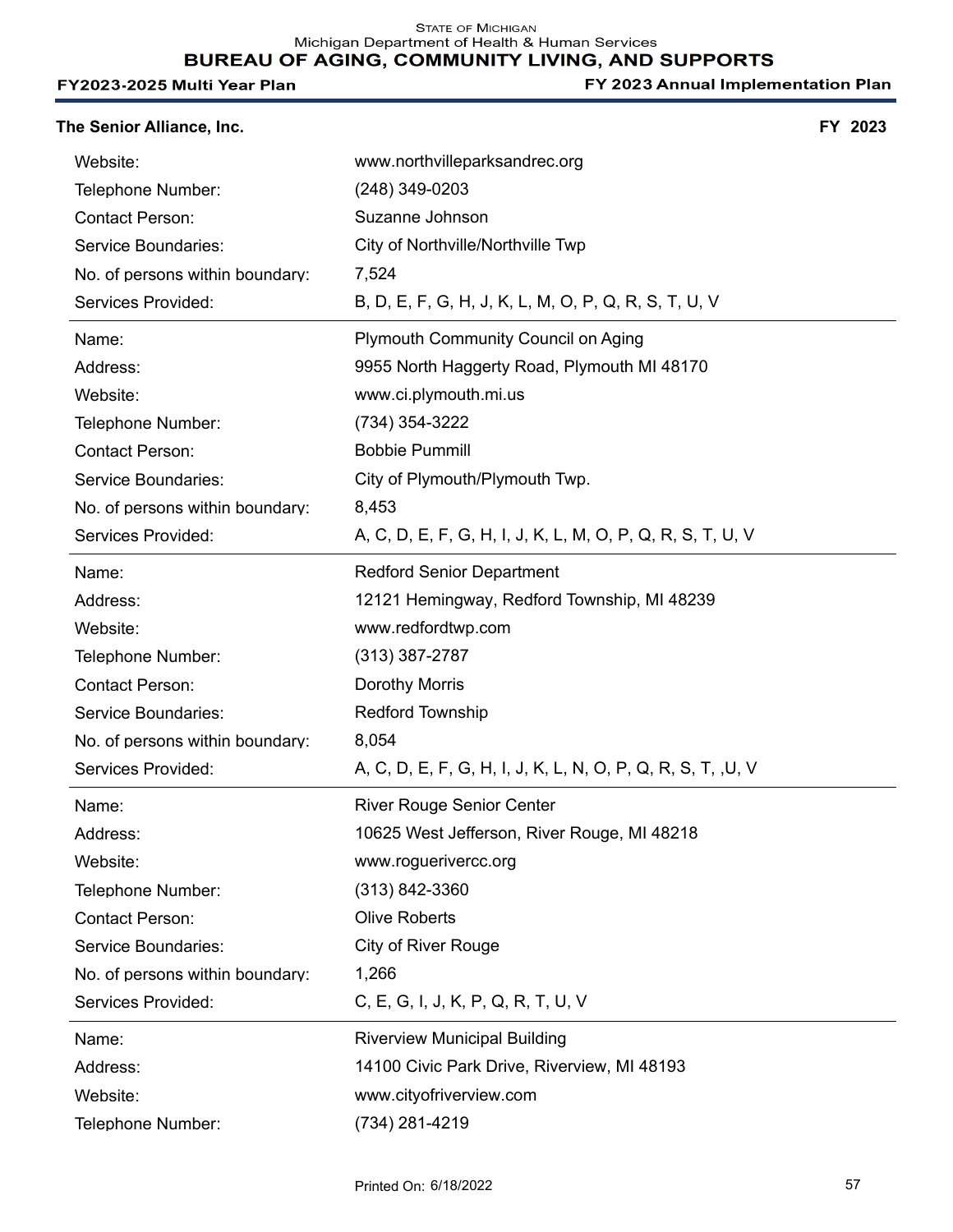| The Senior Alliance, Inc.       |                                                              | FY 2023 |
|---------------------------------|--------------------------------------------------------------|---------|
| <b>Contact Person:</b>          | Dorothy Withrow                                              |         |
| Service Boundaries:             | <b>City of Riverview</b>                                     |         |
| No. of persons within boundary: | 3,587                                                        |         |
| Services Provided:              | B, C, E, H, I, O, R, S, V                                    |         |
| Name:                           | <b>Rockwood Community Center</b>                             |         |
| Address:                        | 32001 Fort Street, Rockwood MI 48173                         |         |
| Website:                        | www.rockwoodmi.org                                           |         |
| Telephone Number:               | (734) 379-5600                                               |         |
| <b>Contact Person:</b>          | Natalya Musick                                               |         |
| Service Boundaries:             | City of Rockwood                                             |         |
| No. of persons within boundary: | 618                                                          |         |
| Services Provided:              | C, H, I, R, U, V                                             |         |
| Name:                           | <b>Romulus Senior Center</b>                                 |         |
| Address:                        | 36525 Bibbins, Romulus, MI 48174                             |         |
| Website:                        | www.romulusgov.com                                           |         |
| Telephone Number:               | (734) 955-4120                                               |         |
| <b>Contact Person:</b>          | Rose Swidan                                                  |         |
| Service Boundaries:             | City of Romulus                                              |         |
| No. of persons within boundary: | 3,633                                                        |         |
| Services Provided:              | A, B, C, E, F, G, H, I, J, K, L, M, N, O, Q, R, S, T, U, V   |         |
| Name:                           | Southgate Senior Center                                      |         |
| Address:                        | 14400 Dix-Toledo Highway, Southgate, MI 48195                |         |
| Website:                        | www.southgate-mi.org                                         |         |
| Telephone Number:               | (734) 258-3066                                               |         |
| <b>Contact Person:</b>          | Lynn Smith                                                   |         |
| Service Boundaries:             | City of Southgate                                            |         |
| No. of persons within boundary: | 6,654                                                        |         |
| Services Provided:              | A, B, C, E, F, G, H, I, J, K, , L, N, O, P, Q, R, S, T, U, V |         |
| Name:                           | <b>Westland Friendship Center</b>                            |         |
| Address:                        | 1119 North Newburgh Road, Westland, MI 48185                 |         |
| Website:                        | www.cityofwestland.com                                       |         |
| Telephone Number:               | (734) 722-7628                                               |         |
| <b>Contact Person:</b>          | Barbara Marcum                                               |         |
| Service Boundaries:             | City of Westland                                             |         |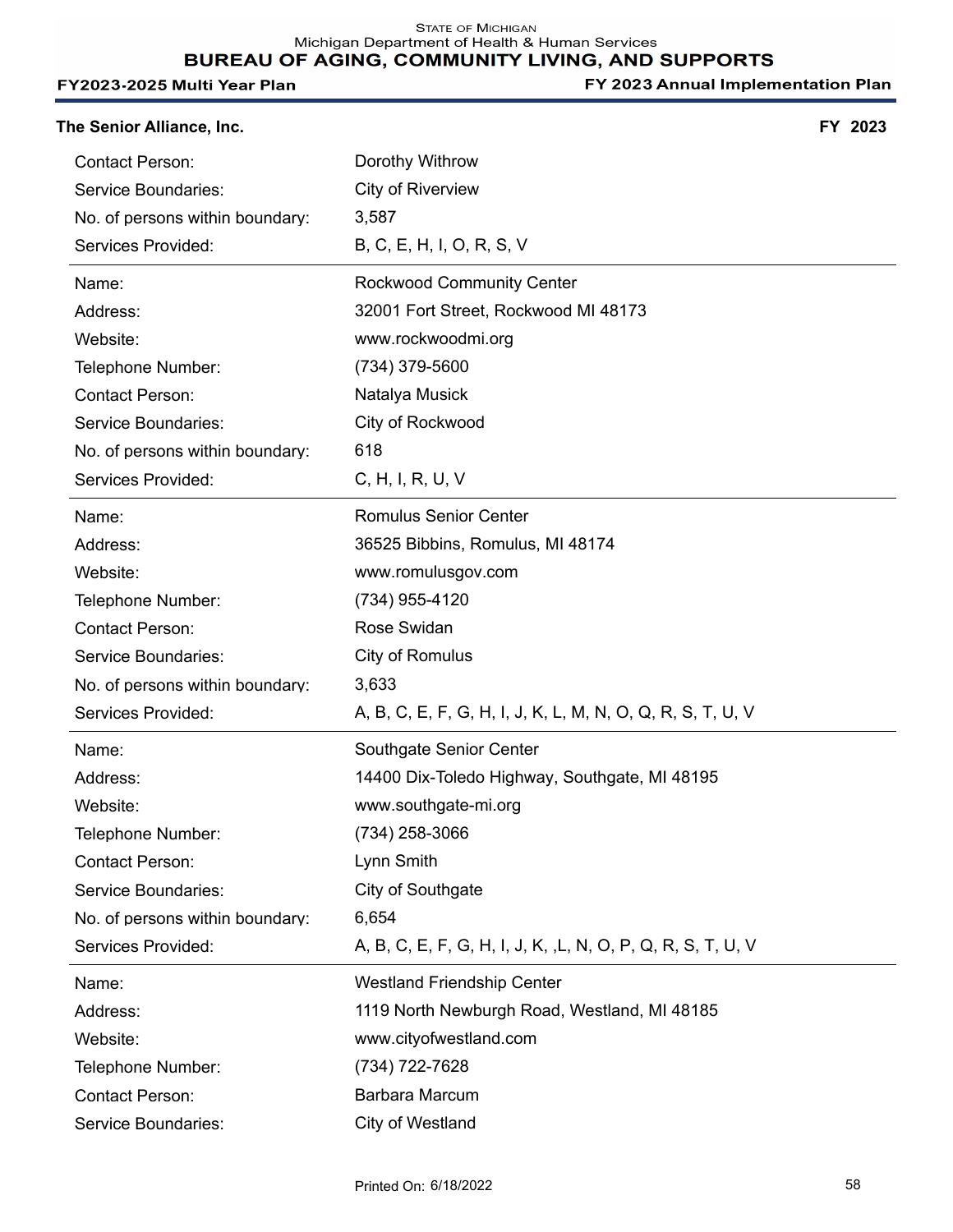| The Senior Alliance, Inc. | FY 2023 |
|---------------------------|---------|
|---------------------------|---------|

| No. of persons within boundary: | 15,996                                         |
|---------------------------------|------------------------------------------------|
| Services Provided:              | A, B, C, D, G, H, I, K, L, M, O, Q, S, T, U, V |
| Name:                           | <b>Woodhaven Senior Center</b>                 |
| Address:                        | 23101 Hall Road, Woodhaven, MI 48183           |
| Website:                        | www.woodhavenmi.org                            |
| Telephone Number:               | (734) 675-4926                                 |
| <b>Contact Person:</b>          | <b>Shelly Clark</b>                            |
| Service Boundaries:             | City of Woodhaven                              |
| No. of persons within boundary: | 2,583                                          |
|                                 |                                                |
| Services Provided:              | C, G, H, I, J, L, O, R, S, V                   |
| Name:                           | <b>Wyandotte-Copeland Recreation Center</b>    |
| Address:                        | 2306 4th Street, Wyandotte, MI 48192           |
| Website:                        | www.wyandotte.net                              |
| Telephone Number:               | (734) 324-7275                                 |
| <b>Contact Person:</b>          | Joanne Lanagan                                 |
| Service Boundaries:             | City of Wyandotte                              |
| No. of persons within boundary: | 5,029                                          |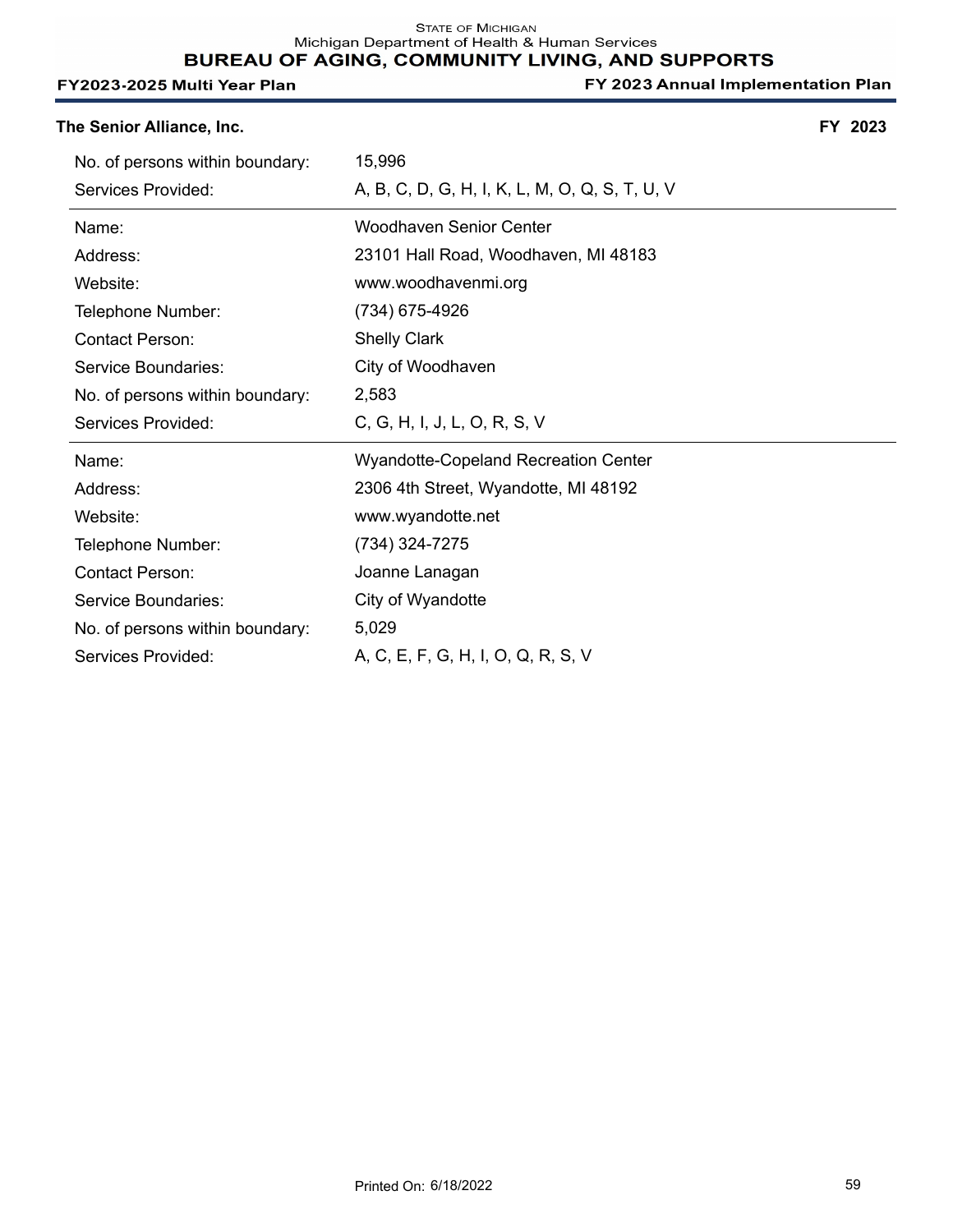**STATE OF MICHIGAN** Michigan Department of Health & Human Services **BUREAU OF AGING, COMMUNITY LIVING, AND SUPPORTS** 

FY2023-2025 Multi Year Plan

FY 2023 Annual Implementation Plan

**The Senior Alliance, Inc. FY 2023**

**Other Grants and Initiatives**

**Use this section to identify other grants and/or initiatives that your area agency is participating in with the ACLS Bureau and/or other partners. Grants and/or initiatives to be included in this section may include, but are not limited to:**

**--Tailored Caregiver and Referral® (TCARE)**

**--Creating Confident Caregivers® (CCC)**

**--Evidence Based Disease Prevention (EBDP) Programs (see Doc Library for listing)**

**--Building Training…Building Quality (BTBQ)**

**--Powerful Tools for Caregivers®**

**--PREVNT Grant and other programs for prevention of elder abuse**

**--Programs supporting persons with dementia (such as Developing Dementia Dexterity and Dementia Friends)**

**--Medicare Medicaid Assistance Program (MMAP)**

**--MI Health Link (MHL)**

**--Respite Education & Support Tools (REST)**

**--Care Transitions Project**

# **1. Briefly describe other grants and/or initiatives the area agency is participating in with ACLS Bureau or other partners.**

The Senior Alliance continues, as a contractor, to provide services with Integrated Care Organizations (ICOs) to managed long-term services and supports under the Ml Health Link demonstration project.

The Senior Alliance (TSA) and the Medicare Medicaid Assistance Program (MMAP) work closely together to address needs in the community for understanding of benefit options. TSA and MMAP collaborate on outreach activities as people utilizing each service can typically benefit from information from the other.

The Senior Alliance continues to have two TCARE leaders on staff.

The Senior Alliance will continue to fund contractors to provide PATH, Tai Chi, Enhanced Fitness, Diabetes Prevention Program and Matter of Balance in PSA 1C.

The Senior Alliance actively seeks new and innovative revenue opportunities to maintain high quality standards for service delivery to older adults, individuals living with disabilities, and caregivers. TSA will continue to explore partnerships and grant opportunities, like the MHEF, to address social determinants of health and other innovations to aid older adults age-in-place during fiscal years 2023-2025.

# **2. Briefly describe how these grants and other initiatives will improve the quality of life of older adults within the PSA.**

By collaborating on projects like Ml Health Link and Hearken, TSA fulfills our mission of empowering older adults to live with dignity in the community that they choose by providing available services. by empowering older adults and their caregivers. TSA encourages individuals to become engaged members of their healthcare team, therefore improving their health and wellness.